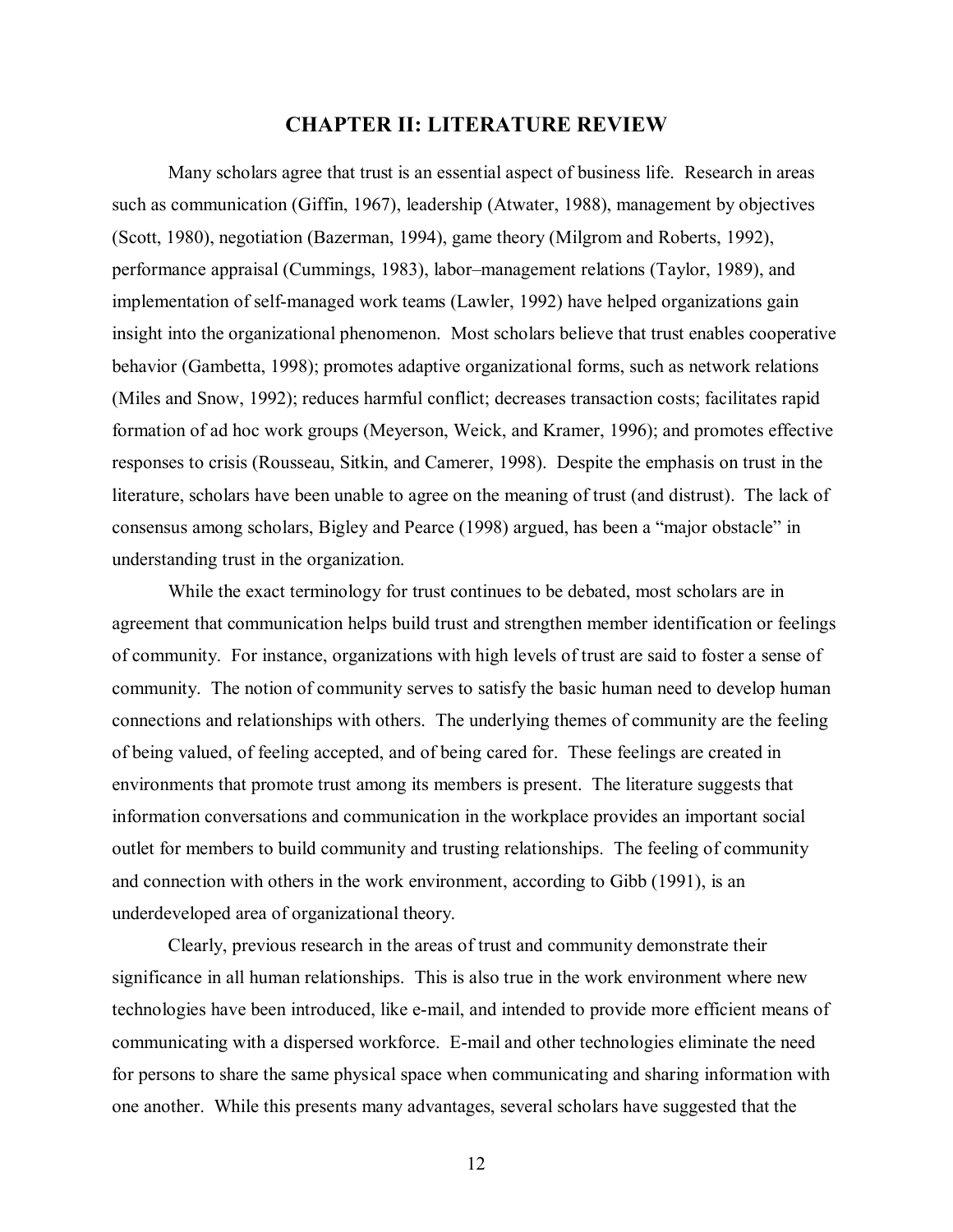absence of human presence in the communication experience may impede the development of trusting relationships and feelings of community among organizational members. Despite their proposed theories, limited research has been conducted linking the use of e-mail to feelings about trust and community in the workplace.

This research was conducted to explore the social implications of e-mail on trust and community in a networked environment. The literature reviewed in this chapter provides an overview of the scholarly work, and the historical and empirical evidence related to trust and community. A key theme threaded throughout this chapter is the importance of socialization and communication for fostering trust and building community within personal and professional relationships. The last section of this chapter covers the literature related to communication technologies, with an emphasis on e-mail. While some of the authors referenced have offered theories related to e-mail and the social impact on working relations, few empirical studies have been performed that specifically address the potential relationship between e-mail, trust, and community.

## **II.1 Chapter Overview**

This chapter unfolds in eight sections. The following paragraphs briefly describe the literature covered in each section. While this chapter certainly does not encompass all the available literature, it does highlight the core scholarly work related to the topics explored in this research study.

In an effort to develop an inclusive framework and understanding of trust, several scholars have conducted exhaustive reviews of the trust literature. As a result, these scholars have used the various definitions of trust to condense the literature and propose an organized structure for the topic. Although it is certain that the scholars will continue to debate the concrete definition of trust, the literature highlighted in Section II.2 has enabled trust researchers to gain a deeper understanding of the similarities and differences among the various definitions, meanings, and perspectives of trust.

Section II.3 of this chapter contains a review of literature related to developing and maintaining trust, particularly in the work environment. Two key aspects of organizational life, socialization and communication, are found throughout the trust literature as elements that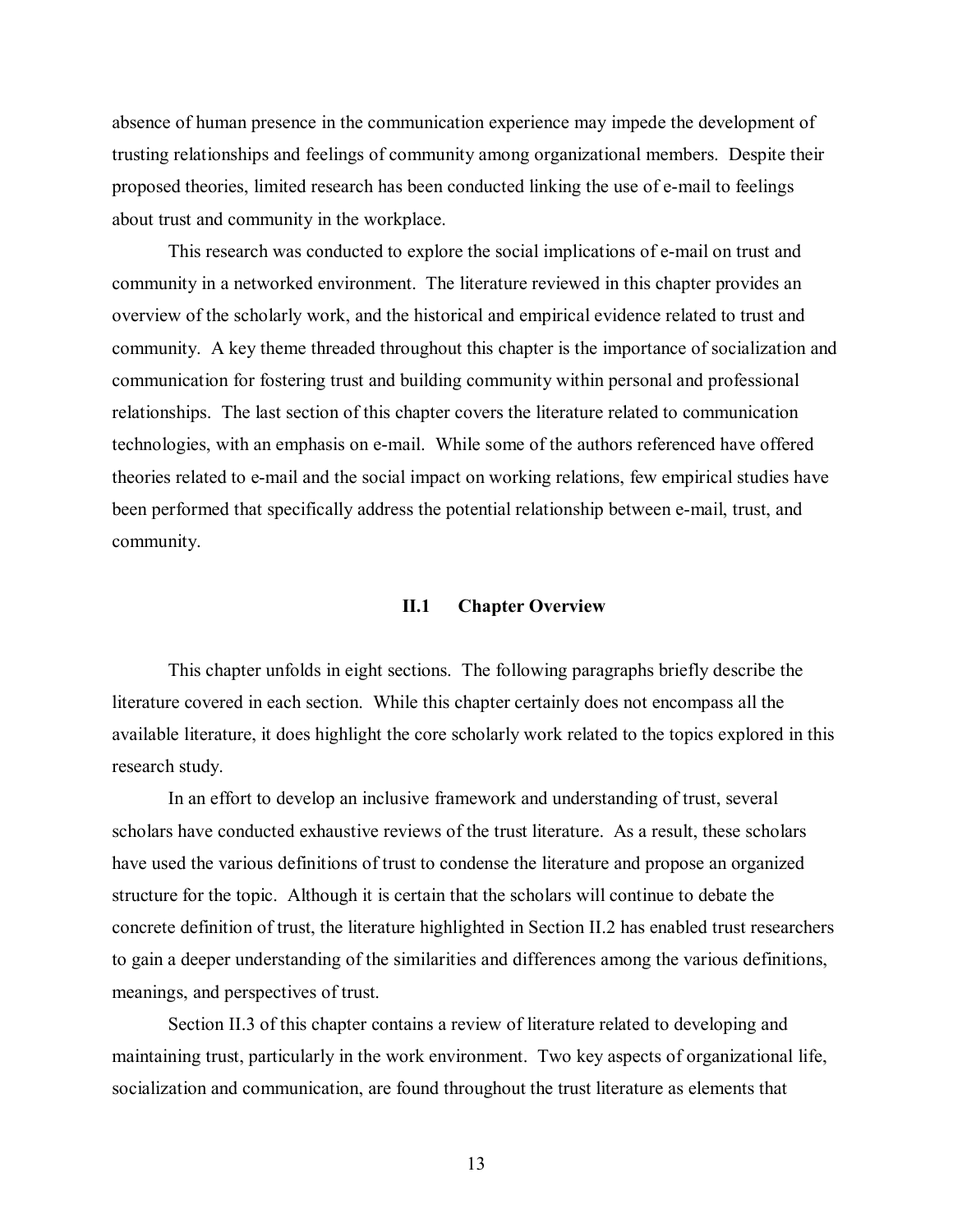support the development and maintenance of trust. Mishra's (1996) model of organizational trust and Shockley-Zalabak, Ellis, and Winograd's (2000) proposed expansion of the Mishra model are highlighted in this section.

The literature reviewed in Sections II.4 focuses on Jack Gibb's (1991) Trust-Level Theory and its implications for the work environment. Gibb's work emphasized the importance of trust in building "community" within an organization. Healthy organizations, Gibb believed, created communities that were safe places for personal and organizational growth. Section II.5 highlights additional literature related to the balance of self and the basic human need for community and connection with others.

Section II.6 focuses on the important contributions to the literature derived from the Human Relations Movement. The research conducted during that movement provided evidence of the connection between the social and psychological needs of humans and organizational effectiveness. As a result of the Human Relations Movement, researchers in the field of organizational theory acknowledged the importance of the human thoughts, feelings, and emotions in organizational life. Human beings, the research findings showed, had an underlying desire to make connections with others in life and in the work environment, and these connections were primarily developed through dialogue and interaction.

The basic human need for connection, highlighted in the literature reviewed in Section II.6, is further expanded in Section II.7. New research in the areas of the human spirit and community provide more evidence of the importance of communication and interaction in organizational life. The research described in this section suggests that organizations that do not create space for human interaction and communication, and develop activities that foster a sense of community, may pay a significant price.

Section II.8 highlights the concepts of social capital and psychological safety. Social and psychological needs of humans, originally brought to light by the Human Relations Movement, have played an important role in the vitality and effectiveness of an organization. Trust is essential in developing social capital and psychological safety. These aspects of organizational life have been linked to higher job satisfaction ratings, increased organizational effectiveness, and increased team learning.

Section II.9 focuses on the modern work environment and the introduction of new technologies. The literature suggests that these technologies, while providing numerous benefits,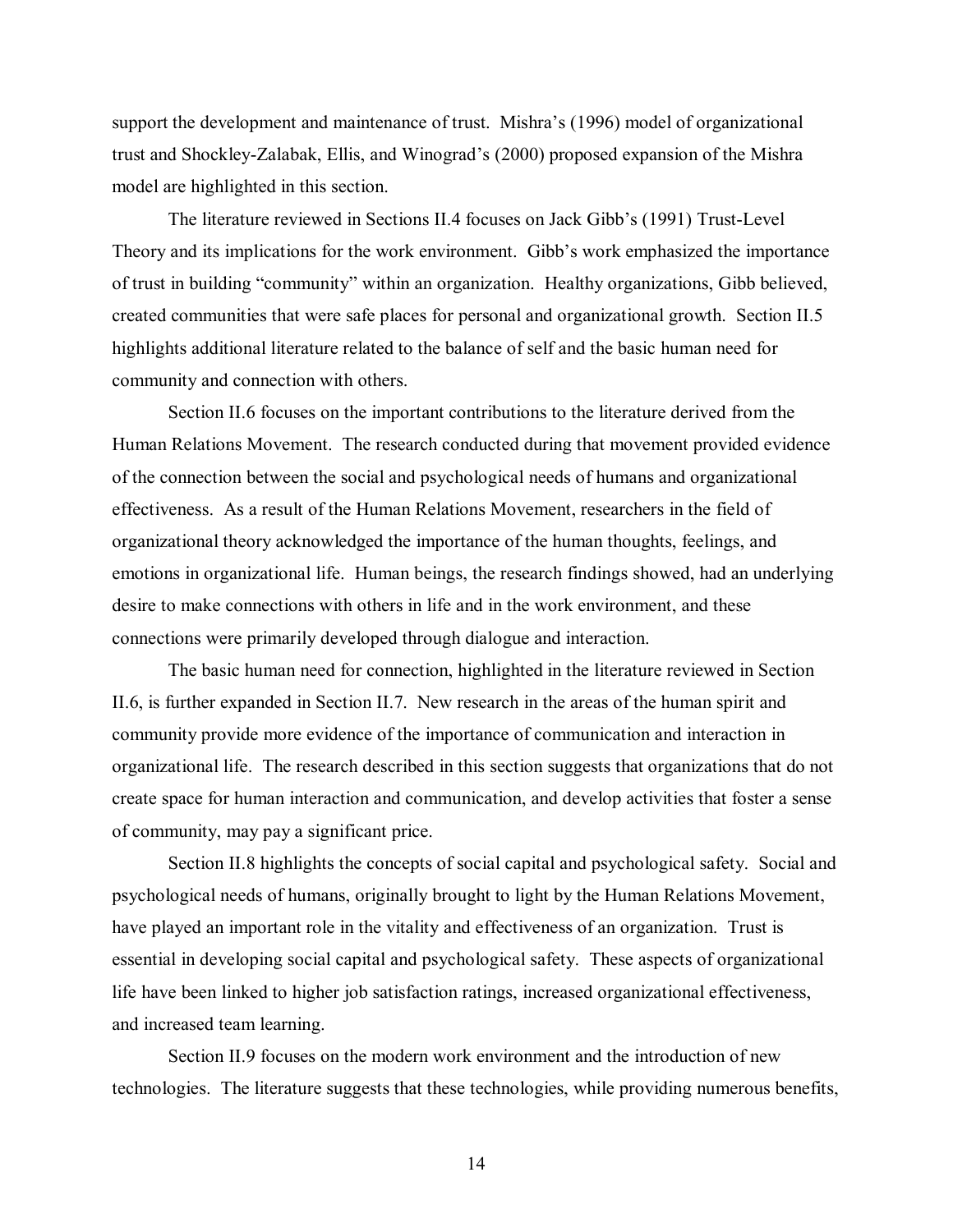may prevent organizational members from building a sense of community and feeling connecting them to others. This section pays specific attention to literature related to electronic mail (email) technology. This communication tool provides the means to communicate with others without being present in the experience. The research in this section addresses some of the issues that may arise from limiting the "human moment" at work.

## **II.2 Creating a Shared Understanding of Trust**

Bigley and Pearce (1998) conducted an extensive analysis of the trust literature to develop a problem-centered framework of trust. The authors proposed a framework that organized the trust literature into three general areas: interactions among unfamiliar actors, interactions among familiar actors within ongoing relationships, and organization of economic transactions. They developed these three categories based on the vast array of trust literature and the logical distinctions of problems addressed by trust researchers (see Table II-1).

Bigley and Pearce suggested that within the first category, interactions among unfamiliar actors, three major perspectives comprised the work. These three perspectives were dispositional theories of trust, behavioral decision theory, and institutional frameworks. The authors used the work of theorists within each area to develop a deeper understanding of trust and interactions with unfamiliar actors.

The first perspective on the category "Interactions Among Unfamiliar Actors," was based on dispositional theories of trust. Dispositional theories of trust questioned individual propensities to trust. These propensities to trust or distrust others were believed to develop early and to evolve through life experiences (Bigley and Pearce, 1998). Rotter (1967, 1971, 1980),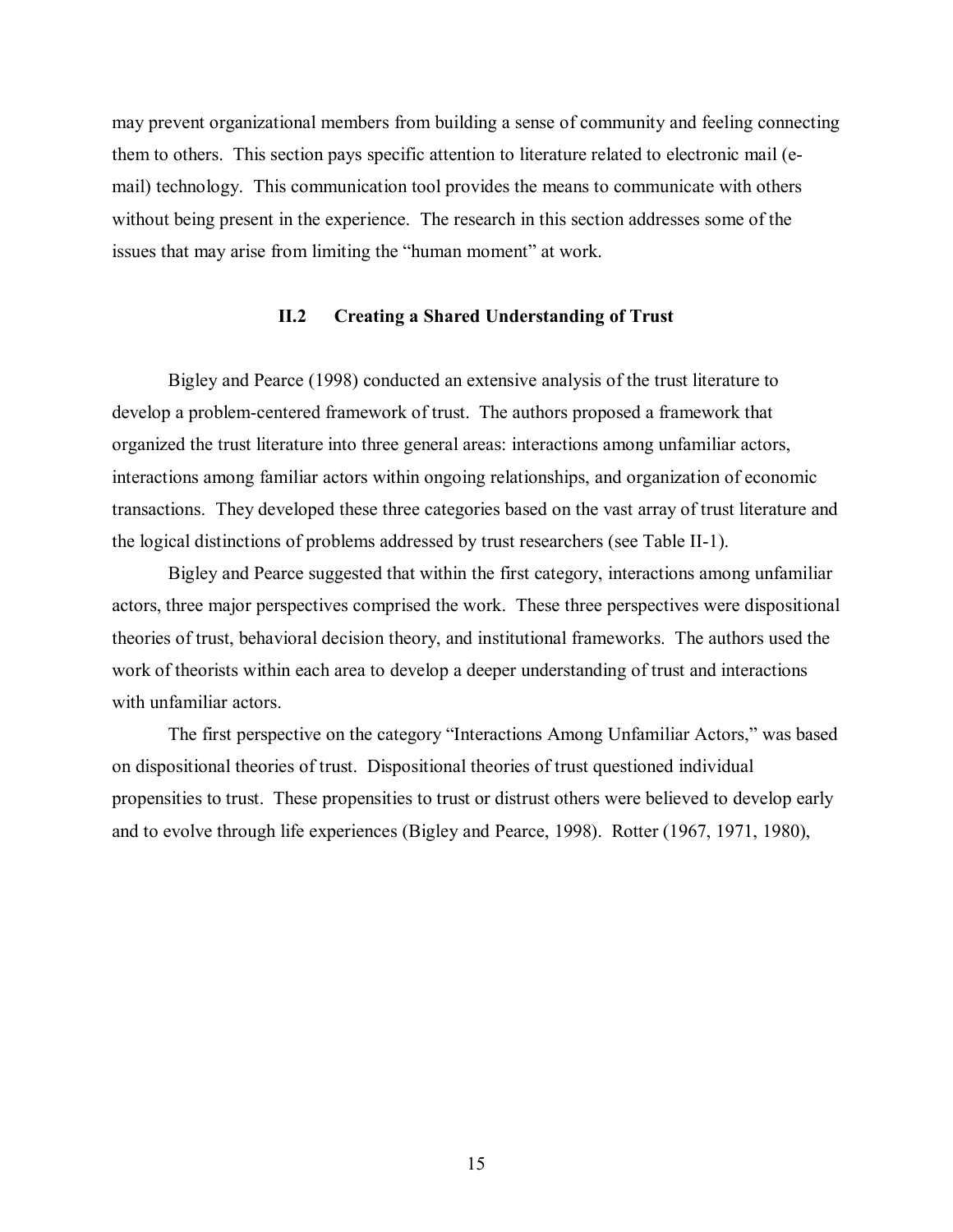| <b>Problem Focus</b>                                                             | <b>Authors</b>                                                                                                                                                                                                                                                                                                                                                                                                                                                                                                                                                                                                                                                                                                                                                                                                                          |                                                                                                                                                                                                                                                                                                                                                                                                                                                                                                                                                                                                                                                                                                                                                                                                                                        |                                                                                                                                                                                                                                                                                                                                                                                                                                                                                                                                                                                                                                                                                                                                                                                                                          |  |  |
|----------------------------------------------------------------------------------|-----------------------------------------------------------------------------------------------------------------------------------------------------------------------------------------------------------------------------------------------------------------------------------------------------------------------------------------------------------------------------------------------------------------------------------------------------------------------------------------------------------------------------------------------------------------------------------------------------------------------------------------------------------------------------------------------------------------------------------------------------------------------------------------------------------------------------------------|----------------------------------------------------------------------------------------------------------------------------------------------------------------------------------------------------------------------------------------------------------------------------------------------------------------------------------------------------------------------------------------------------------------------------------------------------------------------------------------------------------------------------------------------------------------------------------------------------------------------------------------------------------------------------------------------------------------------------------------------------------------------------------------------------------------------------------------|--------------------------------------------------------------------------------------------------------------------------------------------------------------------------------------------------------------------------------------------------------------------------------------------------------------------------------------------------------------------------------------------------------------------------------------------------------------------------------------------------------------------------------------------------------------------------------------------------------------------------------------------------------------------------------------------------------------------------------------------------------------------------------------------------------------------------|--|--|
| Interactions among<br>unfamiliar actors<br>Interactions among familiar<br>actors | Axelrod (1984)<br>Deutsch (1958, 1960)<br>Deutsch & Krauss (1962)<br>Gurtman (1992)<br>Guth, Ockenfels, & Wendel<br>(1997)<br>Hardin (1993)<br>Hollon & Gemmill (1977)<br>Johnson & Noonan (1972)<br>Kirchler, Fehr, & Evans<br>(1996)<br>Abell (1996)<br>Axelrod (1984)<br>Bies & Tripp (1996)<br>Bower, Garber, & Watson<br>(1996)<br>Brockner & Siegel (1996)<br>Brockner, Siegel, Tyler, &<br>Martin (1997)<br>Burt & Knez (1995, 1996)<br>Butler (1983, 1991, 1995)<br>Butler & Cantrell (1984)<br>Calton & Lad (1995)<br>Coleman (1990)<br>Creed & Miles (1996)<br>Deutsch (1958, 1960)<br>Deutsch & Krauss (1962)<br>Dodgson (1993)<br>Driscoll (1978)<br>Earley (1986)<br>Evans, Fraser, & Walklate<br>(1996)<br>Fein & Hilton (1994)<br>Fine & Holyfield (1996)<br>Fox (1974)<br>Frey (1993)<br>Gambetta (1988)<br>Good (1988) | Koller (1988)<br>Lahno (1995a,b)<br>Loomis (1959)<br>Matthews, Kordonski, &<br>Shimoff (1983)<br>Meyerson, Weick, & Kramer<br>(1995)<br>Orbel, Dawes, & Schwartz-<br>Shea (1994)<br>Parks, Henager, &<br>Scamahorn (1996)<br>Hart & Saunders (1997)<br>Holmes (1991)<br><b>Husted</b> (1989)<br>Hwang & Burgers (1997)<br>Kegan & Rubenstein (1973)<br>Kipnis (1996)<br>Kirchler, Fehr, & Evans<br>(1996)<br>Klimoski & Karol (1976)<br>Kramer (1994, 1996)<br>Kramer, Brewer, & Hanna<br>(1996)<br>Kramer & Isen (1994)<br>Krecker (1995)<br>Lane & Bachmann (1996)<br>Lewicki & Bunker (1995a,b)<br>Lorenz (1992, 1993)<br>Madhok (1995)<br>Mayer, Davis, & Schoorman<br>(1995)<br>McAllister (1995)<br>Mishra (1996)<br>Mishra & Mishra (1994)<br>Mishra & Morrissey (1990)<br>Morris & Moberg (1994)<br>Munns (1995)<br>Neu (1991) | Pruitt & Kimmel (1996)<br>Rotter (1971, 1980)<br>Sharpiro (1987)<br>Shell (1991)<br>Wichman (1970)<br>Zucker (1986)<br>Zucker, Darby, Brewer, &<br>Peng (1996)<br>Podsakoff, MacKenzie, &<br><b>Bommer</b> (1996)<br>Powell (1996)<br>Pruitt & Kimmel (1976)<br>Rempel, Holmes, & Zanna<br>(1985)<br>Roberts & O'Reilly (1976)<br>Robinson (1996)<br>Ross & La Croix (1996)<br>Ross & Wieland (1996)<br>Sabel (1993)<br>Schindler & Thomas (1993)<br>Sitkin (1995)<br>Sitkin & Roth (1993)<br>Sitkin & Sitkin (1996)<br>Smith & Barclay (1997)<br>Sorrentino, Hanna, Holmes,<br>& Sharp (1995)<br>Strickland (1958)<br>Strutton, Toma, & Pelton<br>(1993)<br>Tyler & Degoey (1996)<br>Wall (1975)<br>Webb (1996)<br>Whitley, Henderson, Czaban,<br>& Lengyel (1996)<br>Williams & Coughlin (1993)<br>Xin & Pearce (1996) |  |  |
|                                                                                  | Govier (1994)<br>Gulati (1995)<br>Hass & Deseran (1981)<br>Hardwig (1991)                                                                                                                                                                                                                                                                                                                                                                                                                                                                                                                                                                                                                                                                                                                                                               | O'Brien (1995)<br>Orbell, Dawes, & Scwartz-<br>Shea (1994)<br>Pearce, Bigley, & Branyiczki<br>(in press)                                                                                                                                                                                                                                                                                                                                                                                                                                                                                                                                                                                                                                                                                                                               | Yamagishi & Yamagishi<br>(1994)<br>Zand (1972)<br>Zucker, Darby, Brewer, &                                                                                                                                                                                                                                                                                                                                                                                                                                                                                                                                                                                                                                                                                                                                               |  |  |
|                                                                                  |                                                                                                                                                                                                                                                                                                                                                                                                                                                                                                                                                                                                                                                                                                                                                                                                                                         |                                                                                                                                                                                                                                                                                                                                                                                                                                                                                                                                                                                                                                                                                                                                                                                                                                        | Peng (1996)                                                                                                                                                                                                                                                                                                                                                                                                                                                                                                                                                                                                                                                                                                                                                                                                              |  |  |

Table II-1 *Problem Foci for Trust and Distrust Research*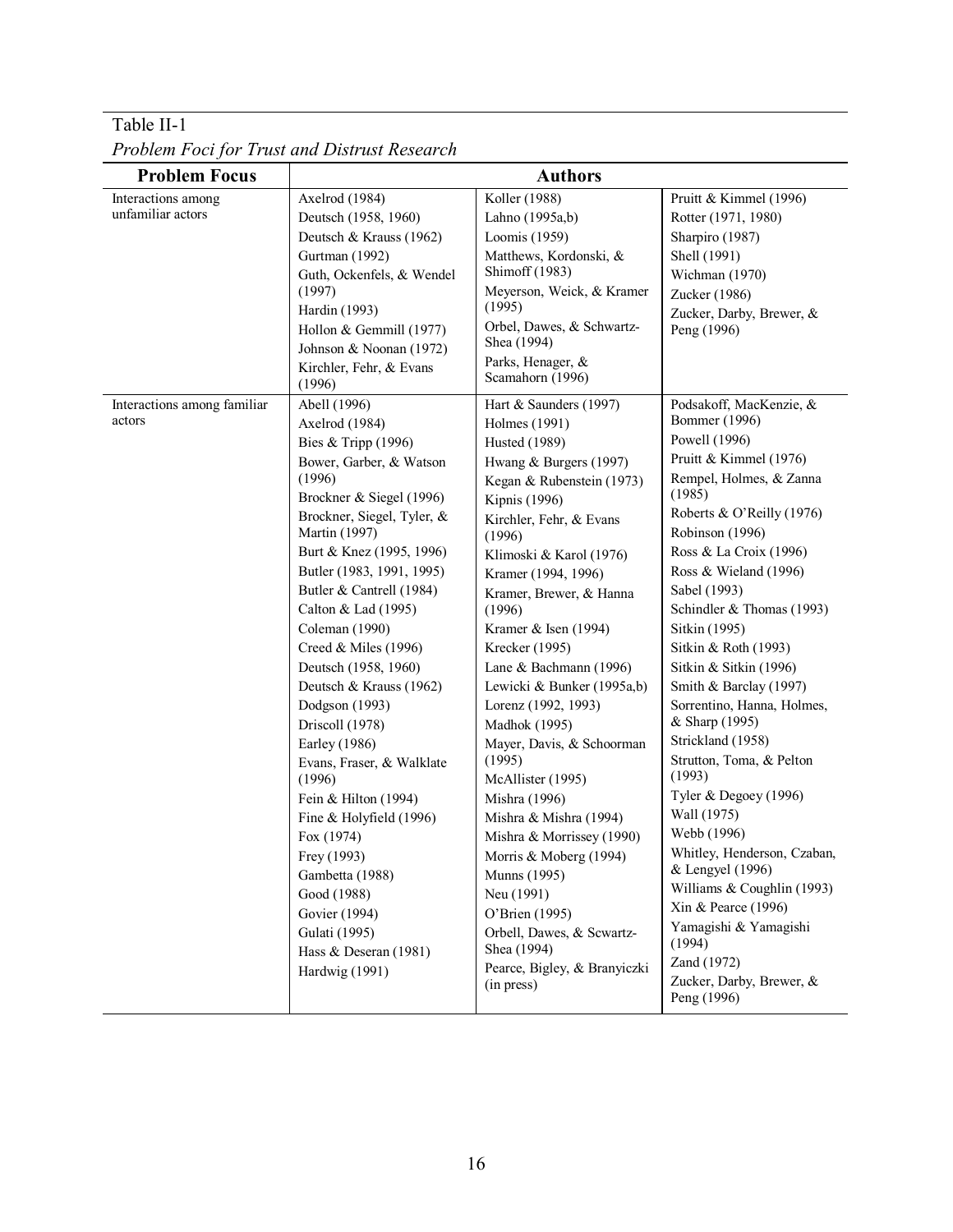| <b>Problem Focus</b>     | <b>Authors</b>                |                      |                            |  |  |
|--------------------------|-------------------------------|----------------------|----------------------------|--|--|
| Organization of economic | Barney & Hansen (1994)        | Granovetter (1985)   | Ring (1996)                |  |  |
| transactions             | Bradach & Eccles (1989)       | Jarillo (1988)       | Ring $&$ Van de Ven (1992) |  |  |
|                          | Bromiley & Cummings           | Nooteboom (1966)     | Zaheer & Venkatraman       |  |  |
|                          | (1995)                        | Nooteboom, Berger, & | (1995)                     |  |  |
|                          | Chiles & McMacklin (1996)     | Noorderhaven (1997)  |                            |  |  |
|                          | Cummings & Bromiley<br>(1996) |                      |                            |  |  |

Table II-1 *Problem Foci for Trust and Distrust Research* 

From "Straining for Shared Meaning in Organization Science: Problems of Trust and Distrust," by G.A. Bigley and J.L. Pearce, 1998, Academy of Management Review, 23, p. 409. Reprinted with permission.

one of the influential trust researchers in this area, suggested that the "strength of trust's impact on behavior is a function of the situational novelty with which people are confronted" (Bigley and Pearce, 1998, p. 410). As situations arose that were increasingly unfamiliar to individuals, Rotter (1967, 1971, 1980) believed, the influence of one's "trusting dispositions" regarding unfamiliar individuals' behavior grew (Bigley and Pearce, 1998, p. 411). Therefore, as individuals increased their personal knowledge of others, these propensities to trust or distrust became the "primary drive of their thoughts and actions" (Bigley and Pearce, 1998, p. 411).

Researchers have concluded that an individual's propensity to trust or distrust influences his or her thoughts and behaviors in the work environment. For instance, individuals that developed a distrusting predisposition, Harden (1993) argued, tended to "avoid cooperative activities" and were likely to have "fewer positive interactional experiences" (Bigley and Pearce, 1998, p. 411). As a result of their tendencies to perpetuate their distrusting dispositions, these individuals might have to "seek roles that have limited dependencies" on others (Bigley and Pearce, 1998, p. 411). These individuals might also "resist job changes that caused them to be more reliant on coworkers" (Bigley and Pearce, 1998, p. 411).

The second perspective on interactions among unfamiliar actors, which covers the majority of behavioral decision theory, focuses on "immediate situational factors in the context of game settings" (Bigley and Pearce, 1998, p. 411). Rather than suggesting that trust was a personality characteristic as in the dispositional theories, the behavioral decision perspective viewed trust as a "function of rational decision-making processes" (Bigley and Pearce, 1998, p. 411). Cooperation and competition were major aspects of this theory as researchers examined behaviors within the context of a game setting. Bigley and Pearce concluded that research in this area suggested that trusting behaviors among unfamiliar actors were linked in situations in which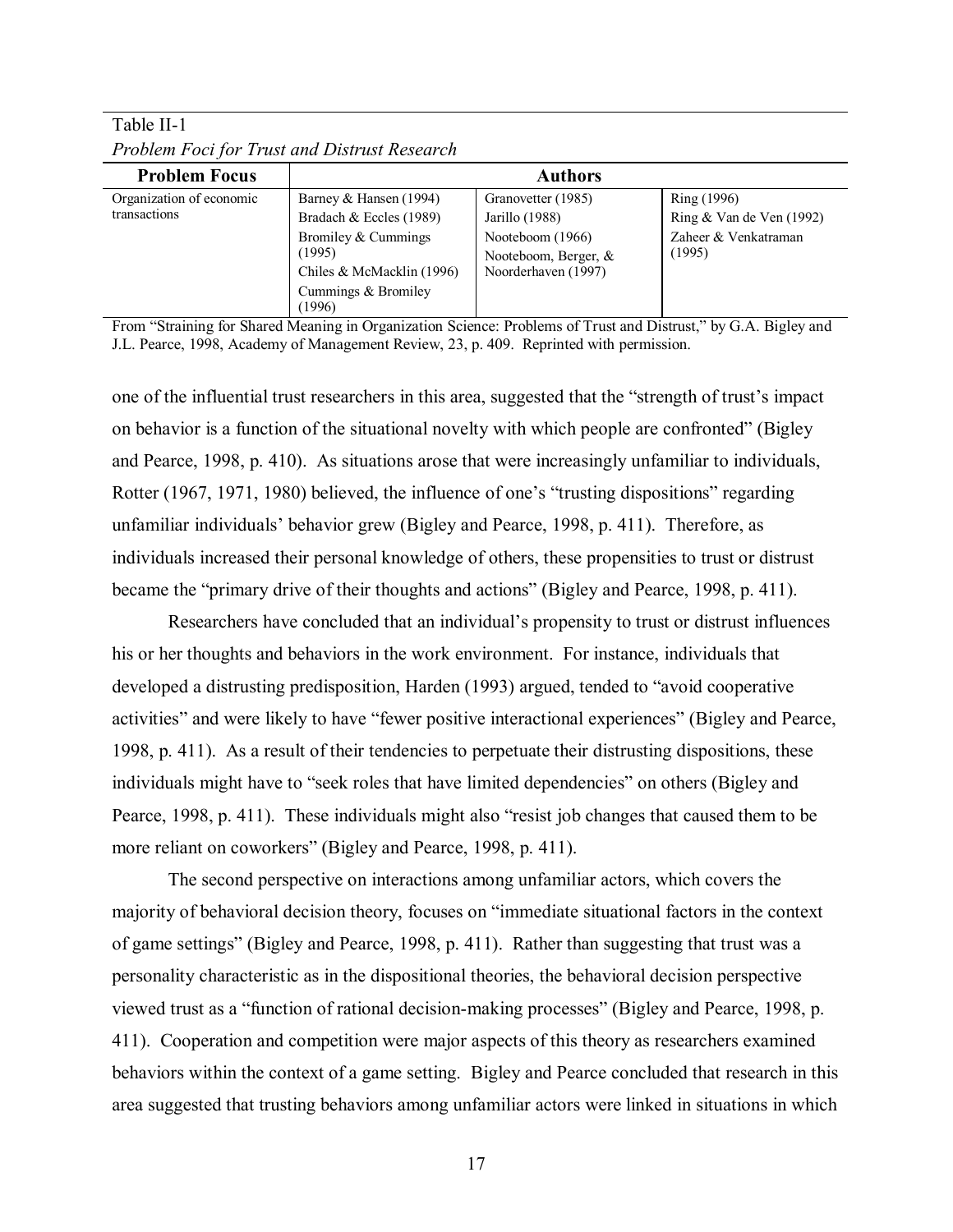long-term interests were stressed initially (Good, 1988), only small initial awards were at stake (Deutsch and Krauss, 1962), no potential for threat existed (Deutsch and Krauss, 1962), and a great potential for successful communications was present (Wichman, 1970).

The third perspective on interactions among unfamiliar actors examined trust and its effects in the context of organizational and institutional structures and processes (Bigley and Pearce, 1998). Economic exchange, for instance, was one of the most significant situational factors that influenced organizations to invest "resources, authority, or responsibility in another…for some uncertain future return" (Shapiro, 1987, p. 626). Socialization practices, institutional arrangements, structural constraints, and networking strategies were all devices used by organizations to foster social relationships among other organizations (Bigley and Pearce, 1998). Similarly, Zucker (1986) wrote, "…organizations generate common expectations (i.e., trust) through written rules and formal hierarchy in order to support transactions within and between organizations" (Bigley and Pearce, 1998, p. 411). Even in organizations without the "stable modernist institutions," the organization members exhibited an "aggressive use of personal trust relationships" to sustain their organizations (Bigley and Pearce, 1998, p. 412).

"Interaction Among Familiar Actors," the second category in Bigley and Pearce's "Problem Foci for Trust and Distrust Research," contained the majority of organization and organization-related studies on trust (see Table II-1). Research in this category focused on the "accumulated meaningful knowledge about, or established affective bonds" of individuals with one another (Bigley and Pearce, 1998, p. 412). Interpersonal relationships (Mayer, Davis, and Schoorman, 1995), relations among different groups, organizations, or classes (Dodgson, 1993; Fox, 1974; Lorenz, 1992, 1993; Sabel, 1993), and distrust conceptualizations are examples of the literature that examines trust among known actors.

In a review of the research in this category, Bigley and Pearce found that the formulation of trust was the most debated issue in examining trust among familiar actors. According to Bigley and Pearce, two sides of the trust formulation issue emerged. First, some researchers argued that trust was "exclusively the product of individuals' calculative decision making processes" (Bigley and Pearce, 1998, p. 413). That is, trust formulation was based on the calculation of probability that one individual would perform an action that was "beneficial, or at least not detrimental" to another individual (Bigley and Pearce, 1998, p. 413). On the other hand, some researchers argued that trust was "a product of peoples' emotion" (Bigley and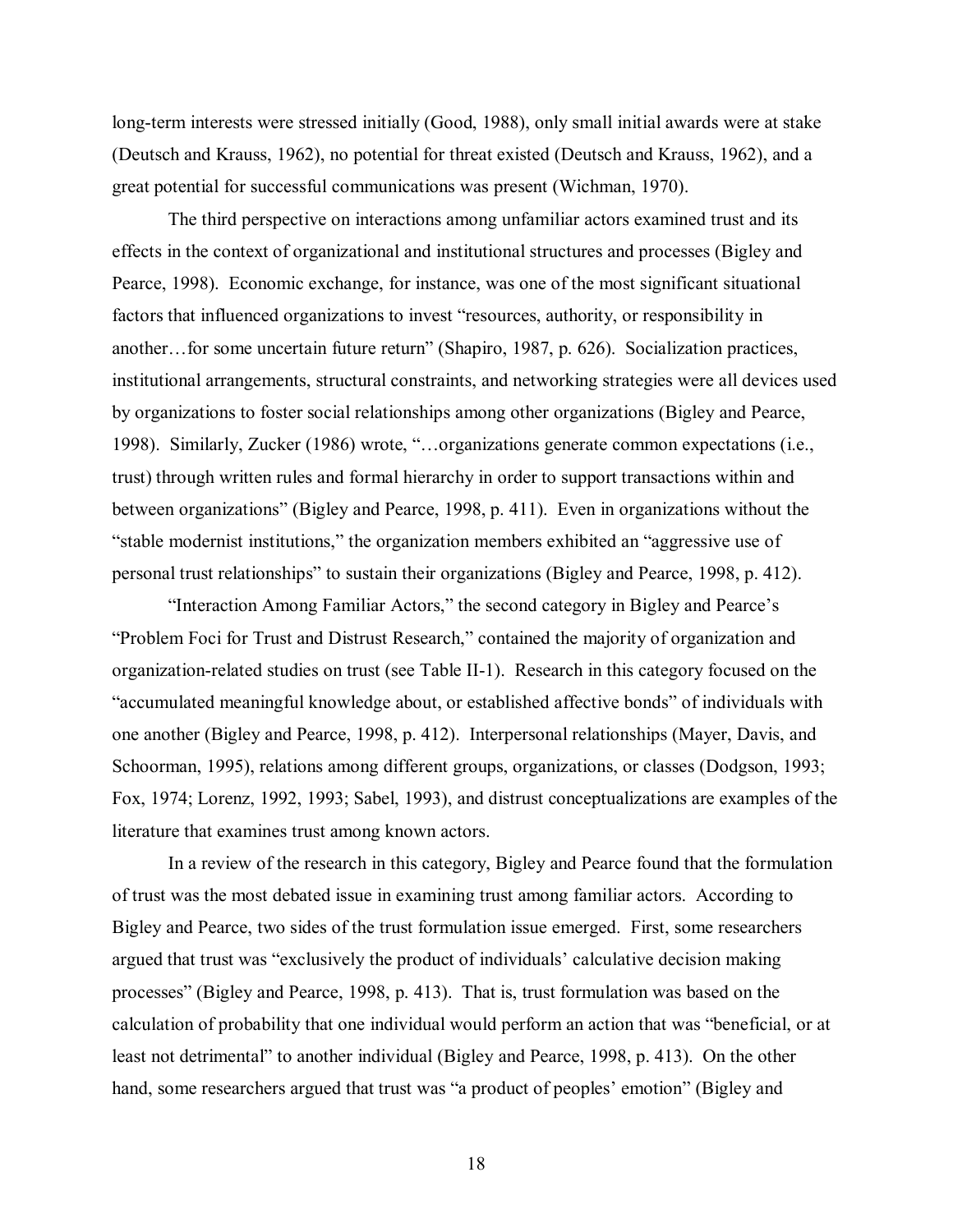Pearce, 1998, p. 413). In emotional-based trust, personal relationships were expected to play a more central role than situational factors.

Bigley and Pearce's remaining category, "Organization of Economic Transactions," contained trust literature that focused on the relationship between transactions and organizational structures (Bigley and Pearce, 1998, p. 414). Intra- and interorganizational relationships, within the context of transaction costs and economics, drove the trust research in this category. As with the research on interaction with familiar actors, the primary debate among scholars in this category revolved around the formulation of the trust relationship. For instance, Bradach and Eccles (1989) viewed trust as a "calculated decision," while Ring and Van de Ven (1992) argued that trust was grounded in "affect-based or relational factors" (Bigley and Pearce, 1998, p. 414).

These three categories provide a solid framework for understanding the differences among various conceptualizations of trust and distrust in organizational science and social science research. However, Bigley and Pearce also theorized that a common theme existed across all three categories of trust research. In their review of the trust literature, Bigley and Pearce (1998) found that the "idea of actor vulnerability" appeared consistently in the trust research (p. 415). Bigley and Pearce (1998) observed that, "…considered as a whole, the research on the topic of trust appears to be premised on the general idea that actors (e.g., individuals, groups, organizations) become…vulnerable to one another as they interact in social situations, relationships, or systems" (p. 415).

Mayer, Davis, and Schoorman (1995) used the works of scholars in various disciplines to develop a proposed model of organizational trust. Although a large portion of the trust literature has examined trust in personal relationships, Mayer et al. designed a model focused on trust in an organizational setting involving two specific parties—a trusting party (trustor) and a party to be trusted (trustee). The model, approached in a "relationship-specific boundary condition," attempted to clarify the relationship between two specific individuals and the reasons why a trustor would trust a trustee (Mayer et al, 1995, p. 709).

 Trust, as proposed by Mayer et al. (1995), was the "willingness of a party to be vulnerable to the actions of another party based on the expectation that the other would perform a particular action important to the trustor, irrespective of the ability to monitor or control that other party" (p. 712). In this dyadic relationship, the trustor was influenced by his or her propensity or predisposition to trust (Mayer et al., 1995). Like Rotter (1967) and Hofstede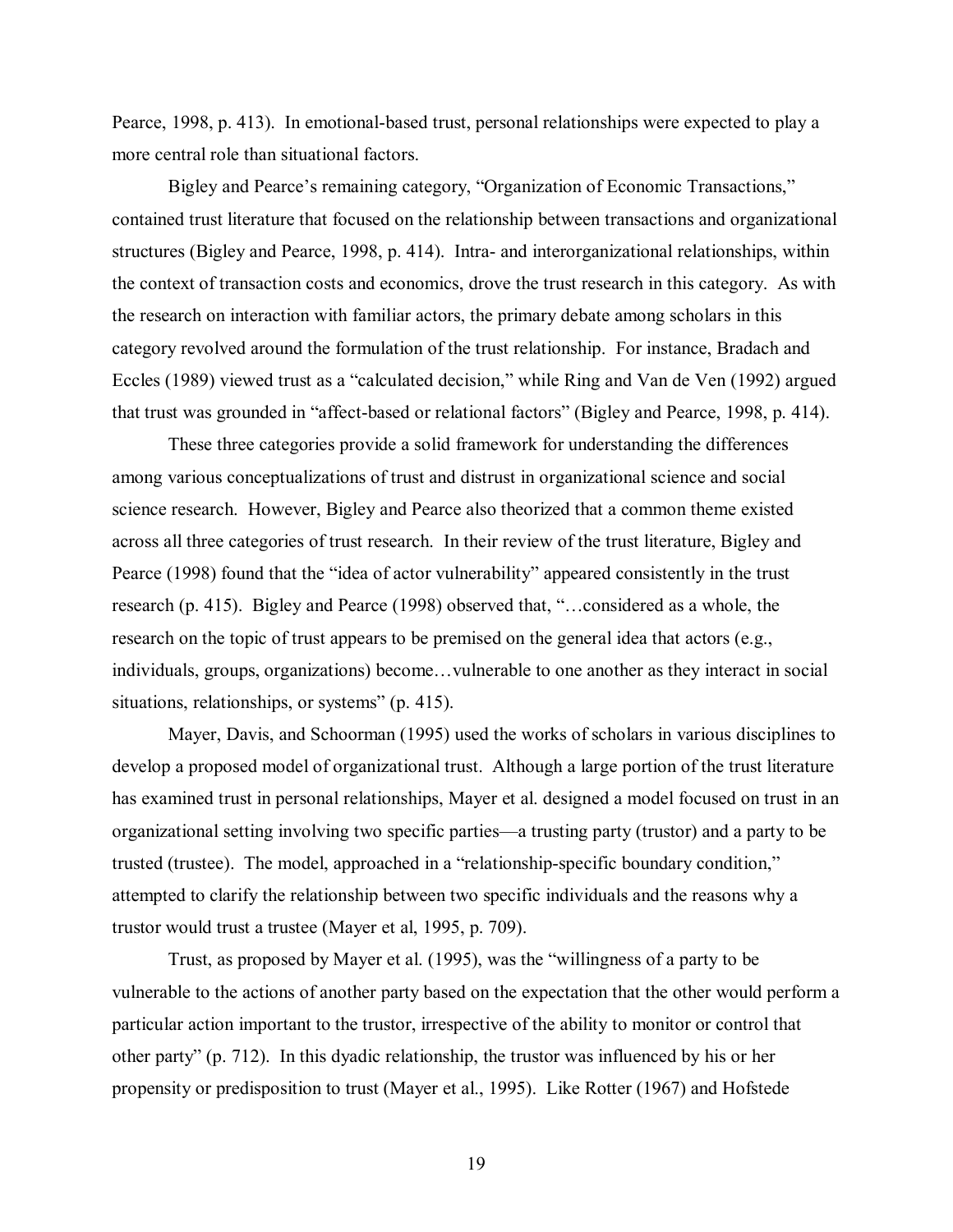(1980), Mayer et al. (1995) proposed that propensity to trust varied based on an individual's developmental experiences, personality type, and cultural background (see Table II-2). This trust variance among individuals contributed to differences in behaviors and decision making in relationships.

Although they viewed the propensity to trust as an influencing characteristic of the trustor, Mayer et al. found that the trustworthiness of another was developed through knowledge and observations of that individual's characteristics and actions. They used three current models of trust to examine characteristics of trustworthiness. The three models, developed by Butler (1991), Mishra (1996), and Sitkin and Roth (1993), presented varied characteristics contributing to the perceived trustworthiness of another. However, through their own research, Mayer et al. found that three characteristics emerged most often and appeared as the common link to much of the previous work on trust. These three characteristics were ability, benevolence, and integrity (see Table II-3).

| Trust Antecedents                           |                                                                                                                                  |
|---------------------------------------------|----------------------------------------------------------------------------------------------------------------------------------|
| <b>Authors</b>                              | <b>Antecedent Factors</b>                                                                                                        |
| Boyle & Boncich (1970)                      | Past interactions, index of caution based on prisoners' dilemma outcomes                                                         |
| Butler (1991)                               | Availability, competence, consistency, discreetness, fairness, integrity, loyalty,<br>openness, promise fulfillment, receptivity |
| Cook & Wall (1980)                          | Trustworthy intentions, ability                                                                                                  |
| Dasgupta (1988)                             | Credible threat of punishment, credibility of promises                                                                           |
| Deutsch (1960)                              | Ability, intention to produce                                                                                                    |
| Farris, Senner, & Butterfield (1973)        | Openness, ownership of feelings, experimentation with new behavior, group norms                                                  |
| Frost, Stimpson, & Maughan (1978)           | Dependence on trustee, altruism                                                                                                  |
| Gabarro (1978)                              | Openness, previous outcomes                                                                                                      |
| Giffin (1967)                               | Expertness, reliability as information source, intentions, dynamism, personal<br>attraction, reputation                          |
| Good (1988)                                 | Ability, intention, trustees' claims about how (they) will behave                                                                |
| Hart, Capps, Cangemi, & Caillouet<br>(1986) | Openness/congruity, shared values, autonomy/feedback                                                                             |
| Hovland, Janis, & Kelley (1953)             | Expertise, motivation to lie                                                                                                     |
| Johnson-George & Swap (1982)                | Reliability                                                                                                                      |
| Jones, James, & Bruni (1975)                | Ability, behavior is relevant to the individual's needs and desires                                                              |
| Kee & Knox (1970)                           | Competence, motives                                                                                                              |

## Table II-2

*Trust Antecedents*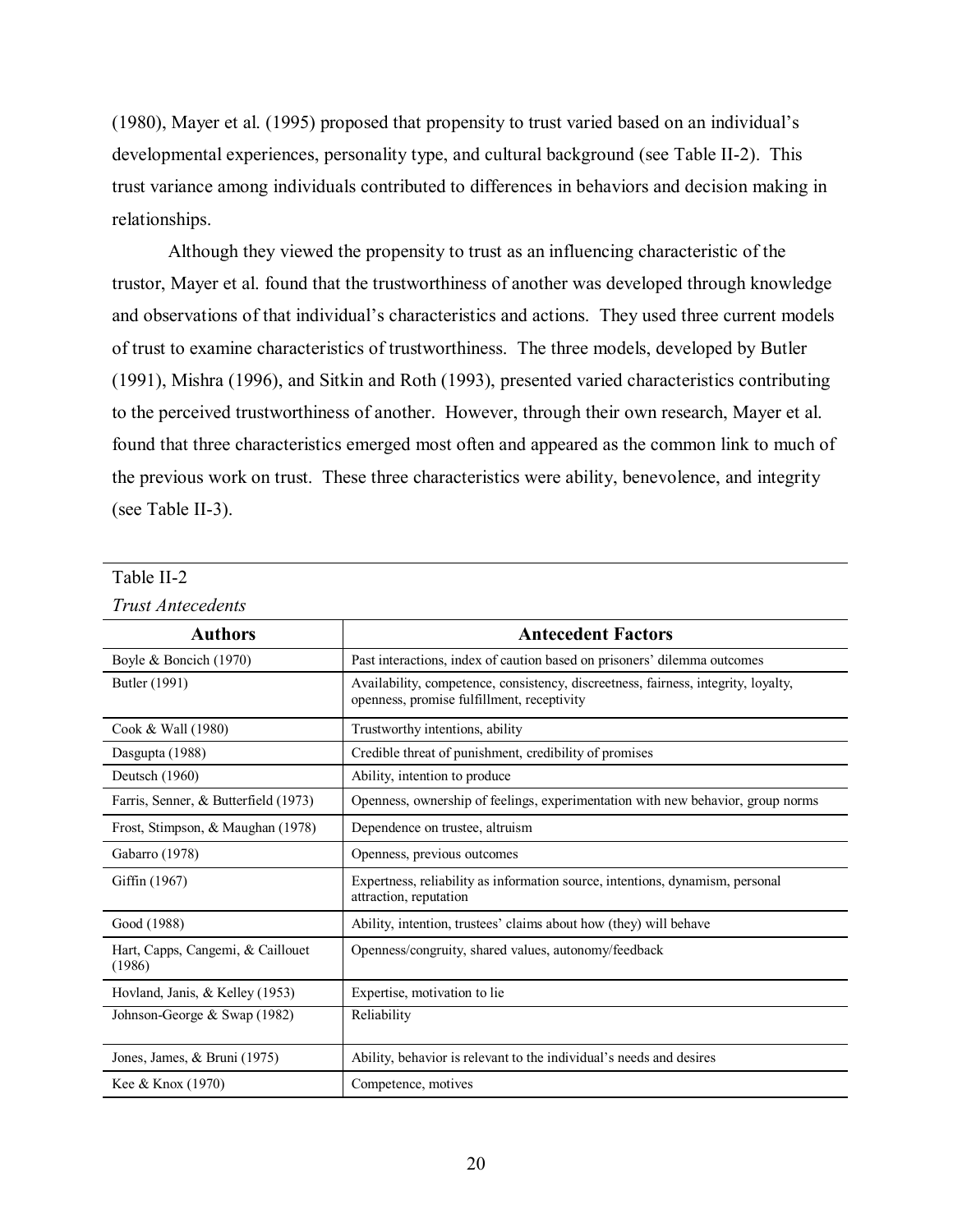## Table II-2

*Trust Antecedents* 

| <b>Authors</b>              | <b>Antecedent Factors</b>                 |  |
|-----------------------------|-------------------------------------------|--|
| Larzelere $&$ Huston (1980) | Benevolence, honesty                      |  |
| Lieberman (1981)            | Competence, integrity                     |  |
| Mishra (in press)           | Competence, openness, caring, reliability |  |
| Ring $&$ Van de Ven (1992)  | Moral integrity, goodwill                 |  |
| Rosen & Jerdee $(1977)$     | Judgment or competence, group goals       |  |
| Sitkin & Roth (1993)        | Ability, value congruence                 |  |
| Solomon (1960)              | Benevolence                               |  |
| Strickland (1958)           | Benevolence                               |  |

From, "An Integrative Model of Organizational Trust," by R.C. Mayer, J.H. Davis, F.D. Schoorman, 1995, Academy of Management Review, 20(3), p. 718. Reprinted with permission.

Ability was defined as the "group of skills, competencies, and characteristics that enable a party to have influence within some specific domain" (Mayer et al., 1995, p. 717). Trustors assessed another's ability through previous positively viewed actions. Second, benevolence was the "extent to which a trustee is believed to want to do good to the trustor, aside from an egocentric motive" (Mayer et al., 1995, p. 719). Benevolence, according to Mayer et al., connoted a personal orientation that was integral to the proposed model. This characteristic, the authors suggested, was important in the early formation of the trust relationship because little information about the trustee was known. Third, integrity involved the "trustor's perception that the trustee adheres to a set of principles that the trustor finds acceptable" (Mayer et al., 1995, p. 719). Consistency of past actions, credible communications, and perceived value congruence were used by the trustor to determine the integrity of a trustee. Integrity, according to Mayer et al., grew over a relationship as the trustor gained insights about the trustee.

In addition to examining the characteristics of the trustor and trustee, Mayer et al. considered the role of risk-taking in relationships. In their model, the perception of risk involved the "trustor's belief about the likelihood of gains or losses outside of considerations that involve the relationship with the particular trustee" (Mayer et al., 1995, p. 724). Trust required risk and one's willingness to assume risk. Similarly, higher levels of trust would lead to a stronger willingness to take risk in a relationship. The context of a situation, weighing the likelihood of positive and negative outcomes, played a role in an individual's willingness to take a risk. Mayer et al. identified two categories of factors that influenced an individual's assessment of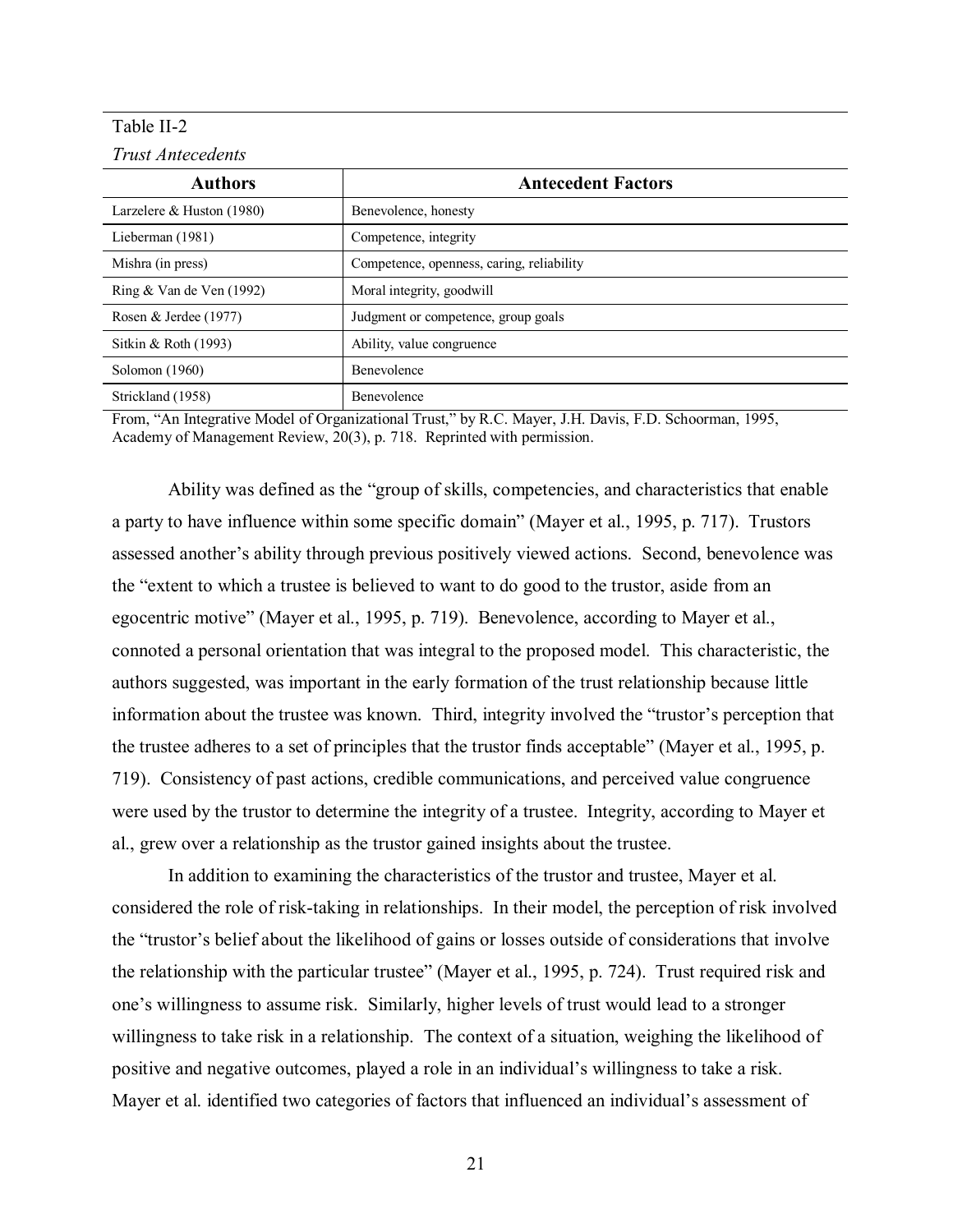risk. The first factor was the relationship with the trustee (i.e., trust), and the second involved factors outside the relationship that would make the decision significant and uncertain. These factors, along with their outcomes, shaped the future trust relationship (Mayer et al., 1995).

In an effort to develop a synthesized and shared understanding of trust across the disciplines, Rousseau et al. (1998) employed a three-tiered examination of the trust literature. Rousseau et al. explored the common themes present in the trust literature, examined the varied views of the dynamics of trust (i.e., whether it was static or had phases), and compared the multiple models of trust. As the primary goal of their research, Rousseau et al. aimed at creating a more "cumulative body of knowledge on trust in and between organizations" (p. 393).

| Overlap of Recent Models |                             |                                 |                |                                                    |                                                                                    |  |
|--------------------------|-----------------------------|---------------------------------|----------------|----------------------------------------------------|------------------------------------------------------------------------------------|--|
| <b>Authors</b>           | <b>Number</b><br>of Factors | <b>Similar Factors Included</b> |                |                                                    |                                                                                    |  |
|                          |                             | <b>Propensity</b>               | <b>Ability</b> | <b>Benevolence</b>                                 | Integrity                                                                          |  |
| Butler (1991)            | 10                          | N <sub>0</sub>                  | Competence     | Loyalty, openness,<br>receptivity,<br>availability | Consistency,<br>discreetness.<br>fairness, integrity,<br>promise of<br>fulfillment |  |
| Mishra (1996)            | 4                           | N <sub>0</sub>                  | Competence     | Caring, openness                                   | Reliability, openness                                                              |  |
| Sitkin & Roth $(1993)$   | $\overline{2}$              | N <sub>0</sub>                  | Ability        | No                                                 | Value, congruence                                                                  |  |

Table II-3

From, "An Integrative Model of Organizational Trust," by R.C. Mayer, J.H. Davis, F.D. Schoorman, 1995, Academy of Management Review, 20(3), p. 723. Reprinted with permission.

 Rousseau et al. found that across the disciplines there was agreement on the conditions that must exist for trust. According to their extensive review of the trust literature, Rousseau et al. noted that risk and interdependence were consistent themes. Risk, the first condition, was "considered essential in psychological, sociological, and economic conceptualizations of trust" (Rousseau et al., 1998, p. 395). The authors described a "path-dependent connection" and a "reciprocal relationship" between trust and risk (Rousseau et al., 1998, p. 395). For instance, risk created an opportunity for trust, which led to risk taking. The second condition required for trust to emerge was interdependence. Reliance on others to accomplish tasks in the workplace made interdependence a necessary component of the trust relationship.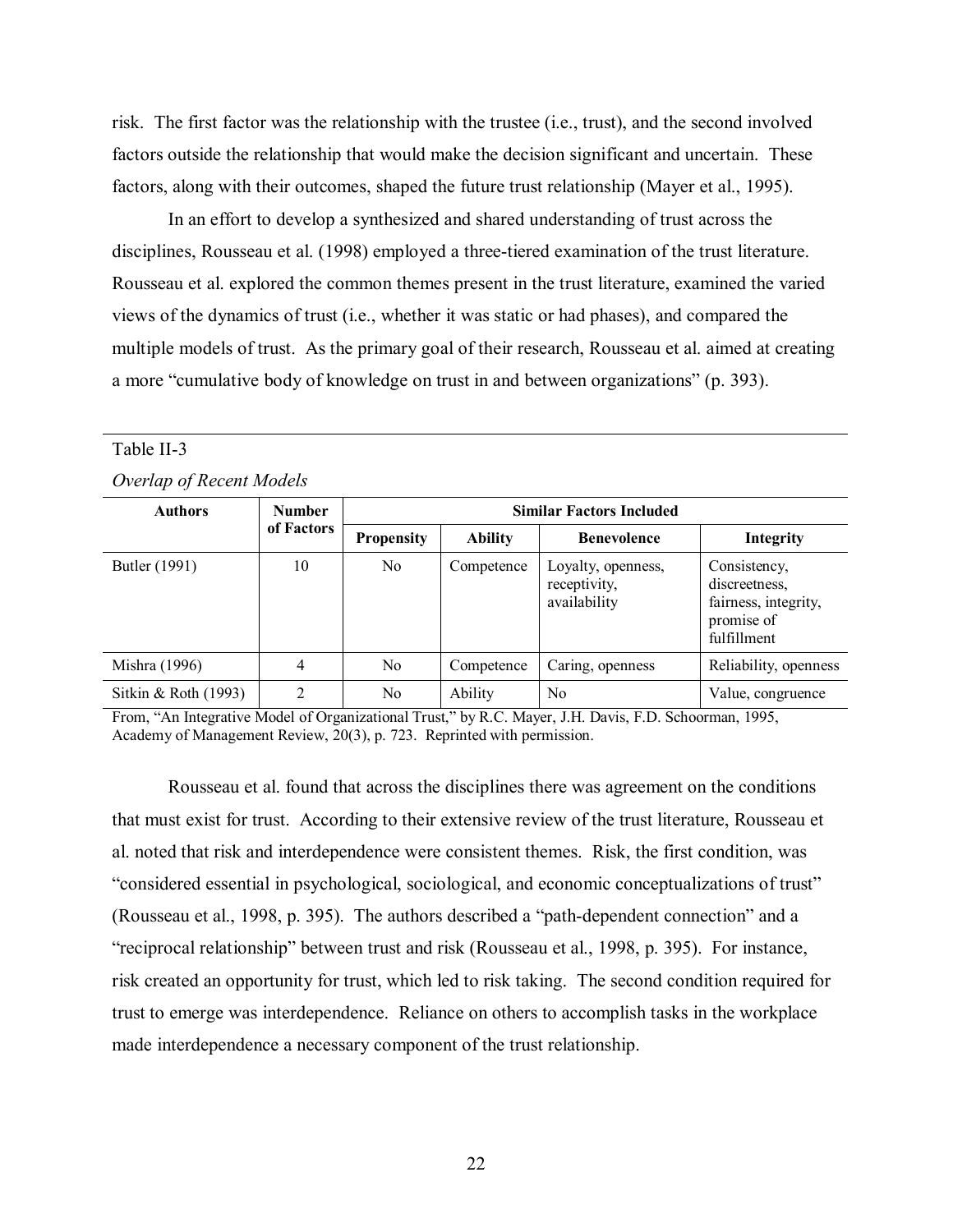According to Rousseau et al., the common themes of risk and interdependence throughout the trust literature reflected a fundamental agreement on the meaning of trust. Scholars in various disciplines have viewed trust as a "psychological" state. These common themes led Rousseau et al. to suggest that trust was "not a behavior (e.g., cooperation) or a choice (e.g., taking a risk), but an underlying psychological condition that can cause or result from such actions" (p. 395). Rousseau et al. used these common themes derived from the crossdisciplinary collection of scholarly literature to propose a widely held definition of trust. They defined trust as, "a psychological state comprising the intention to accept vulnerability based upon positive expectations of the intentions or behavior of another" (Rousseau et al., 1998, p. 395). The assumption that trust was a psychological condition, Rousseau et al. (1998) suggested, made trust and trusting relationships "important to organizational life" (p. 395).

 In a review of the dynamics of trust, Rousseau et al. found that the trust literature had evolved. Early trust research conducted in laboratories focused on the controlled, situational aspects of trust. Recent literature suggested that trust existed on an "intra- or interpersonal continuum" (Rousseau, 1998, p. 395). They found that comparative and historical research on trust in organizations and in the broader society revealed that trust changed over time. This evolution was evident in the trust literature. According to Rousseau et al. (1998), the majority of trust research addressed one of three phases of trust: (1) building (where trust was formed or reformed), (2) stability (where trust already existed), and (3) dissolution (where trust declined) (p. 396).

While Rousseau et al. concluded that most research has focused on one phase at a time, they also concluded that the fact that the trust literature unfolded into three phases demonstrated the developmental and dynamic nature of trust and trusting relationships. For instance, they found that trust took on different forms in different relationships—from a calculated weighing of perceived gains and losses to an emotional response based on interpersonal attachment and identification (Rousseau et al., 1998). The scope of trust might vary depending on the context. The history of a relationship, the stage of development, and cues in the immediate setting were factors influencing the level of trust. Rousseau et al. (1998) suggested that these factors created a "bandwidth of trust," where trust developed over time and where levels of trust changed as a result of the context of a situation (p. 398).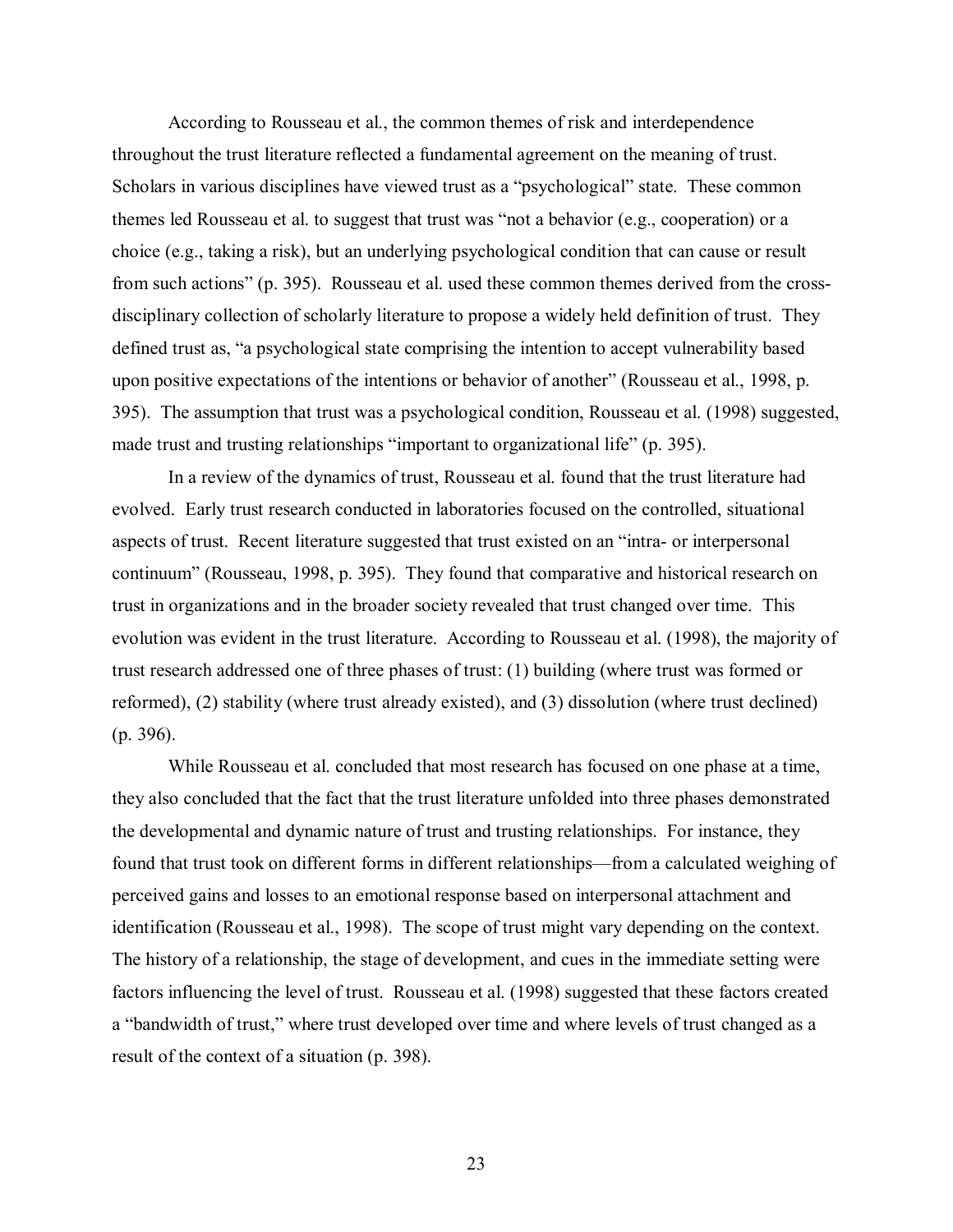Rousseau et al. considered the four common types of trust in developing the bandwidth of trust—deterrence-based trust, calculus-based trust, relational trust, and institution-based trust (see Figure II-1). The first form of trust, deterrence-based trust, determined the trustworthiness of another individual through the weighing of positive benefits and negative consequences of their behavior. Many trust researchers have argued that the underlying assumption of control in deterrence-based trust made this type of trust more about distrust than trust. As a result of this incompatibility between strict controls and positive expectations of another, Rousseau et al. elected not to include it in their bandwidth of trust.

Like deterrence-based trust, calculus-based trust used perceived positive intentions to determine the trustworthiness of another. However, in contrast to deterrence-based trust, calculus-based trust considered "credible information" from others, like reputation and certification (e.g., diploma), before assigning trustworthiness to an individual (Rousseau et al., 1998, p.399). In calculus-based trust, opportunities were pursued and risks were continually monitored. This type of trust occurred as new relationships developed; knowledge of the other person's intention was limited, requiring individuals to seek information outside the relationship and to make a rational-choice about the trustworthiness of another. Rousseau et al. found that information available to an individual from within the relationship formed the basis of relational trust. Frequent, long-term interactions led to the formation of attachments based on reciprocated interpersonal care and concern (Rousseau et al., 1998). Successful fulfillment of expectations, repeated cycles of exchange, and risk taking strengthened the willingness of an individual to rely on another. Interdependence between individuals was likely to increase over time as new opportunities and initiatives are pursued (Rousseau et al., 1998). Whereas the termination of a calculus-based trust relationship was likely once a violation occurred, relational trust relationships were often more resilient because individuals created a shared identity (Rousseau et al., 1998).

The fourth type of trust, institution-based trust, referred to the organizational-level supports, such as organizational culture, within-firm procedures, and standardized human resource practices, that fostered and sustained trust (Rousseau et al., 1998). These shared understandings and practices between individuals or between organizations reinforced the sense of community. As a result, trust was strengthened as individuals behaved in response to of the interests of a broader collective. Trust researchers have argued about the degree to which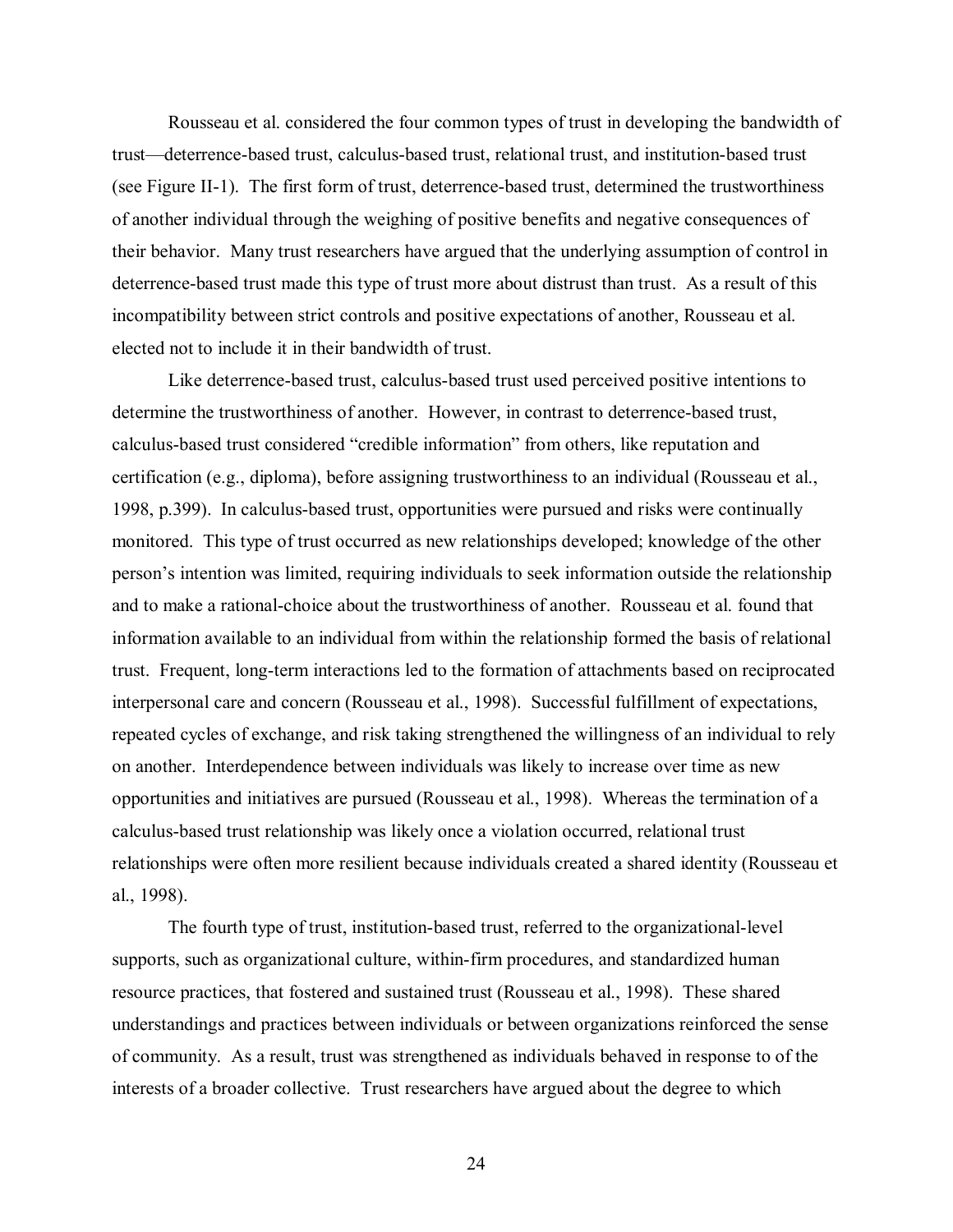institutional mechanisms created interpersonal trust relations. While some researchers have viewed institutional mechanisms as "reducing the opportunity for creating interpersonal trust (Zucker, 1986, p. 400)," others have found that institutional factors had minimal impact on the emergence of interpersonal trust (Rousseau et al., 1998). Despite these divergent opinions, Rousseau et al. included institutional trust in their model. Through their review of the trust literature, Rousseau et al. (1998) suggested that institutional mechanisms "can play a critical role in shaping the mix of trust and distrust" in an organization (p. 401).



From, "Not So Different After All: A Cross-Discipline View of Trust," by D.M. Rousseau, S.B. Sitkin, and C. Camerer, 1998, Academy of Management Review, 23(3), p. 401. Reprinted with permission.

Figure II-1: Model of Trust Development

In 1994, Stanford University and the University of California at Berkeley sponsored a conference on the theory and research associated with trust in organizations. In a review of the theory and research presented at the conference, Darley (1998) summarized by stating that two components of trust existed—calculational and non-calculational. The calculational component assumed that individuals were motivated to trust in situations that were "self-serving" and "opportunistic" (Darley, 1998, p. 321). In other words, individuals trusted others only if there was a negative consequence for not complying with expectations. According to Darley, the calculational component reflected the views that most social scientists associated with economics, like the theory of rational choice and transaction cost economics. External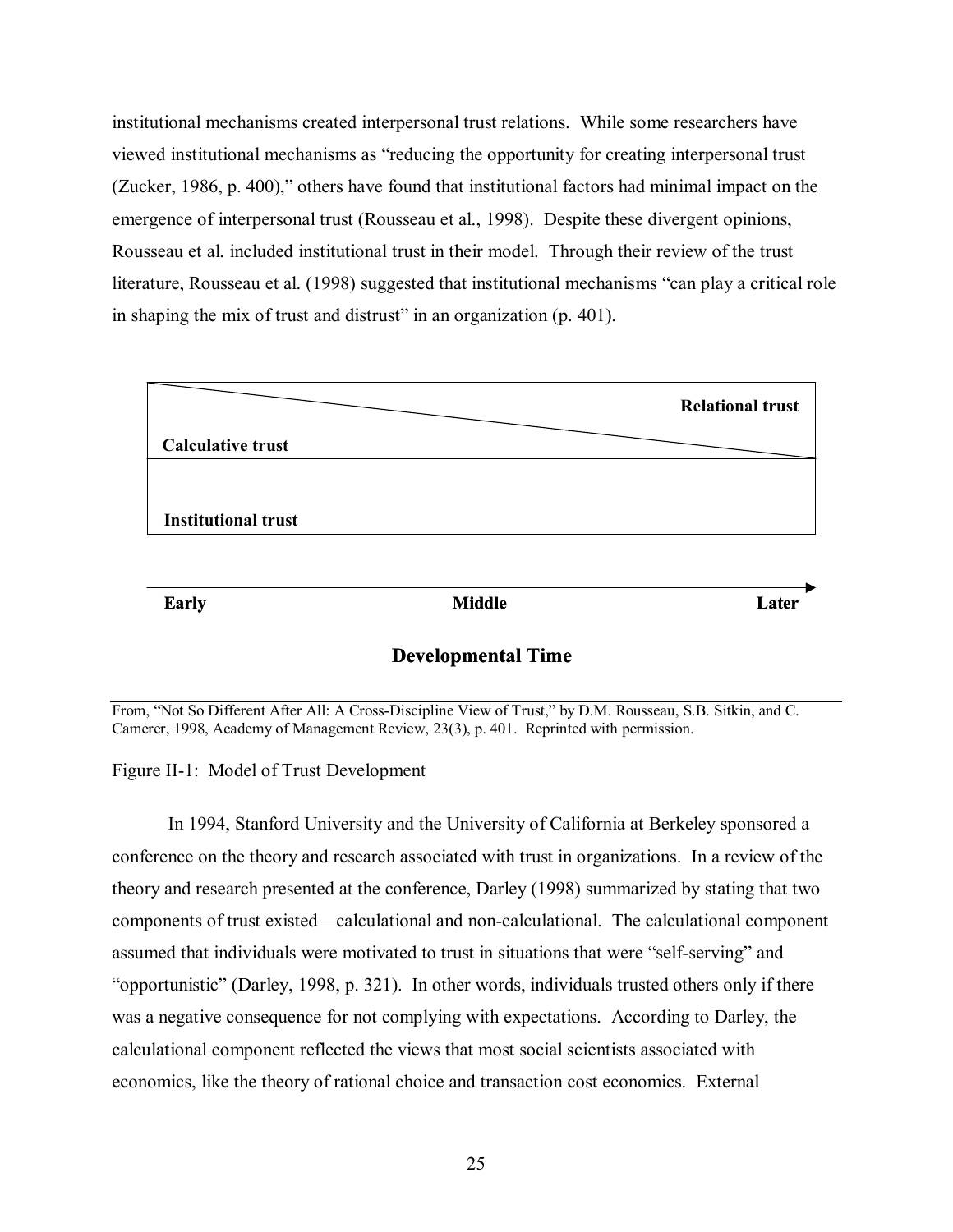reinforcements and control systems, key elements described in the classic scientific theory of management, were believed to motivate employees to trust an organization and its superiors.

On the other hand, the non-calculational component of trust focused more on the "honorable behavior among individuals and organizations" (Darley, 1998, p. 321). The noncalculational component of trust assumed that individuals had the "best interests of others at heart" and actions were taken for the "good of the collective" (Darley, 1998, p. 322). Darley said that social scientists believed this aspect of trust played an important role in relationships within the workplace because individuals felt more connected to organizational goals. This aspect of trust developed over time and, according to Dawes, van de Kragt, and Orbell (1990), the "identification with the common group increases cooperation and decreases commonsstripping behavior in the absence of future reciprocity, current rewards or punishments, or even reputational consequences" (p. 199). Therefore, it was this facet of trust that could evoke feelings of betrayal because one might act in a manner that did not reciprocate the concern for the well being of others.

At the same conference, Sheppard and Tuchinsky (1996) presented a three-phased sequence in which trust developed between organizational members, or between an individual and an organization. The three-phased sequence consisted of deterrence-based trust, knowledgebased trust, and identification-based trust. Similar to the calculational component of trust, deterrence-based trust implied that the negative consequences of untrustworthy behavior were higher than the personal benefits. The second phase, knowledge-based trust, developed through "repeated and multifaceted interactions" (Darley, 1998, p. 324). Interactions allowed individuals to predict the behaviors of others. In the third phase, identification-based trust, individuals began to identify with the goals of others. Thus, individuals in this phase behaved in a more noncalculational fashion. That is, individuals trusted others to make decisions on their behalf, trusting that the decision-maker was acting in the best interest of the individual.

As with the non-calculational component of trust, Darley noted that a violation that occurred in identification-based trust had the potential to be more damaging to relationships than violations occurring in the previous two stages. This "moral violation" undermined the individual's reliance on others, resulting in a re-evaluation of an individual's identification with organizational goals (Darley, 1998, p. 325).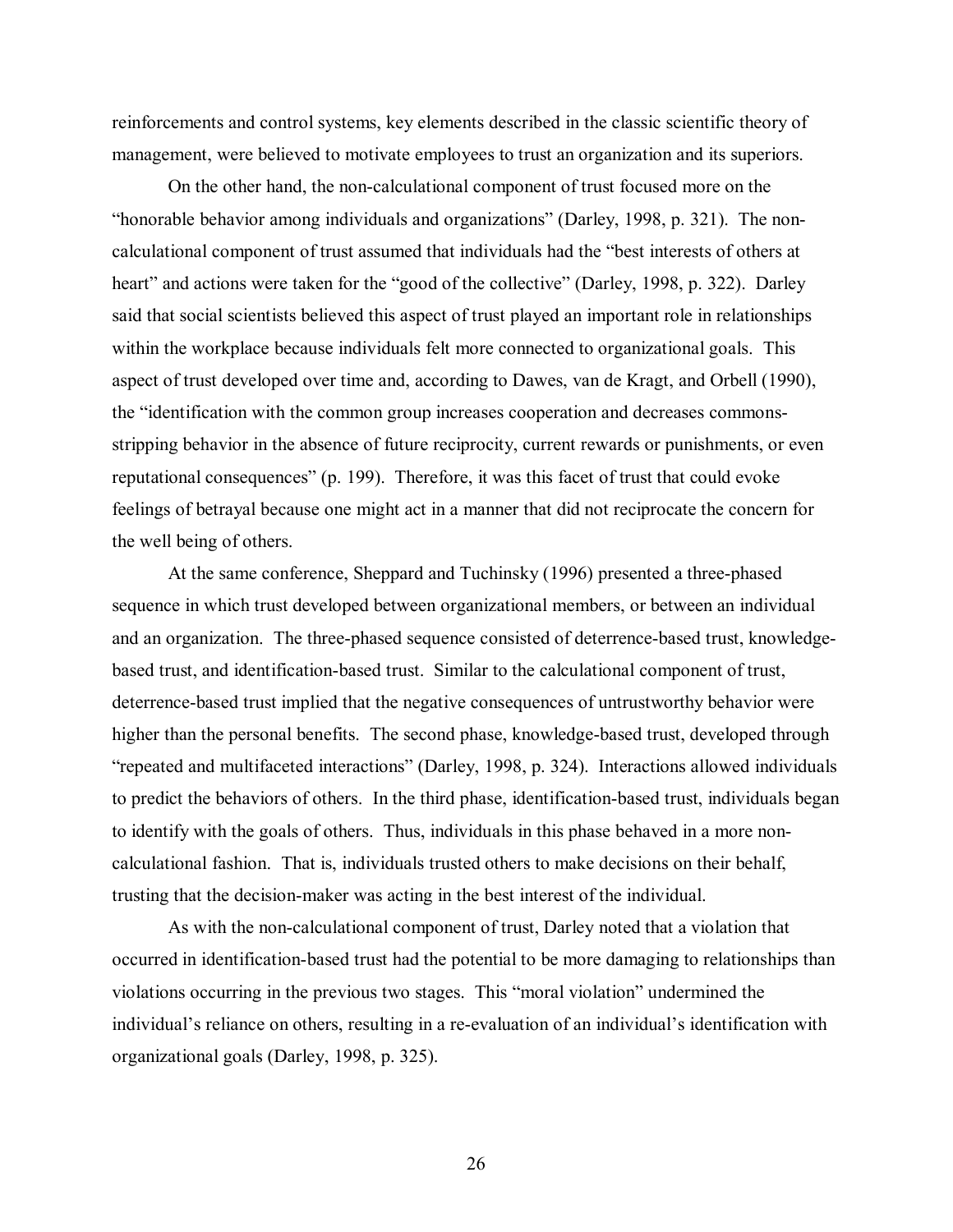In an essay on creating trust, Flores and Solomon (1998) described trust as "…a dynamic aspect of human relationships. It is an ongoing process that must be initiated, maintained, sometimes restored and continuously authenticated…trust is a social practice, defined by choices" (Flores and Solomon, 1998, p. 206). Unlike many scholars of trust who have deemed trust as calculative and an economic resource, Flores and Solomon (1998) argued that trust was an emotional entity that should be "understood as strategies, as choices, as explicitly willful" (p. 209). In other words, individuals were responsible for creating and destroying trust through actions and communication. According to Flores and Solomon, cultivation and commitment of trust went together. For instance, one could act to alter circumstances and one's frame of mind. Trusting, therefore, was an emotional skill that was learned and practiced by individuals. Individuals, in Flores and Solomon's opinion, chose to trust others or refused to do so through a continuous sequence of commitments, gestures, and decisions.

The primary problem with the trust literature, Flores and Solomon (1998) argued, was that trust varied in form and degrees of "sophistication and articulation" (p. 210). In an effort to distinguish between the different forms of trust, Flores and Solomon presented four forms of trust: simple trust, blind trust, basic trust, and authentic trust. Simple trust, the most naïve form of trust, was the unchallenged and unquestioned form of trust. Like the "faith of a well brought up child," simple trust was a "primitive emotional attitude that is devoid of distrust" (Flores and Solomon, 1998, p. 213). The second form, blind trust, was "stubborn, obstinate...self-deluding" (Flores and Solomon, 1998, p. 213). Blind trust denied the "very possibility of distrust, despite all of the evidence that this or that person is not to be trusted" (Flores and Solomon, 1998, p. 213). Similar to simple trust, basic trust reflected the general sense of security—both physical and emotional—that was often "taken for granted" (Flores and Solomon, 1998, p. 213). Unlike simple trust, however, basic trust accounted for the domain and context of trust. For instance, it was assumed that the workplace, the home, and the general community would be free from physical harm, with "only rare and mercifully brief exceptions" (Flores and Solomon, 1998, p. 215). The fourth form, authentic trust, acknowledged the risks and vulnerabilities associated with relationships. Because distrust was a foreseen possibility, authentic trust "accepts, embraces, transcends, absorbs, and overcomes" acts of distrust (Flores and Solomon, 1998, 217). According to Flores and Solomon (1998), authentic trust "…is a willful emotional attitude…that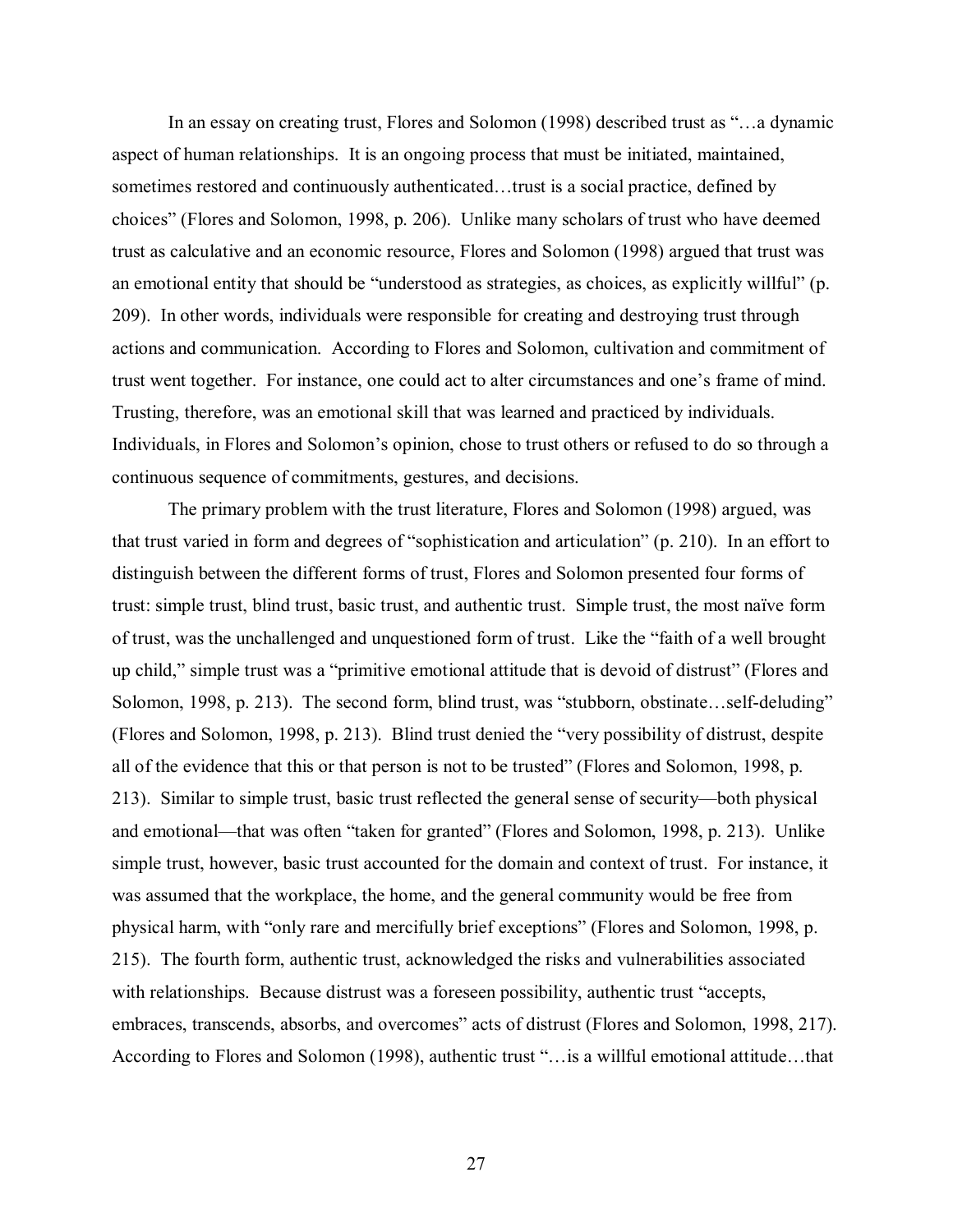survives and transcends" distrust (p. 217). And, it was authentic trust that Flores and Solomon argued was "necessary in business and business ethics" (p. 217).

Trust—both trusting and being trustworthy—was related to the character of individuals and relationships. As a dynamic emotion, Flores and Solomon concluded that trust found its significance in the bonds it created. Trust was not something that simply happened, it was created through interaction and in the making of relationships (Flores and Solomon, 1998). Flores and Solomon (1998) wrote that trust "defines our relationships and our relationships—our 'being tuned'—to the world" (p. 217). According to the authors, trust and trusting was primarily about relationships and thus, trust was a valuable tool in business because relationships were imperative to success.

Flores and Solomon suggested that trust was the basic ingredient of social interactions. Working together often involved interdependence, and people must therefore depend on others in various ways to accomplish their personal and organizational goals (Mayer et al., 1995). As a "central concept of ethics" (Flores and Solomon, 1998), trust "depends on the role and the relationships as well as the particularities of the context" (p. 217). According to Flores and Solomon (1998), proponents of traditional ethics would agree that "promises (implicit or explicit) lie at the heart of ethics" (p. 218). Therefore, "the specificity of trust and the asymmetry of trust and trustworthiness are more obvious than it is in many less well-defined relationships" (Flores and Solomon, 1998, p. 218).

"Trusting takes the form of a kind of knowledge," Flores and Solomon (1998) believed, and the "recognition that someone is trustworthy" helped individuals to feel more psychologically safe in the workplace (p. 219). Trust, according to the authors, was created and damaged through dialogue. Through interaction and in forming relationships, one learned to trust by trusting. Flores and Solomon (1998) wrote, "Trust(ing) is a social skill in much the same sense that communication, charm and salesmanship are social skills" (p. 219). Dialogue and talking through trust helped to create trust and mitigate distrust. Conversely, not talking about trust could result in continuing distrust.

Trust, according to the authors, was the result of the verbal and nonverbal interactions within relationships. Besides dialogue, Flores and Solomon suggested the importance of nonverbal behaviors in determining the trustworthiness of another. Flores and Solomon (1998) wrote that, "There is a good deal of trust embodied in our mere physical presence to one another,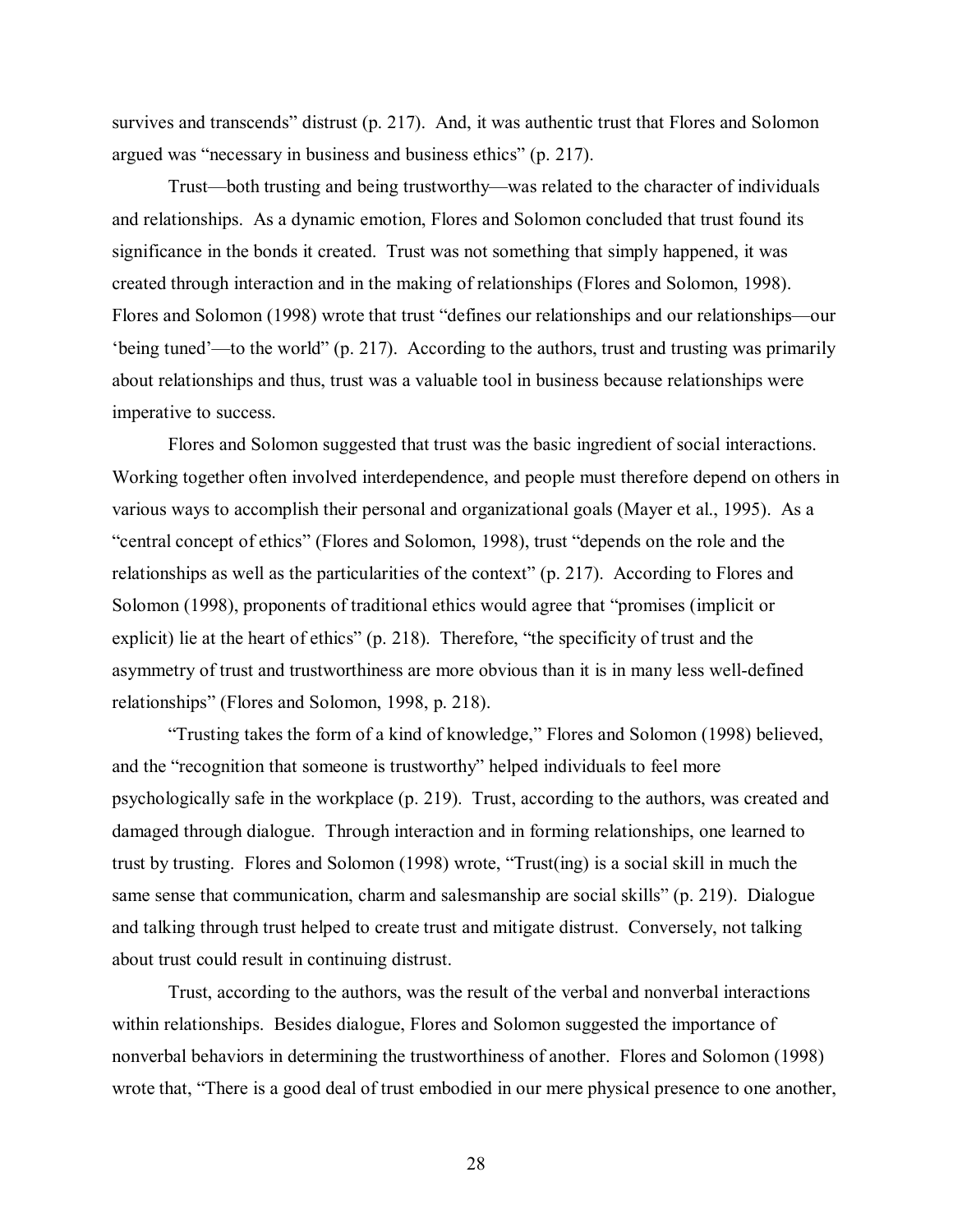in our gestures, looks smiles, handshakes and touches" (p. 219). Body language and nonverbal behavior, including the "small but indicative acts of commitment," were just as important in creating trust (Flores and Solomon, 1998, p. 219). These routine acts of promises, commitments, gestures, and postures indicating respect of one another's space were essential to fostering trust between people who worked together (Flores and Solomon, 1998).

Trust and trusting relationships were not only important aspects of business, but essential to the well being of individuals (Flores and Solomon, 1998). Individuals in the workplace assumed "physical safety on the job, at home, even on the streets, with only rare and mercifully brief exceptions" (Flores and Solomon, 1998, p. 221). Flores and Solomon argued that trust scholars who viewed trust as solely an economic resource, whether as capital or as a commodity, dehumanized trust. Likewise, individuals incapable of trust, according to Flores and Solomon (1998), were "less than fully human, less than fully socialized, less than fully a member of society" (p. 225). Distrust bred disharmony, alienation, and paranoia.

Many trust scholars have found that distrust in the work environment negatively impacted organizational performance. As a result, several theories have suggested mechanisms for minimizing risk inherent in working relationships. However, Flores and Solomon (1998) argued that trust "is the very opposite of control" (p. 225). Rather, trust "…entails a lack of control, in that some power is transferred or given up to the person who is trusted…Trust, not fear, cooperation, not control are the path to a more prosperous and harmonious society" (p. 226). According to Flores and Solomon, it was viewing trust as a social and emotional ethical phenomenon that made trust so vital in the work environment.

# **II.3 Development and Maintenance of Trust in Work Relationships**

 Using Sharpiro, Sheppard, and Cheraskin's (1992) work on relationship development in the business context as a foundation, Lewicki and Bunker (1996) developed a model of trust development in work relationships among individuals with no history between them. While Sharpiro et al. suggested that three types of trust existed in relationship development (e.g., deterrence-based trust, knowledge-based trust, and identification-based trust), Lewicki and Bunker elected to use two of the three types of trust proposed by Sharpiro et al. in their model. Lewicki and Bunker replaced Sharpiro's et al. first stage of trust development, called deterrence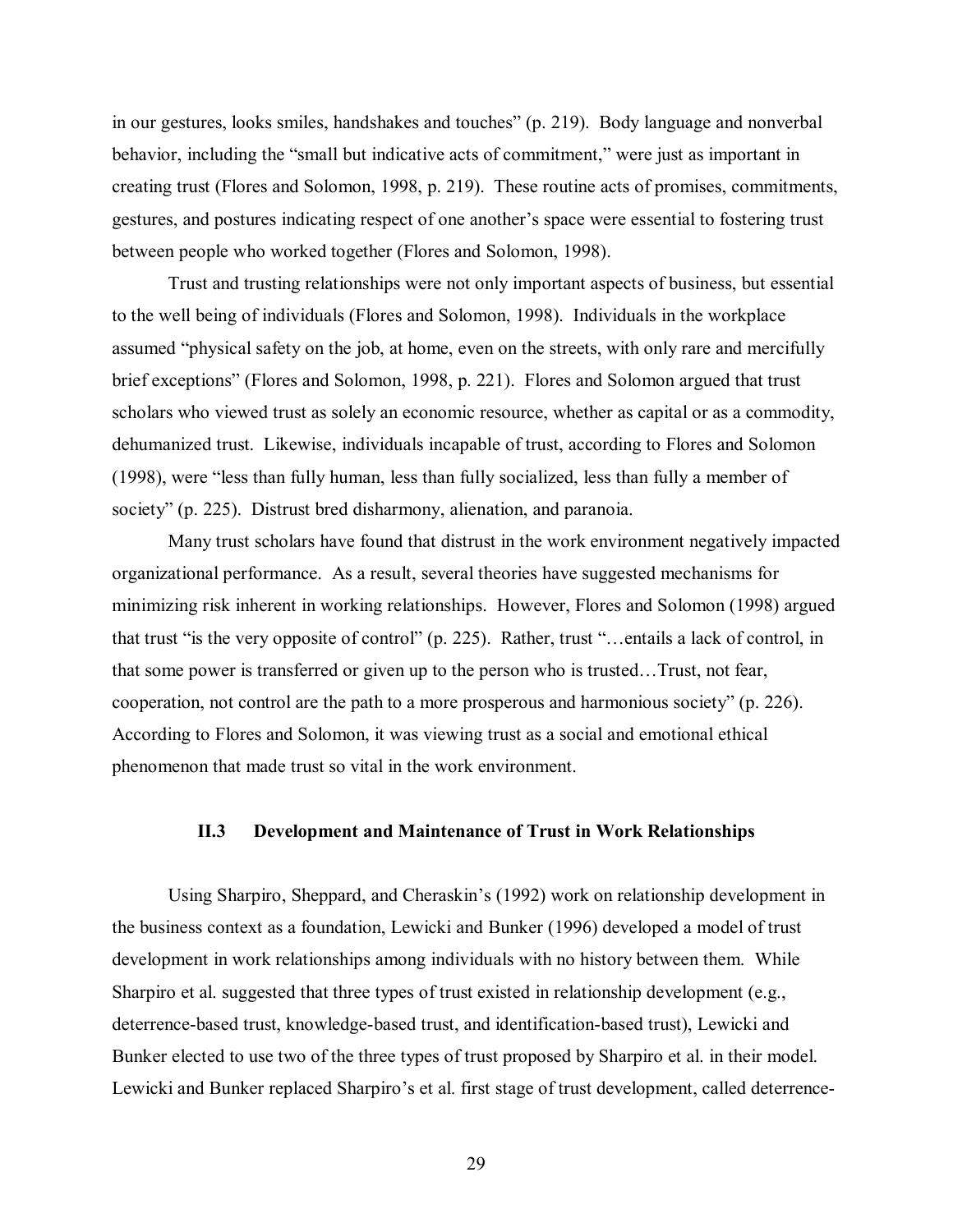based trust, with calculus-based trust. Calculus-based trust reflected the "on-going, marketoriented, economic-calculation" of relationships where trust was determined through outcomes rather than fear of punishment (as suggested in deterrence-based trust) (Lewicki and Bunker, 1996, p. 119). The second form of trust, knowledge-based trust, was based in the predictability of another's behavior. This form developed over time as individuals interacted and a generalized expectancy of behavior was established. Identification-based trust, the third form, was based on common identification among individuals and a mutual understanding that one would act in another's best interest. This type of trust developed as "one both knows and predicts the other's needs, choices, and preferences and also shares some of those same needs, choices, and preferences as one's own" (Lewicki and Bunker, 1996, p. 122). The degree of trust developed as individuals gradually moved from one stage to another.

Although all three forms of trust are relevant in relationship development, knowledgebased trust and identification-based trust are significantly important in maintaining work relationships. These forms of trust are more established and stable and lead to greater cooperation. Thus, trust scholars have suggested ways to increase these forms of trust in the work environment. For instance, Shapiro et al. identified regular communication and courtship as key processes in enhancing the trust relationship. Specifically, in knowledge-based trust, regular communication provided individuals with the opportunity to share information about wants, preferences, and approaches to problems. According to Lewicki and Bunker (1996), without regular communication, one could "lose touch" with the other emotionally and lose the ability to "think alike and predict the reactions of the other" (p. 123). They found that an extension of regular communication was learning about one another through interviewing others, observing others in social situations, and experiencing the emotional variety of others. This courtship, Lewicki and Bunker believed, provided a forum for individuals to gather information and determine the trustworthiness of others.

Identification-based trust further enhances the trust relationship as individuals identify with the goals espoused by the group and organization. Lewicki and Bunker found that group identification contributed to cooperative behavior in work relationships. Sharpiro et al. identified four activities that built and strengthened identification-based trust. These activities were developing a collective identity (i.e., joint name, title, logo, etc.), collocating in the same building or neighborhood, creating joint products or goals, and committing to commonly shared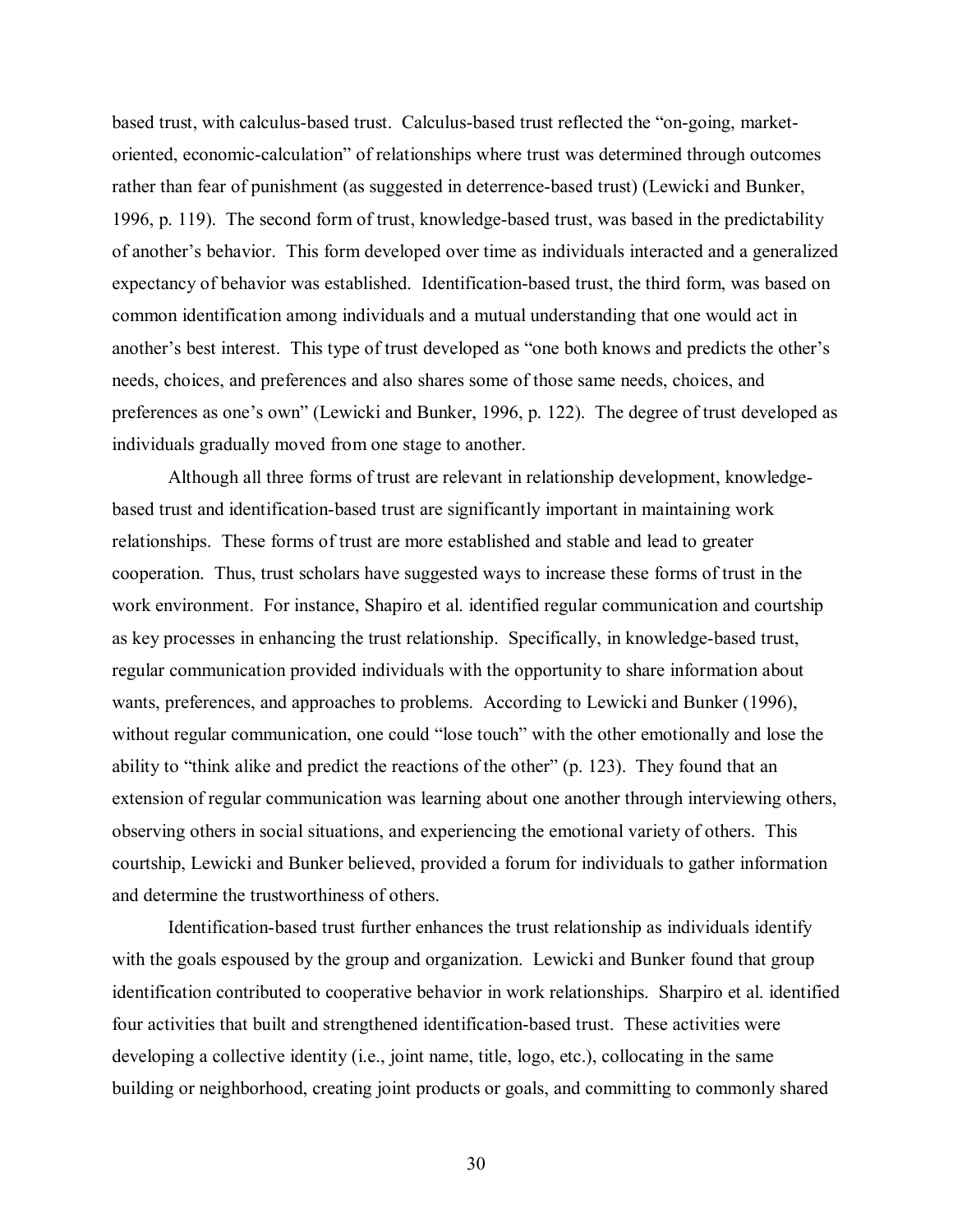values. Through shared activities and beliefs, individuals developed a collective identity, fostering cooperation and trust because individual actions were aimed toward the group goals.

Sheppard and Sherman (1998) used the work of Fiske (1990) to explore the development and maintenance of trust. Fiske asserted that four fundamental grammars or relational forms served as the structural building blocks of all relationships. These four elements of human relationships were (1) communal sharing, (2) authority ranking, (3) equality matching, and (4) market pricing. Communal sharing was a relation of unity and collective identity, authority ranking was the hierarchical ordering of status, equality matching referred to the notion that individuals were distinct but equal, and market pricing, like calculus-based trust, referred to the comparison of different commodities and calculative exchange. According to Fiske (1990), these four building blocks existed in all human relationships, whether between individuals, companies, or nations, and these fundamental elements were the "most basic-level grammars for social relations" (p. 424).

In 1998, Jones and George used a theoretical framework based on values, attitudes, and moods and emotions to analyze how people experienced trust in a psychological sense, as well as the feelings, beliefs, and meaning that underlaid it. In turn, Jones and George proposed an account of the evolution of trust. This account included how trust was spread among people, sustained, and strengthened, and how trust was weakened, broken, and dissolved. Jones and George also distinguished between two forms of trust: conditional and unconditional trust.

Based on their extensive review of the trust literature, Jones and George concluded that trust was a psychological construct based on the outcome of interactions between values, attitudes, and moods and emotions. Each psychological construct played an important role in the experience of trust. First, values guided an individual's behavior and interpretation of experiences. This value system served as the criteria that enabled individuals to evaluate and "make sense of events and actions in the surrounding world" (Jones and George, 1998, p. 532). Second, Jones and George viewed attitudes as (1) the knowledge structures containing the specific thoughts and feelings people had about other people, groups, or organizations and (2) the means through which they defined and structured their interactions with others. Trust played an important part as individual form attitudes toward others in an organizational context. Jones and George believed that the uncertainty of interaction outcomes, the dependence on others in the workplace, and individual expectations of the work environment made trust an essential element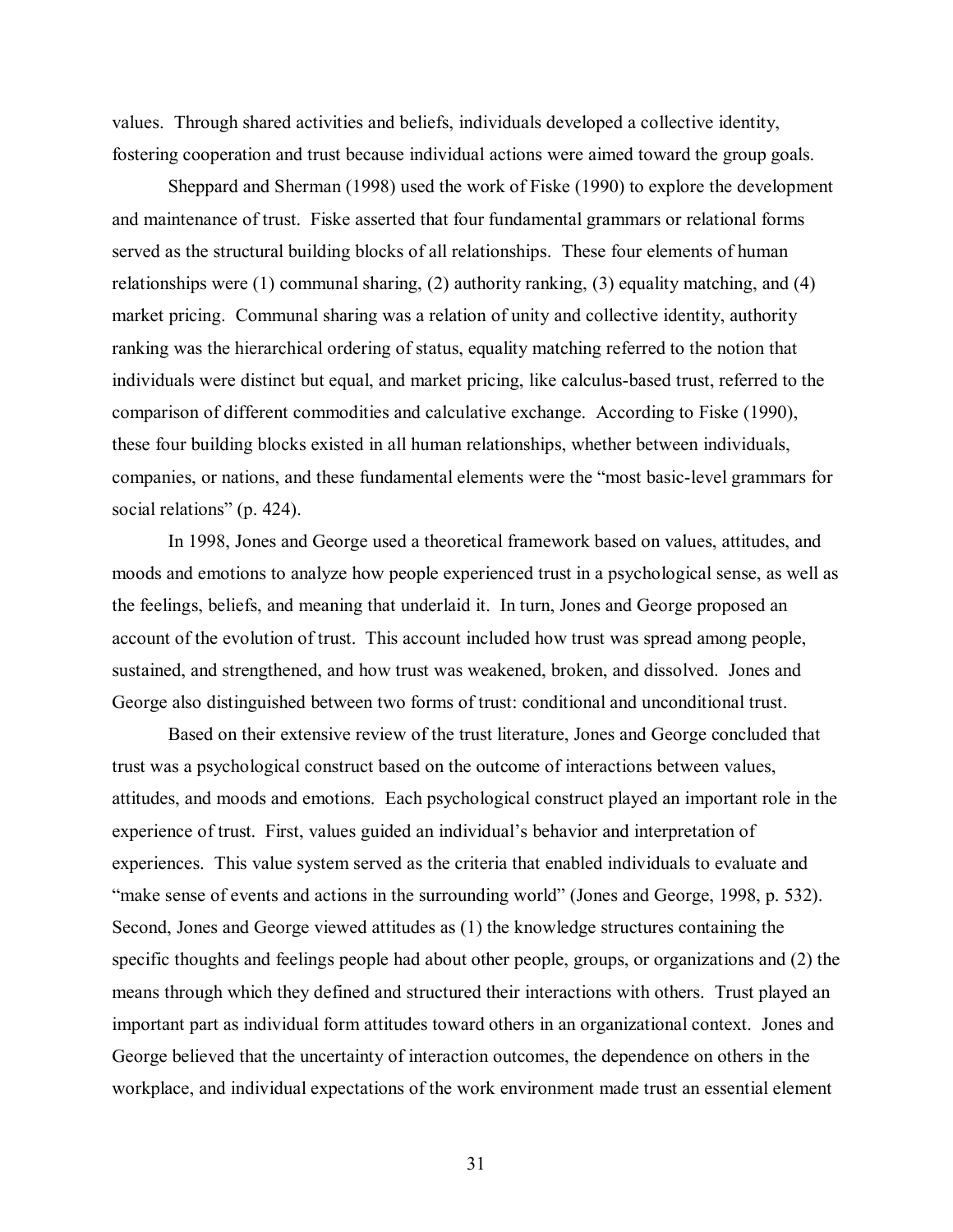in attitude formation. Third, moods and emotions were the "affective states or feelings that provide people with information about their ongoing experiences and their general state of being" (Jones and George, 1998, p. 533). Jones and George explained that moods and emotions were fundamental aspects of the experience of trust for at least three reasons: (1) the experience of trust embodied affect, whether it were in terms of strong or intense feelings (emotions) or more subtle feelings (moods); (2) one's current affective state might color one's experience of trust and, thus, they way a person formed opinions and made judgments about the trustworthiness of others; and (3) trust was built on experience that were, in part, emotional. Specifically, Jones and George believed the multidimensional experience of trust evolved through the interactions among these four elements. "Value provide standards of trust that people strive to achieve in their relationships with others, attitudes provide knowledge of another person's trustworthiness, and current moods and emotions are signals or indicators of the presence and quality of trust in a relationship" (Jones and George, 1998, p. 534).

Using the psychological constructs as a foundation, Jones and George (1998) employed a "symbolic interactionist perspective" to further examine and develop a model of the evolution of trust (p. 535). According to Jones and George, two main assumptions of symbolic interactionism existed: (1) people acted in social situations based on the meaning that they had learned to associate with them, and (2) these meanings were acquired by interactions with other people so that a definition of the social situation was created over time. In other words, symbolic interactionism assumed that two or more parties were involved in creating a joint definition of the social situation, and new definitions were created as the parties "adjust communication and behavior patterns to fit the unfolding, mutually determined definition of the social situation" (Jones and George, 1998, p. 536).

In their proposed interactionist model, Jones and George identified three distinct states or forms of the trust experience: (1) distrust, (2) conditional trust, and (3) unconditional trust. The interaction of values, attitudes, and moods and emotions was the mechanism by which both trust and distrust were engendered (Jones and George, 1998). These psychological constructs, Jones and George believed, operated simultaneously to produce an overall state of trust of distrust. Trust, according to Jones and George, was a dynamic experience where one could shift among trust states.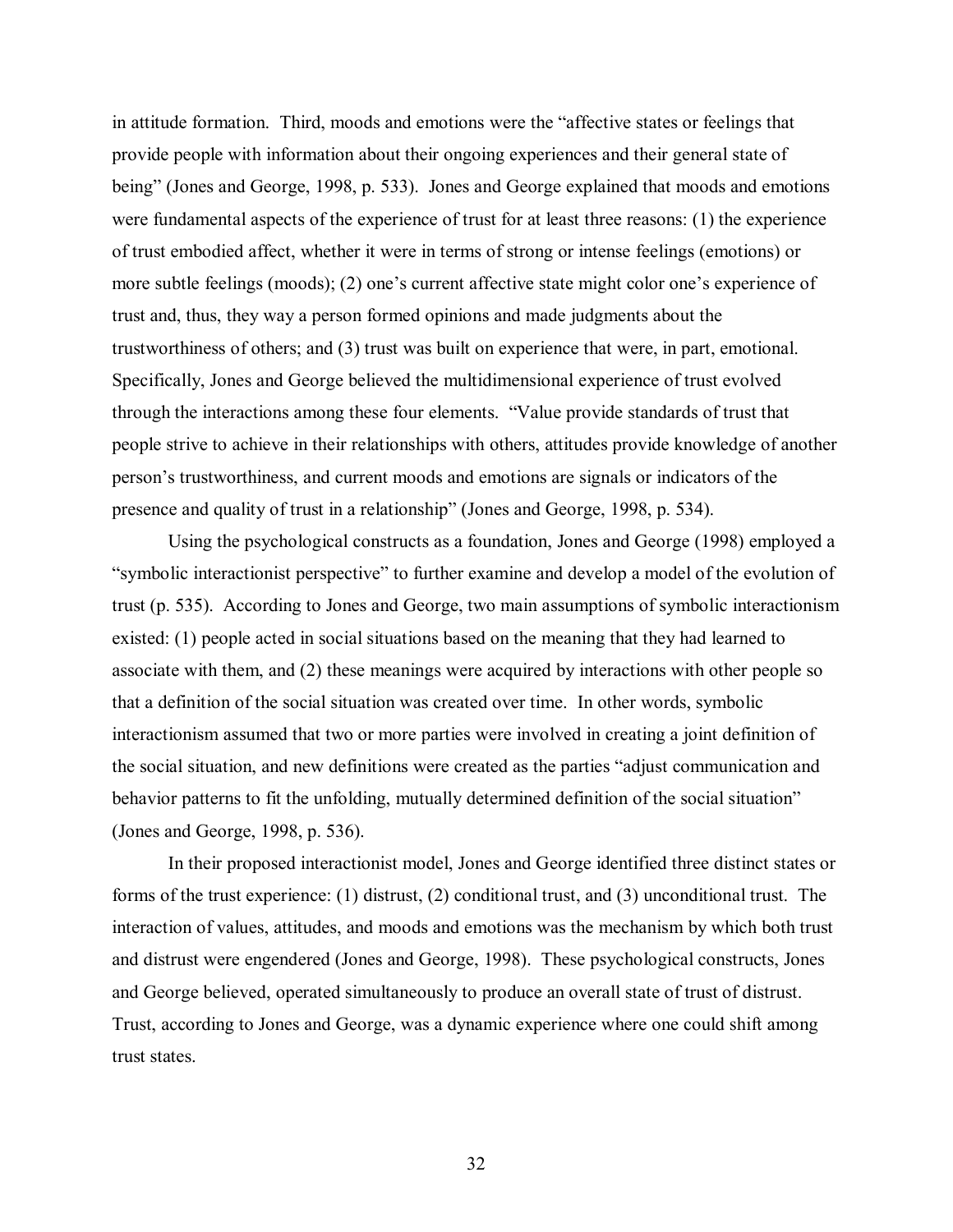At the beginning of the social encounter, individuals suspend beliefs that the other is not trustworthy. Individuals approach these initial interactions based on their own orienting values and perceptions of value congruence. According to Jones and George, the experience of future trust was be determined by the content of behavioral exchanges between people. If, for instance, obvious value difference existed and precluded the ability of each party to take the role of the other, trust would not develop (Jones and George, 1998). According to Jones and George (1998), "If trust is to build over time, both parties must be able to take the role of the other and exchange and share the feelings and thoughts that structure the exchange relationship" (p. 536). Moods and emotions at each exchange affected the ongoing experience and meaning of the relationship (Jones and George, 1998). Positive emotions built trust as individuals recognized shared values and attitudes with others. In this state, individuals "feel secure that they will not be harmed or put at risk by the actions of the other," and their desire to trust would be transformed (Jones and George, 1998, p. 536). Conversely, negative emotions contributed to distrust because individuals felt insecure about the exchange relationship.

Trust evolves and individuals gain confidence in the exchange relationship as positive social interactions increase. According to Jones and George, as trust evolved, two parties engaged in social interactions would (1) have strong confidence in each other's values and trustworthiness, (2) have favorable attitudes toward each other, and (3) experience positive affect in the context of the relationship. Positive and favorable attitudes among parties supported future social and economic exchanges. Jones and George (1998) believed that this "conditional trust," a form based on knowledge and positive expectation of others, was the most common form of trust in organizational settings (p. 536). However, Jones and George (1998) suggested that it was the "unconditional" state of trust that was "something to strive for in important social situations" (p. 537). They proposed that unconditional trust developed because shared values structured the social situation and were reinforced through repeated behavioral interactions. In this form of trust, positive effect increased as positive moods and emotions strengthened the affective bonds between parties and enhanced the experience of trust (Jones and George, 1998). In the presence of unconditional trust, "relationships become significant and often involve a sense of mutual identification" (Lewicki and Bunker, 1996, p. 537).

 Unlike previous research that focused on the "unidimensionality and balance" of trust, Lewicki et al. (1998) grounded their assumptions of trust in the multidimensionality and the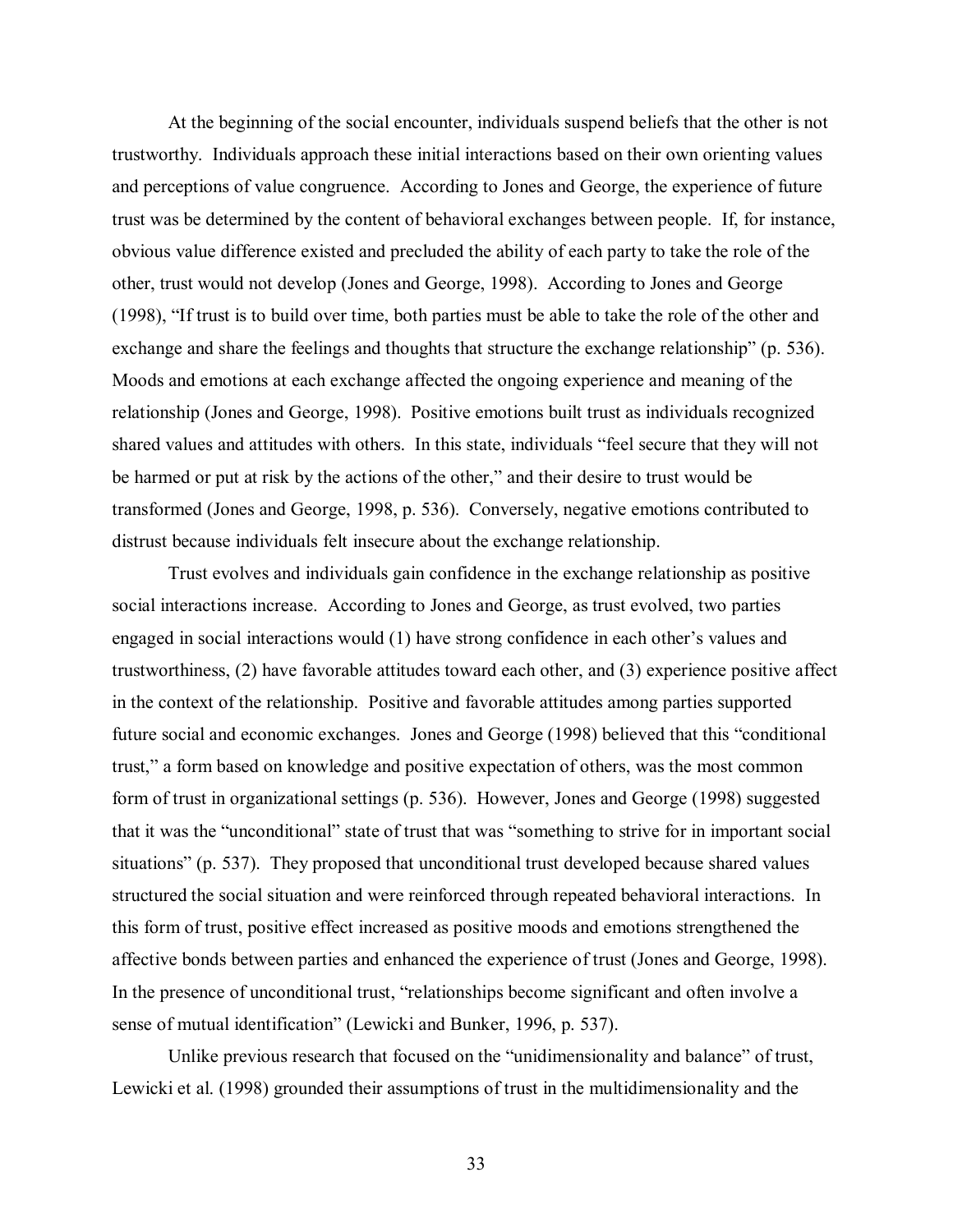inherent tensions of relationships (p. 437). Lewicki et al. (1998) defined two core "relationship realities" that grounded their complex view of trust (p. 440). First, relationships were "multifaceted or multiplex" (p. 440). This aspect of relationships enabled parties to hold simultaneously different views of each other. Thus, trust and distrust could exist within multiplex relations. Lewicki et al. believed that trust and distrust developed as individuals accumulated knowledge of each other's strengths and weaknesses through different experiences. The combined knowledge formed a "bandwidth" that broadened as individuals interfaced with others across multiple contexts (Lewicki et al., 1998). In addition to the breadth of relationships, Lewicki et al. acknowledged the potential for "richness" in relationships. For instance, as relationships matured with "interaction frequency, duration, and the diversity of challenges," there tended to be greater specification and detail across the bandwidth, and the domains and limits of trust were clearer (Lewicki et al., 1998, p. 441). Second, balance and consistency in relationships were temporary states (Lewicki et al., 1998, p. 441). While individuals sought balance and consistency in relationships, Lewicki et al. (1998) believed that "…the continually arriving wealth of information, the salience and prominence of the information, and the multiple perspectives" of information results in inconsistency and incongruence (p. 441). This "link of interdependency" forced the equilibrium of the relationship in a positive or negative direction (Lewicki et al., 1998). In the view of Lewicki et al., trust or distrust developed as experiences were aggregated into bands to produce relationships with differing degrees of bandwidth that might not necessarily be consistent with each other.

 Using empirical studies of trust and distrust, Lewicki et al. (1998) developed a new twodimensional framework of trust based in the notion that "trust and distrust are not opposite ends of a single trust-distrust continuum" (p. 442). These constructs, Lewicki et al. argued, were separable, distinct constructs that could coexist within an individual's bandwidth. In their framework, Lewicki et al. identified four relationship conditions: low trust/low distrust, high trust/low distrust, low trust/high distrust, and high trust/high distrust. As relationships changed through "dialogue, interaction, joint decision-making, and common experience," the operational level of trust or distrust shifted among the four relationship conditions (Lewicki et al., 1998, p. 443). These conditions were characterized by a distinct relationship orientation and distinct relationship challenges (Lewicki et al., 1998). While Lewicki's et al. work provides a new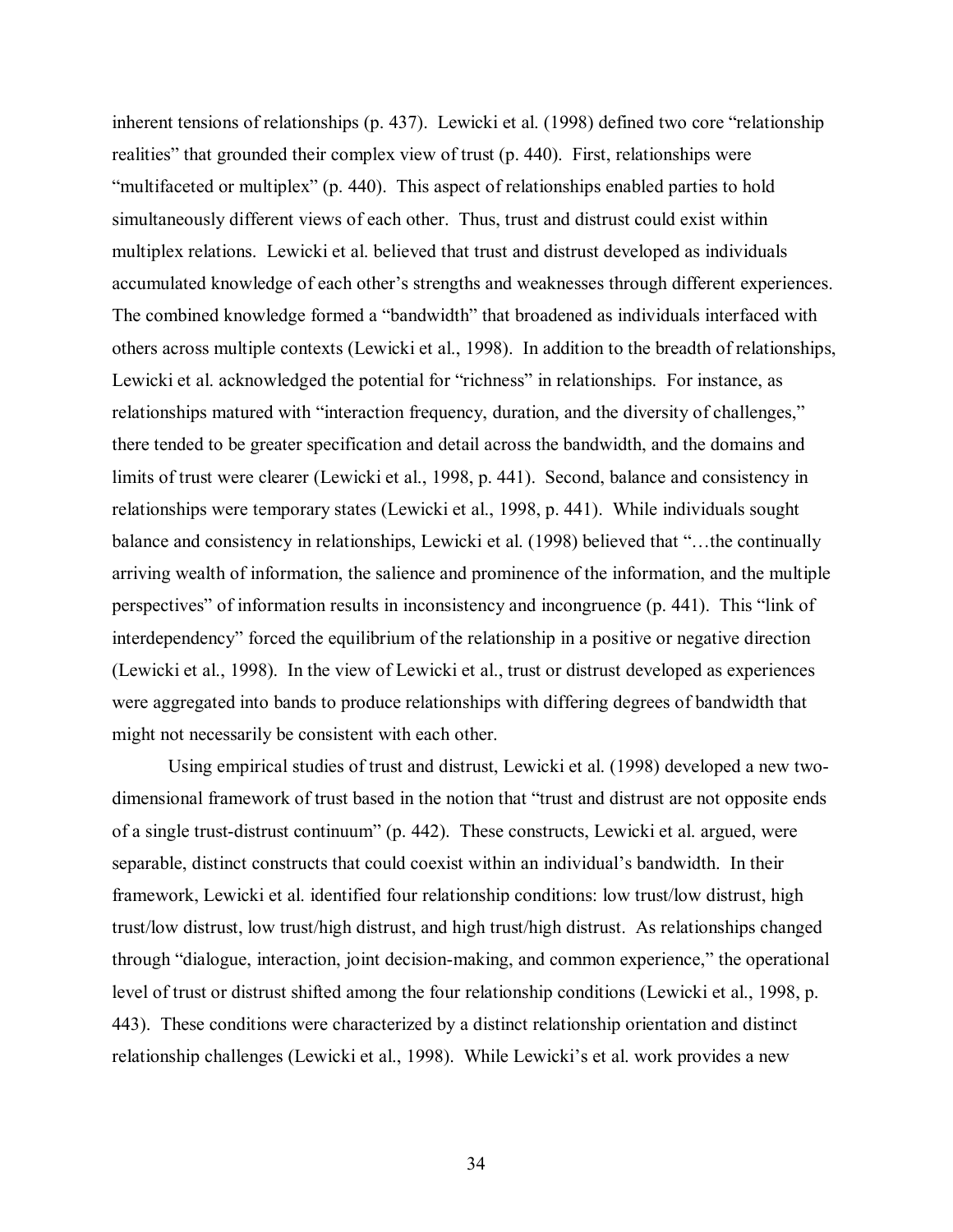perspective on the development and maintenance of trust, the trust-distrust continuum remains untested and unvalidated by research.

The majority of trust literature has focused on trust at an individual and group level. Little research to date has centered on trust at an organizational level. Organizational trust, as defined by Fukuyama (1995), was the "expectation that arises within a community of regular, honest, and cooperative behavior, based on the shared norms on the part of other members of that community" (p. 26). The nature of organizational trust, Shockley-Zalabak et al. (2000) wrote, "…is complex, communication-based, dynamic, and multi-faceted" (p. 38). They found that "Organizations with high levels of trust will be more successful, adaptive, and innovative than organizations with low levels of trust or persuasive distrust" (Shockley-Zalabak et al., 2000, p. 42).

As is evident from the literature, cultivating trust should be a conscious relationship development strategy with managed objectives, performance metrics, and progression monitoring (Dove, 2000). Culture plays a very central role in trust development and maintenance and should be used as both a tool for hastening and maintaining trust, and as a filter for determining the likely outcome of a relationship pursuit. Daloz, Keen, Keen, and Parks (1996) wrote, "At its best, business creates and manages dynamics and organizations that sustain livelihoods, provide goods and services, and foster fulfilling work on behalf of the well-being of society. At the heart of economic life, business is a primary force in the formation of the global commons" (p. 233).

In 1996, Mishra developed a model for organizational trust that identified four distinct dimensions: competence, openness, concern, and reliability. The first dimension, competence, referred to "the extent to which employees see the organization as effective: whether it will survive and be able to compete" (Shockley-Zalabak et al., 2000, p. 39). The second dimension, openness, referred to the perception that the work environment invited the honest exchange of information, especially between leaders and their employees. Openness, the most frequently referenced dimension, was linked to trust (Ouchi, 1987). Employees were most likely to hold trust in their organization when they saw the organizational leadership as open and honest (Shockley-Zalabak et al., 2000). In essence, it was not just the amount of information shared but whether or not the leadership's efforts were perceived as being sincere.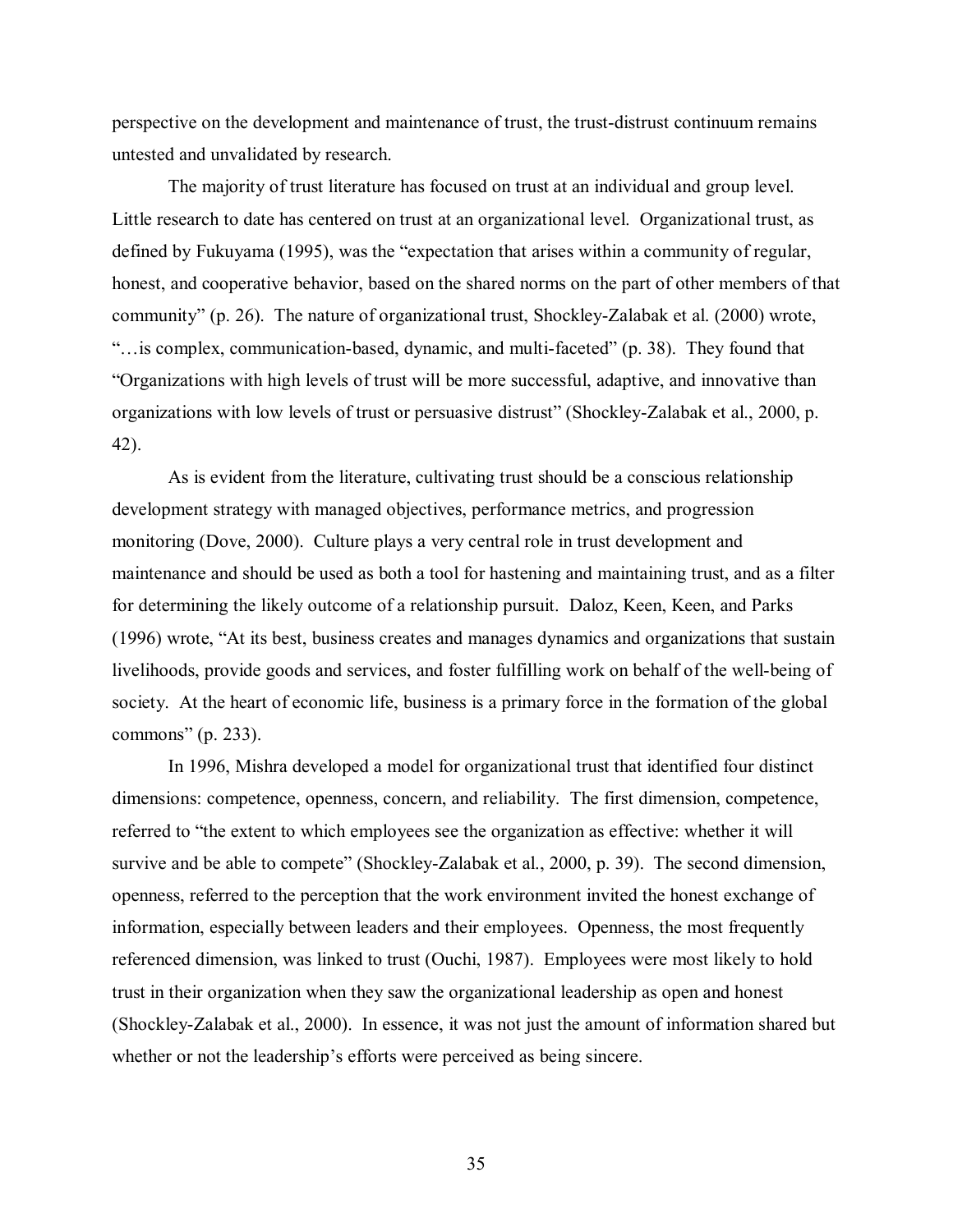Concern, the third dimension, was related to openness in that "one's self-interests are balanced with others' interests, whether at a team, organizational, or societal level" (Mishra, 1996, p. 267). This dimension, Mishra found, directly linked sincerity to trust in all levels of management. Edmondson (1999) described organizations in which the culture and network relationships, which were its social capital, exemplified psychological safety. In this context, members described an environment of caring, empathy, and tolerance, in which a learning organization (Senge, 1990) could thrive. Thus, sincerity in communication also played a critical role regarding the amount of trust that employees would give to an organization (Shockley-Zalabak, et al., 2000).

The fourth dimension, reliability, referred to the "consistency and congruency between words and actions" (Shockley-Zalabak et al., 2000, p. 40). Reliable behavior, especially as it related to communication, appeared to have an immense impact on credibility and organizational trust. This dimension not only could impact trust relations between leaders and employees, but the perception of reliability, dependability, and consistency permeated the level of trust between an organization and its customers.

A proposed fifth dimension in Mishra's organizational trust model, identification, "concerns how individuals manage the paradox of separation (or individuation) and association (affiliation) as an organizational member" (Shockley-Zalabak et al., 2000, p. 40). In other words, members that identified with an organization were more likely to report higher levels of organizational trust. Conversely, members that felt more alienated from the organization were more apt to report lower levels of organizational trust (Shockley-Zalabak et al., 2000). This dimension, Shockley-Zalabak, et al. believed, was the result of communication behaviors and interpretative processes. However, like Lewicki's et al. (1998) work, Shockley-Zalabak's et al. (2000) model of organizational trust remains in the exploratory phase and is yet untested by research.

## **II.4 Importance of Trust in Personal and Organizational Growth**

In 1978, Jack Gibb, a humanistic psychologist, first introduced the Trust-Level Theory based on his personal beliefs and attitudes about trust. More than 10 years later, Gibb reintroduced his theory in a new edition of his original book entitled *Trust: A New Vision of*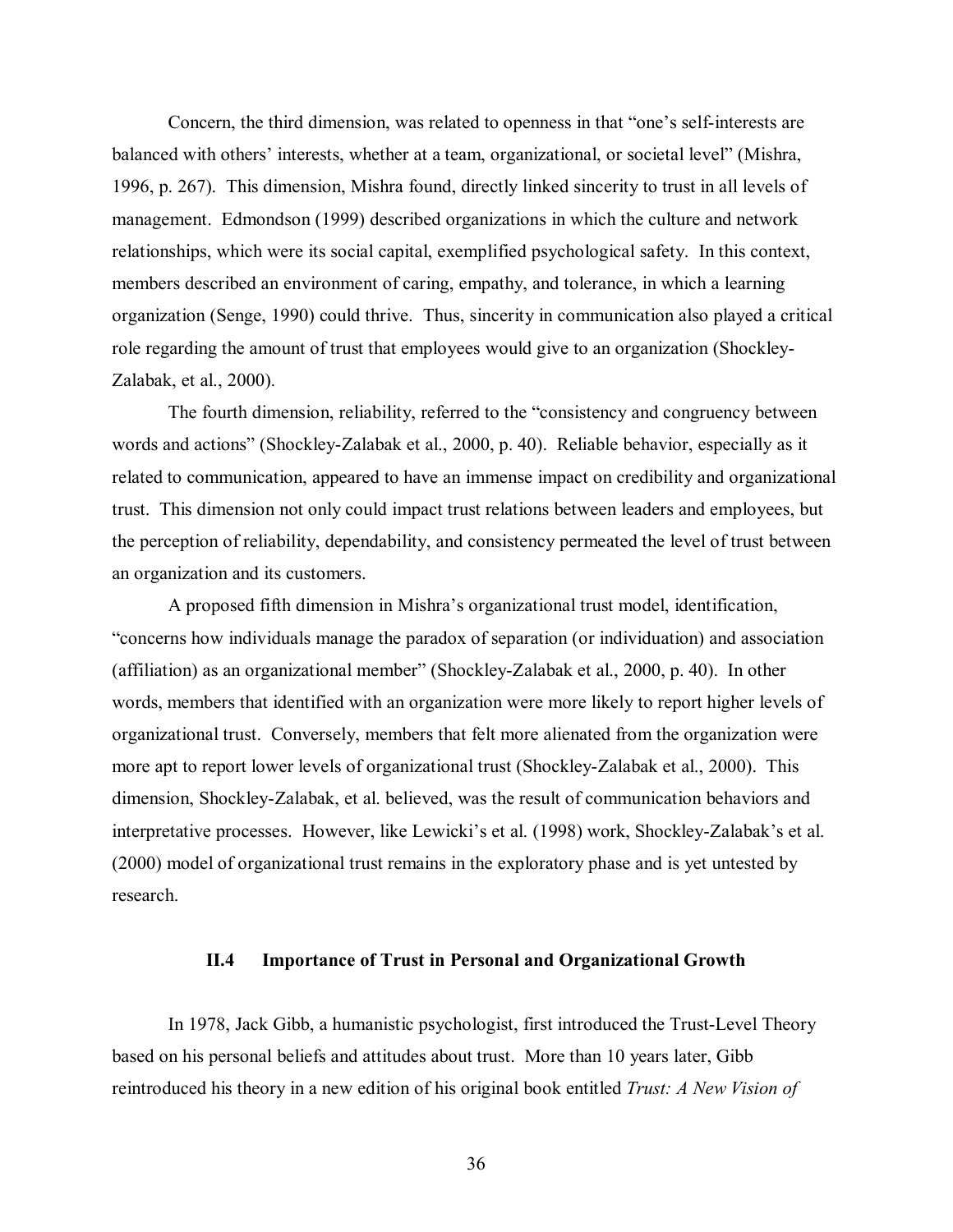*Human Relationships for Business, Education, Family, and Personal Living.* Trust, according to Gibb (1991), provided an environment that "nourishes personal growth, holistic health, spirituality, and the discovery of the soul" (p. 9). Thus, trust level "is the key to the understanding of the larger systems" that existed in organizational life (Gibb, 1991, p. 9).

Gibb believed that trust and fear were the keys to understanding persons and social systems. For instance, higher levels of trust "stimulate creativity, breed integrity, and allow organizations to function more fully" (Gibb, 1991, p. 10). Conversely, higher levels of fear triggered and nourished defensive processes that result in dysfunctional relationships. Trusting, Gibb (1991) wrote, was an "inter-flowing and interweaving of the processes of discovery and creation" rather than fear and control (p. 11). The four processes of discovery and creation were: trusting (T), opening (O), realizing (R), and inter-depending or interbeing (I). These processes, defined with the acronym TORI, were "central to all personal, organizational and international growth" (Gibb, 1991, p. 11).

The first process, trusting, was about the discovery and creation of self. Gibb (1991) wrote, "When I trust myself and when I am trusted by others, I am more apt to live quietly with myself and to develop a capacity for accepting and loving myself" (p. 12). Reducing the need to compare self to others, Gibb (1991) believed, created the capacity for one to "accept and love others," thus fostering the trusting relationship (p. 12). The second process, opening, reflected the human desire for "genuine intimacy" (Gibb, 1991, p. 15). Opening to others required discovering self and searching for ways to connect with others. As trust grew, individuals were able to create intimacy with others by "seeing each other as we are, without our masks, filters, or facades" (Gibb, 1991, p. 15). Intimacy was achieved as vulnerabilities were revealed and risk of hurt was minimized. The third process, realizing, was about feeling free to discover and satisfy individual wants. This process, "inner-directed" rather than "outer-directed," acknowledged the self as the best person to determine individual wants and create the best environment to satisfy these desires. The universal desires to "give and receive love, intimacy, fulfillment, and freedom" were uniquely pursued in ways that gave "enrichment and meaning to life as that person sees it" (Gibb, 1991, p. 16). The fourth process, inter-depending, emphasized the human want of giving and receiving freedom within human relationships. Inter-depending or interbeing reflected the desire of humans to relate with others without losing themselves. In hightrust environments, individuals sought community with others, while persons in climates of fear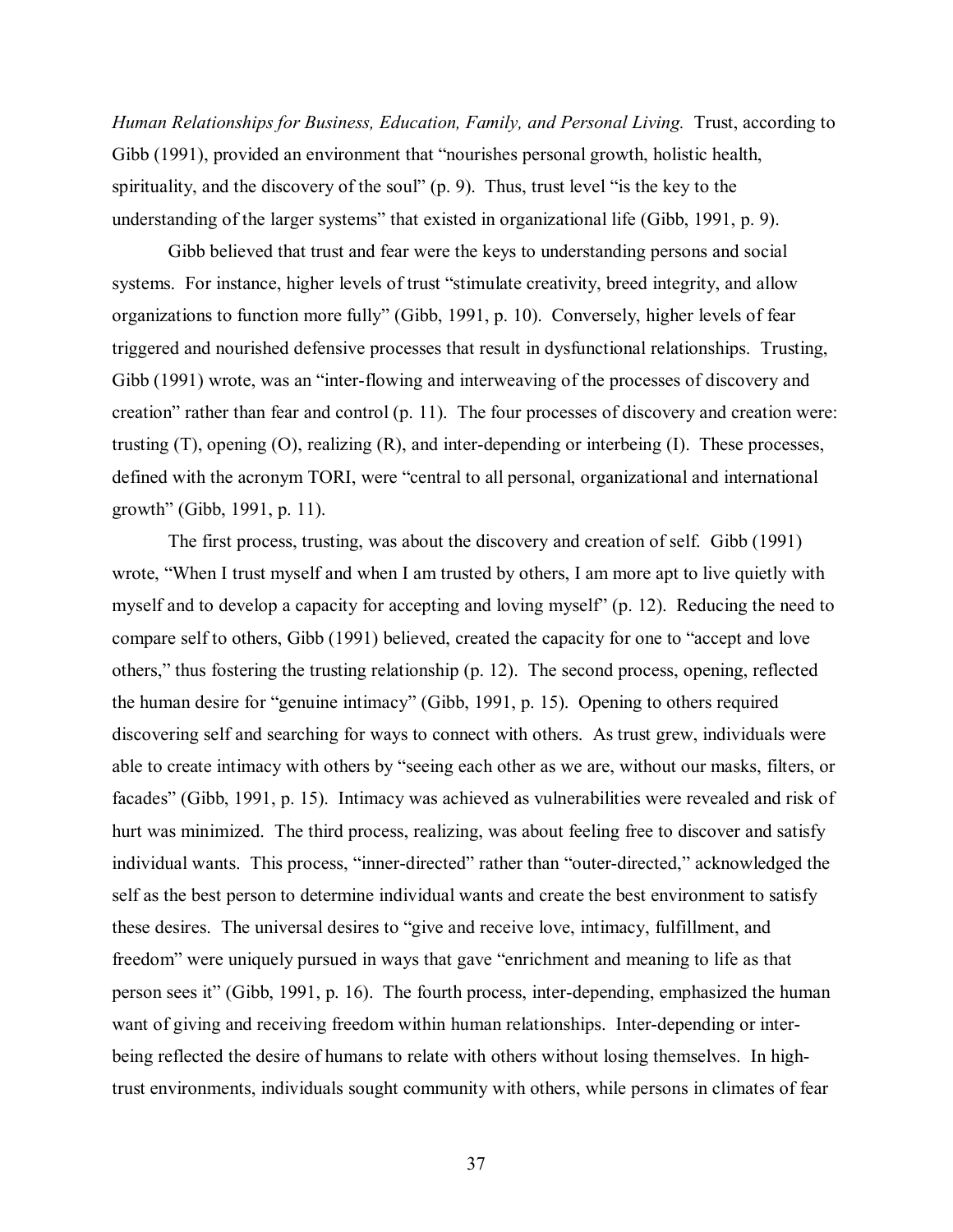sought "privacy and aloneness" as "fantasies about loss of freedom and autonomy are heavy" (Gibb, 1991, p. 16).

The four discovering processes, Gibb (1991) believed, "grow best in internal, intrapersonal environments of trust, and in external environments of trust and low fear" (p. 40). Gibb (1991) identified six characteristics of a high-quality environment that allowed "people to be where they are, to join them in an attempt to see together what is, and to collaboratively look at what might be" (p. 40). These six characteristics were (1) high level of trust—enhanced the ability for an organization to achieve goals like productivity, creativity, organizational vitality, or personal growth; (2) low constraint—allowed freedom, creativity, impulsivity, and growth with minimal barriers and low fear; (3) optimization of the four TORI discovering processes—created an environment where being, showing, wanting, and interbeing were embraced; (4) selfesteem—fostered an environment where persons continued to feel good about themselves; (5) range of enrichment—provided range of opportunities for new experiences; (6) reduced defensiveness—created an environment that promoted safety and security of self.

While all six characteristics comprised the high-quality environment, Gibb designed the Environmental-Quality Scale (EQ) based on his belief that trust of self and others was fundamental to understanding people, human relationships, and social systems. The EQ-Scale, intended to determine the degree-of-trust in a given environment, identified 10 phases of environmental evolution. These 10 phases were (1) Punitive; (2) Autocratic; (3) Benevolent; (4) Advisory; (5) Participative; (6) Emergent; (7) Organic; (8) Holistic; (9) Transcendent; and, (10) Cosmic (Gibb, 1991, p. 47). The environment evolved as trust grew. New levels of trust at each phase "bring an emerging set of prepotent needs, a new set of assumptions about people, new functions performed in the system, new capacities and skills become ascendant, new energy sources being tapped, and new problems and tensions" (Gibb, 1991, p. 40). At each phase, these changes were integrated which, according to Gibb (1991), "gives wholeness to the system, and helps to maintain a perceived rationality and order to the emerging process" (p. 40).

Within an organizational environment, higher degrees of trust enhance the discovering processes and, ultimately, the ability of groups and organizations to fully function. Simply, as trust increases, defensive and unproductive behaviors decrease. The human need to connect and the reliance on others to accomplish work tasks, according to Gibb, made the work environment a good place to start building strong interbeing relationships. The essence of inter being, the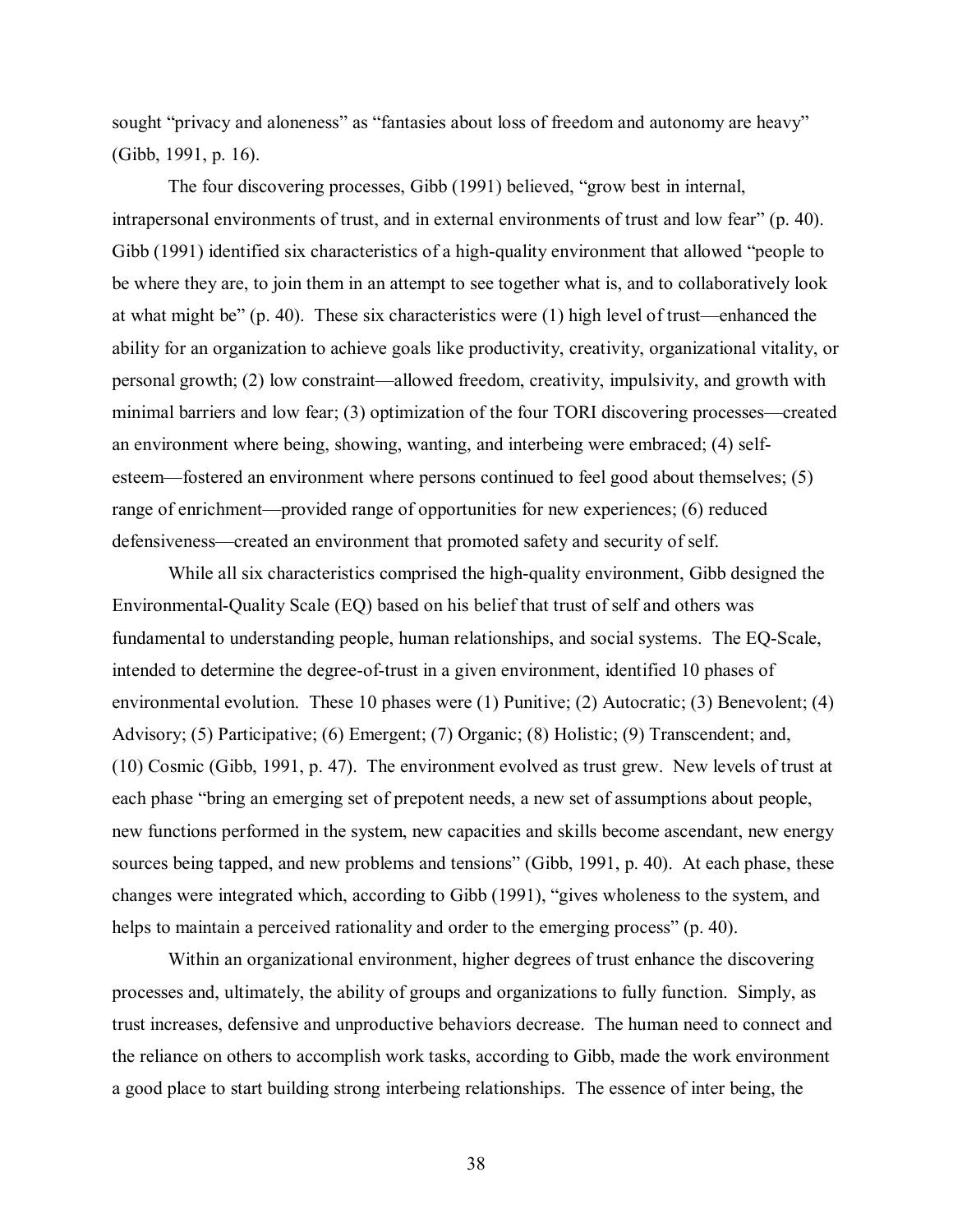ability to retain oneself and allow others to do the same, could be challenging because anxieties were elevated in groups. Gibb identified four concerns that could impact the initial development of a group: (1) acceptance, (2) data flow; (3) goal formation; and, (4) control (Gibb, 1991, p. 159).

First, according to Gibb (1991), the acceptance concern related to the "acceptance of self and others, the formation of trust of self and others, the reduction of fears, and the achievement of membership in the group" (p. 158). As trust grew with interaction, Gibb (1991) believed, people gradually learned to be personal and accept attitudes and feelings in others. Second, individuals were concerned with the "flow of perceptual and feeling data through the person and the group, the communication system in the group, and the translation of these dates into decision-making" (Gibb, 1991, p. 158). When trust increased, "people become more expressive, impulsive, frank, and spontaneous" (Gibb, 1991, p. 158). Deeper communication and involvement allowed groups to gather data quickly and make wise decisions (Gibb, 1991). Third, individuals were concerned with the integration of "intrinsic motivations into group actions and problem-solving, and the translation of this process into productive work, creativity, learning, or growing" (Gibb, 1991, p. 158). When goals were created within an environment of high trust, the goals became an "integrating force toward cooperative behavior, satisfying and sustained work, joy in group activity, and interdependence" (Gibb, 1991, p. 158). Fourth, the control concern reflected the early desire of groups to "control ourselves, the other members, and the process itself" (Gibb, 1991, p. 158). Trust allowed groups to become "more informal, less structured, less controlled, less concerned with power and authority, less dependent upon leadership, and more flowing and fluid in form" (Gibb, 1991, p. 160).

## **II.5 Building Trust and Creating Community in the Workplace**

Organizational health, Gibb (1991) wrote, "comes from a state in which everyone in the organization takes responsibility for the organization and its well-being" (p. 198). Effective organizations created a "feeling of community" (Gibb, 1991, p. 198). Community, "to be in touch in some deep way," was fostered through shared ownership, involvement, intimacy, productivity, and a feeling of participation (Gibb, 1991, p. 198). "With genuine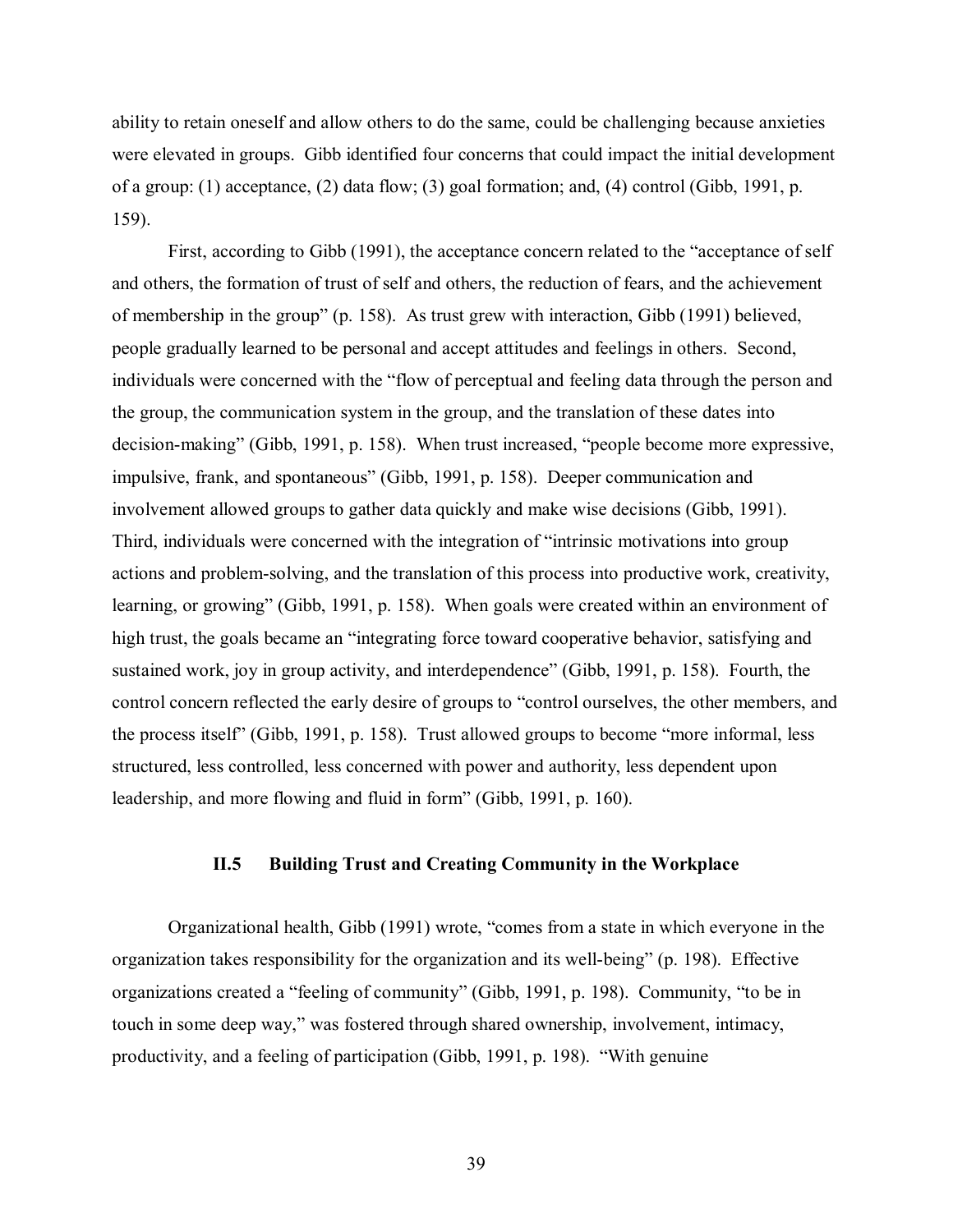communication," Gibb (1991) wrote, "comes the wonder and the awe of discovering each other in trust" (p. 199).

Gibb (1991) believed the quest for a feeling of community centered around three "romantic or utopian hopes" about life: (1) life should be more caring; (2) life should be more intimate; and, (3) life should have greater depth (p. 198). He felt that modern life had heightened the search for community as feelings of "alienation, unconnectedness, and superficiality" pervaded modern society (Gibb, 1991, p. 198). Shockley-Zalabak et al. (2000) wrote, "Globalization, workplace diversity, increased awareness of cultural differences, downsizing, delayering, the call for increased workplace democracy, international networks, complex alliances, information technologies, and decentralized decision making are only some of the events and processes during which trust assumes significant importance" (p. 35). As the work environment became unstable, and employees felt more uncertain about the future, trust could provide the glue that sustained an organization's membership. More importantly, trusting relationships allowed employees to feel connected to one another and to the organization, thus instilling a sense of purpose and meaning to the work being performed and an overall sense of belonging.

Organizations can play a significant role in creating community as many people spend a large part of their days within the work environment. Gibb (1991) wrote that, "Working together on tasks that are cooperatively chosen or designed, with co-workers that care and that matter, under conditions that are planned and created by the co-workers themselves, can be an organic and wholizing experience" (p. 212). A work environment that allowed "free flow of interaction, some combination of desired privacy and visibility, choice of work partners and work tasks, and multiple opportunities for interaction in personal and caring ways" was better able to foster a feeling of community (Gibb, 1991, p. 212).

Informal conversations and communication in the workplace provide an important social outlet for members to build community and build trusting relationships. Through relations with other organizational members, employees learned the appropriate social cues of the work environment and reinforced the common bonds that united the organization as one. Conversely, organizations that ignored the social aspects of the work environment might ultimately pay a significant cost for productivity (Hallowell, 1999). According to Thompson (2000)—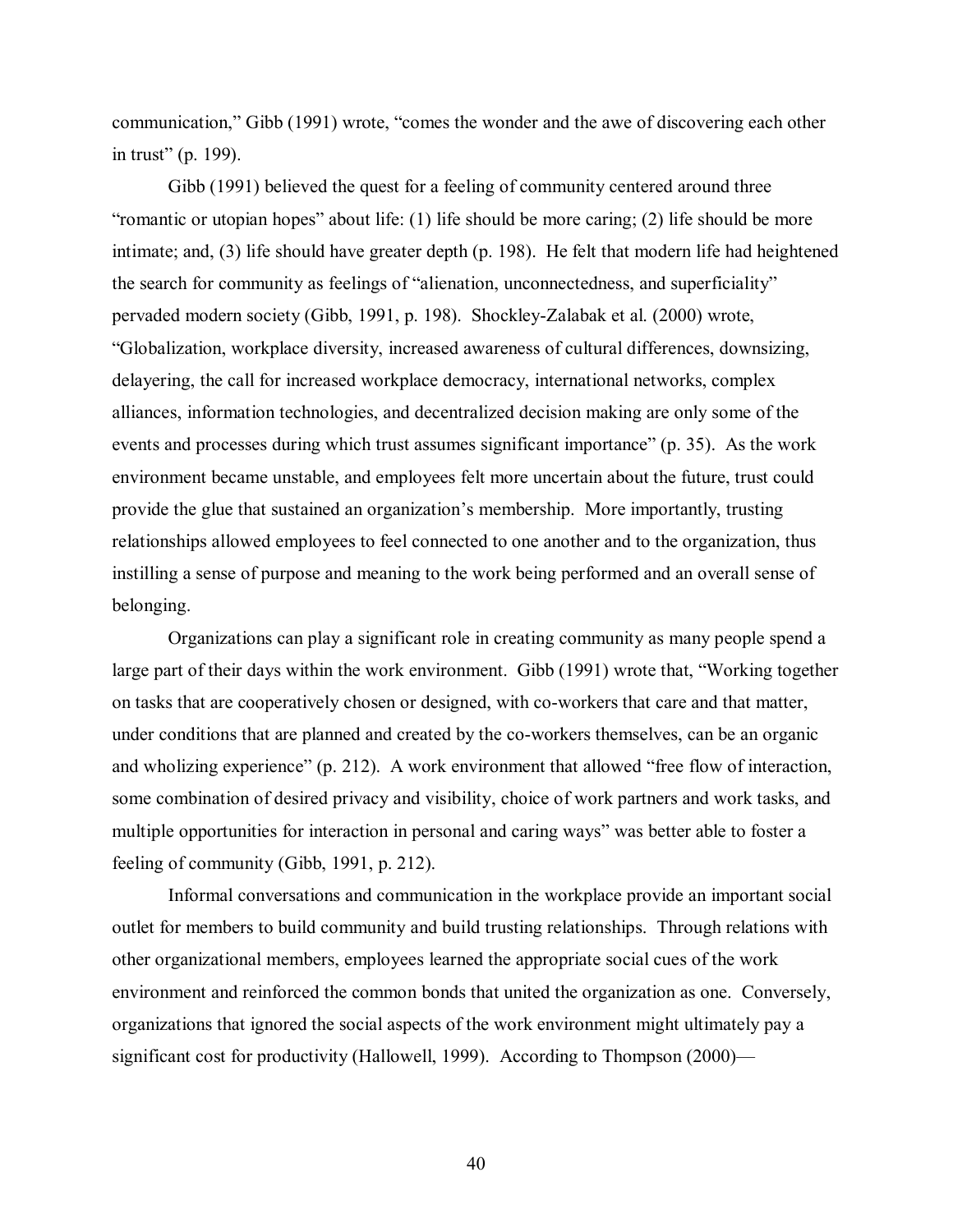The boisterous bulls of Wall Street and the jubilant parade of economic statistics cannot drown out the fact that the relative prosperity enjoyed by some of us comes with a steep human price: the pandemic of workaholism and unrelenting stress, a pervasive feeling of bewilderment in the present and angst for a wholly uncertain future, and a deadening sense of purposelessness that make mere survival the main career goal (p. 91).

As Frankyl (1984) simply put it, "people have enough to live by but nothing to live for; they have the means but no meaning" (p. 121).

People need human contact in order to survive. They need it to maintain their mental activity and their emotional well being. To illustrate this, Hallowell (1999) presented a variety of studies conducted in the 20th century that supplied evidence of the importance of human contact to healthy human development and growth. In the 1940s, French psychoanalyst Rene Spitz showed that infants who were not held, stroked, and cuddled (even if they had parents who fed and clothed them) suffered from retarded neurological development. Researchers at McGill University in 1951 found that a lack of normal contact with the outside world played havoc with adults' sense of reality. In the study, 14 men and women were placed in sensory deprivation tanks; within hours, all of them reported an altered sense of reality, insomnia, and hallucinations. Between 1965 and 1974, two epidemiologists studied the lifestyles and health of 4,725 residents in Alameda County, California. They found that death rates were three times as high for socially isolated people as for those with strong connection to others. Similarly, in a study of Seattle residents in 1997, researchers found that married people with a strong social network had lower health care costs and fewer primary care visits than those who were more isolated. Still other studies have shown that supportive social relationships boost immune-system responsiveness and prolong life after heart attacks.

The MacArthur Foundation study on aging in the United States showed that the top two predictors of well-being as people age were frequency of visits with friends and frequency of attendance at meetings of organizations. Another study by researchers from Carnegie Mellon University examined how people were affected by spending time online. Contrary to their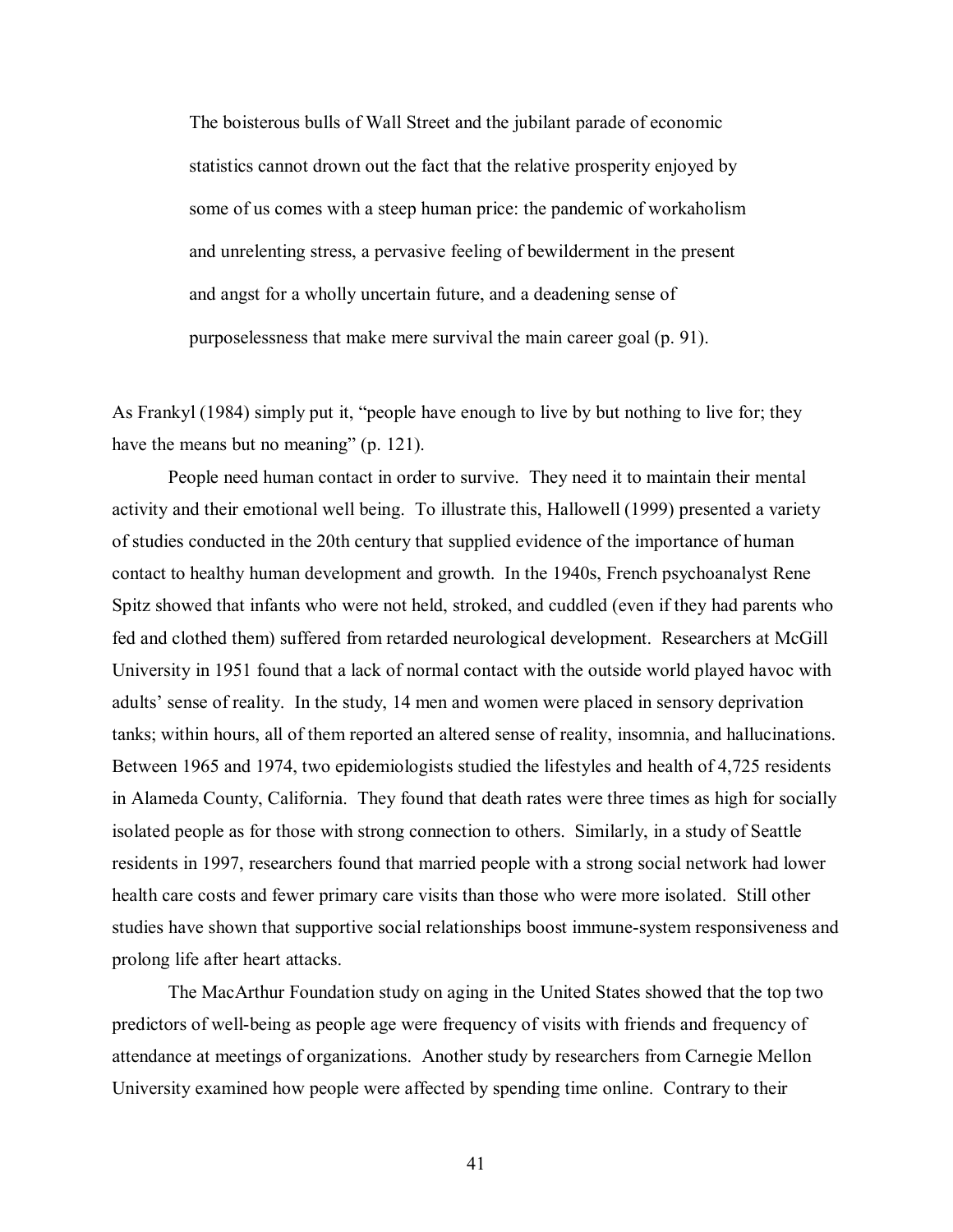expectations, they found higher levels of depression and loneliness in people who spent even a few hours per week connected to the Internet. This suggested that the electronic world, while useful in many respects, was not an adequate substitute for the world of human contact.

Daloz et al. (1996) wrote, "To foster commitment to the common good, a community must strengthen trust by providing a fundamental level of physical and emotional safety along with respect for the individuality of each member" (p. 43). "Community is many things," Andrews (1997) stated, "but the underlying theme is the feeling of being valued, of feeling accepted, of being cared for. Real community involves equality, participation, authenticity, and sharing—the sharing of values, of laughter, of problems, of food, of stories…It's important for no other reason that our own personal survival" (p. 118). Thompson (2000) echoed the importance of community through his studies of Jungian philosophy. He wrote, "To Jung this phenomenon was a manifestation of a human drive toward wholeness, a fundamental and deepseated desire to grow beyond the bounds of the ego and its needs toward some larger sense of connection to the inner self, the community of mankind, and God. He called this process individuation" (Thompson, 2000, p. 35).

The drive toward "wholeness" and "community" entails the essential human needs of purpose, meaning, and belongingness. The literature demonstrates that people are healthier both mentally and physically—as they build and foster trusting relationships. In concert, organizations that create a work environment where employees feel valued, accepted, and cared for appear to report higher levels of job satisfaction among their organizational members; this finding relates to the degree of psychological safety perceived by employees. Employees perceived trust, Mishra's model showed, in organizations that created work environments that encouraged open and honest communication among their members. Further evidence suggests that communication among organizational members—also known as socialization—contributes to the learning and commitment of employees. Thus, as organizations use e-mail more and more as the primary means of communication between their members, one must question how this separation and alienation impacts the sense of purpose, meaning, and belongingness innate to the human mental and physical conditions.

Cecile Andrews (1997) in a book entitled, *The Circle of Simplicity*, may have summed up the importance of human contact and the potential impact of our increased reliance on technology the best when she stated: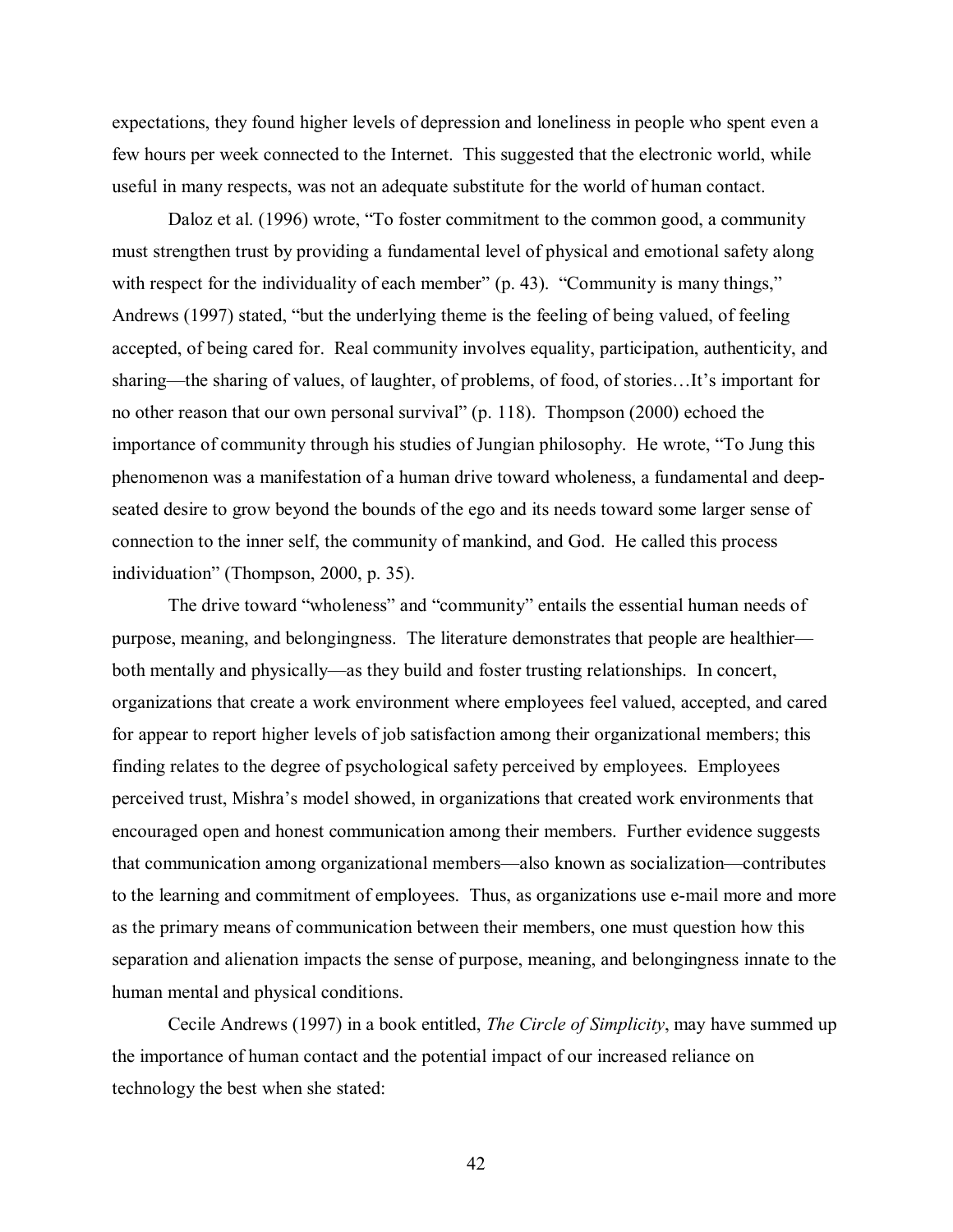We're spending time with machines instead of people. Communication on the Internet may have some value, but it just cannot replace face-to-face time spent with real people. Technology has created a world devoted to convenience and comfort…technology is destroying community in the workplace. Not only is there little physical work to do together, not only are we spending more time at the computer screen, technology performs the dual function of robbing us of our work and pressuring us to work harder, giving us less time for others...The challenge, it seems to me, is how to get the best of electronic community without having it eat up all of our time so that we have no time for anything else…We are beginning to understand that we are depressed and lonely because we are cut off from other people (p. 120).

The desire for purpose, meaning, and belonging were important attainments for people because, according to Abraham Maslow, these were the innate human needs that drove us toward the ultimate goal of self-actualization—that is, the innate calling of purpose in life outside ourselves. In the late 1960s, Maslow, a humanistic psychologist, believed that "People seek the frontiers of creativity, and strive to reach the highest levels of consciousness and wisdom" (Thompson, 2000, p. 85–86). With that belief, Maslow developed a "hierarchy of needs" that included five levels of needs: physiological safety, love, affection and belongingness, esteem, and self-actualization. The hierarchy, displayed in a pyramid format, with each level dependent on the previous, represented basic human needs—physiological safety, love, and affection and belongingness—at the bottom of the pyramid, and needs of highest potential at the top—esteem and self-actualization. At a basic level, "people have needs to escape feelings of loneliness and alienation and give (and receive) love, affection and the sense of belonging" (Thompson, 2000, p. 85–86).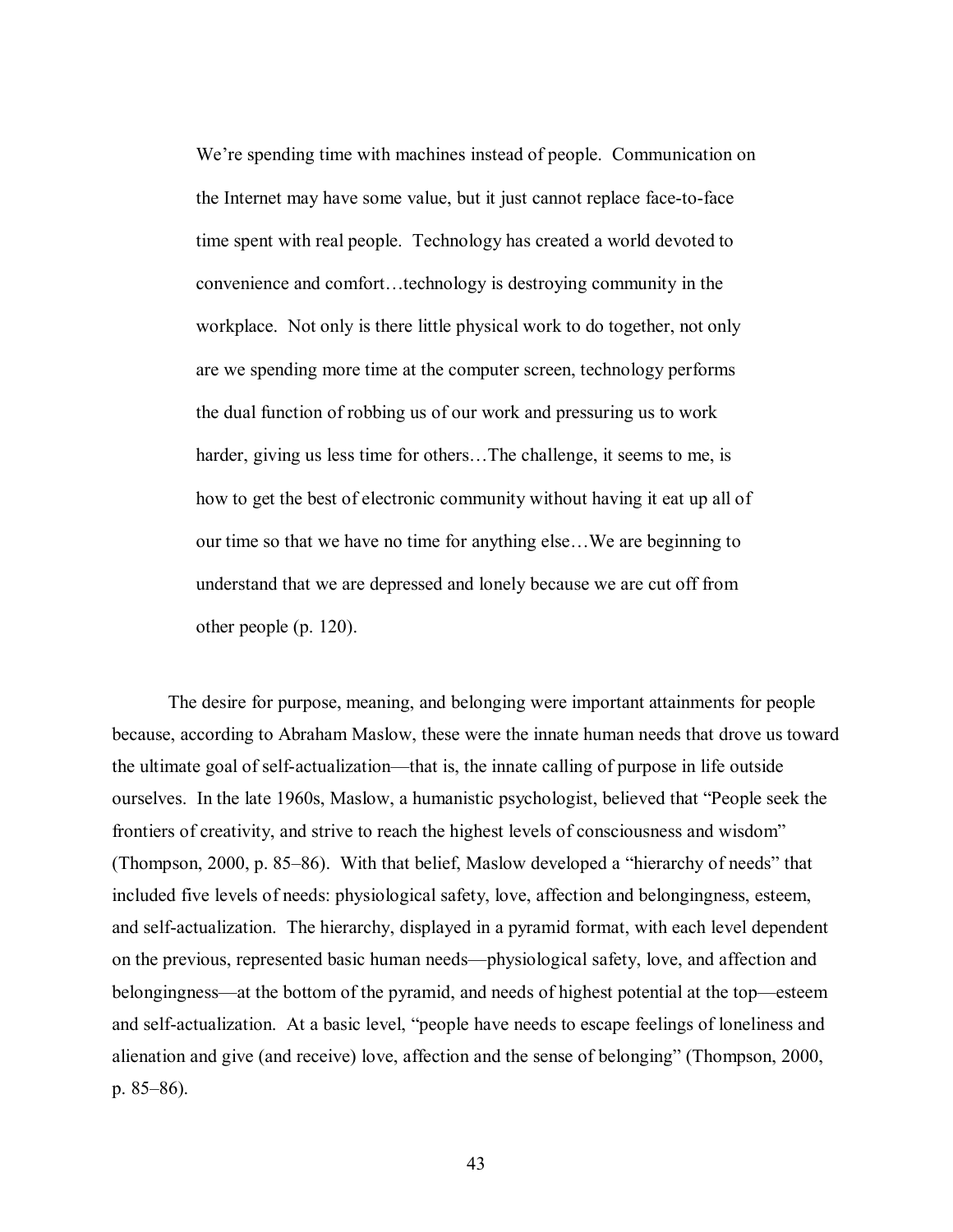Prior to Maslow's work, Erich Fromm (1956), a German psychotherapist, wrote *The Art of Loving* in which he talked about the human need for connection and the subsequent impact of separateness. Fromm (1956) wrote—

> The experience of separateness arouses anxiety; it is, indeed, the source of all anxiety. Being separate means being cut off, without any capacity to use my human powers. Hence to be separate means to be helpless, unable to grasp the world—things and people—actively; it means that the world can invade me with my ability to react. Thus, separateness is the source of intense anxiety. Beyond that, it arouses shame and the feeling of guilt (p. 8).

Fromm (1956) believed that, "The deepest need of man…is the need to overcome his separateness, to leave the prison of his aloneness….This desire for interpersonal fusion is the most powerful striving for man. It is the most fundamental passion, it is the force which keeps the human race together, the clan, the family, society. The failure to achieve it means insanity or destruction—self-destruction or destruction of others. Without love, humanity could not exist for a day…The absolute failure of this aim means insanity" (p. 9). Carl Jung, the noted theorist and scholar, concurred with Fromm stating, "Meaningfulness inhibits the fullness of life and can, therefore, be equated with illness; meaningfulness makes a great many things endurable, perhaps everything" (Thompson, 2000, p. 30).

As Daloz et al. (1996) wrote, "A sense of tribe is deeply embedded in the human soul. All of us are appropriately dependent upon and interdependent with networks of belonging…the recognition of interdependence leads one to place high value on mutually nurturing relationships with others...All people are dependent upon relationships with others and most learn to value them" (p. 63). The inability for humans to connect with others could result in an inner emptiness and lack of awareness of meaning worth living for—which Frankyl (1984) called "existential vacuum" (p. 128). Frankyl, like Maslow, believed that the ultimate goal of human connections and relationships with others was the self-transcendence of human existence. This notion of self-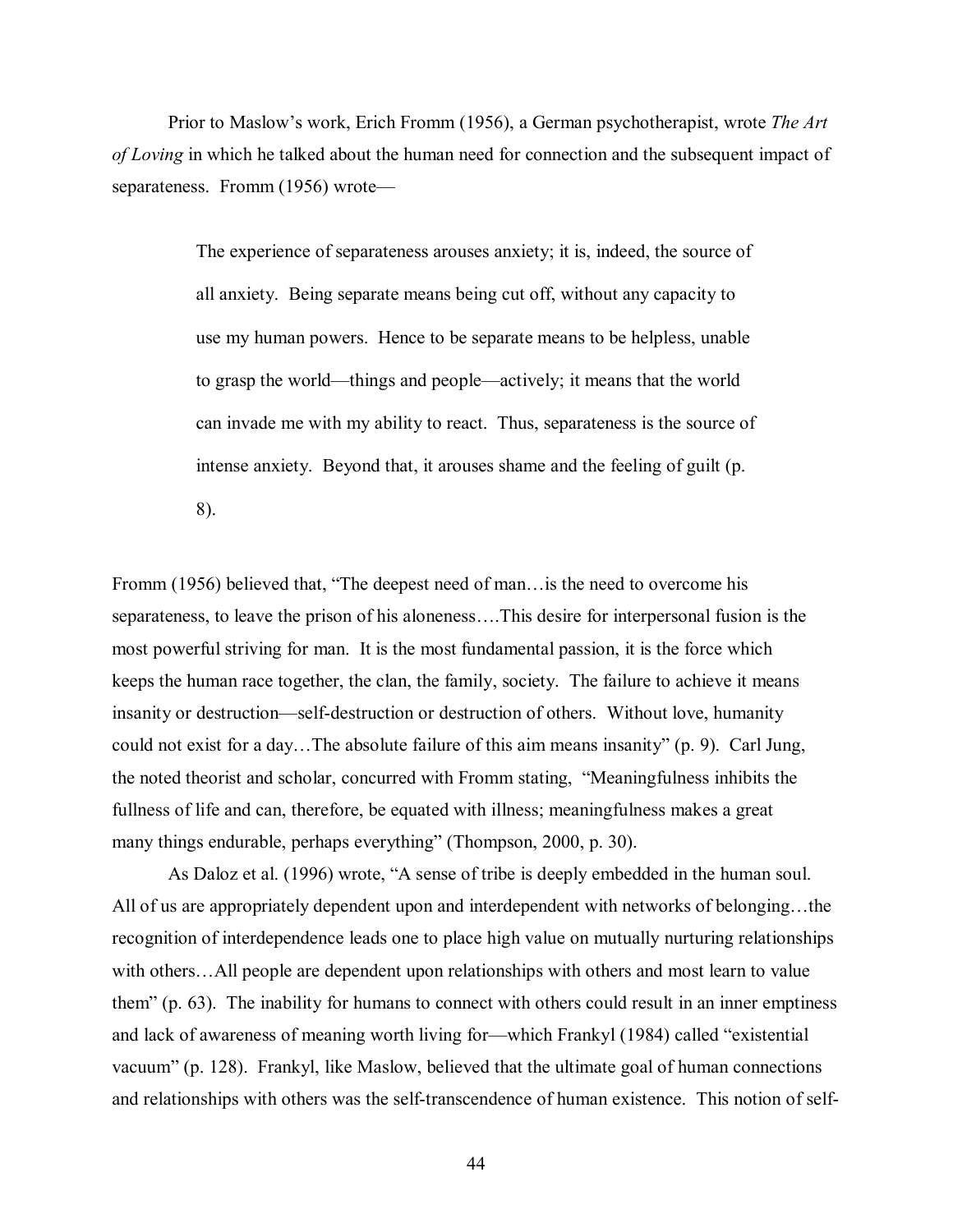transcendence, Frankyl (1984) suggested, "denotes the fact that being human always points, and is directed, to something, or someone, other than oneself—be it a meaning to fulfill or another human being to encounter. The more one forgets himself—by giving himself to a cause to serve or another person to love—the more human he is and the more he actualizes himself" (p. 133).

#### **II.6 The Human Relations Movement**

 The Human Relations Movement brought to light the importance of the thoughts, feelings, emotions, and perspectives of employees on organizational life. Prior to the Hawthorne studies, employees were viewed as the "cogs-in-the-wheel" that, once manipulated, would perform as desired. The findings of the Hawthorne studies, and subsequent research performed by a number of theorists, underscored the significance of community in organizations—that is, the need of organizational members to feel connected to one another, to their working groups, and to the overriding purpose of their organization. The research demonstrated that as organizations ignored the social and psychological needs of its members, the sense of community broke down and productivity diminished.

 Margaret Wheatley (1999), who viewed organizations as living organisms, described this notion of connectedness and its importance in turbulent environments:

> In new science, the underlying currents are a movement toward holism, toward understanding the system as a system and giving primary value to the relationship that exist among seemingly discrete parts. Donnella Meadows, a systems thinker, quotes an ancient Sufi teaching that captures the shift in focus: "You think because you understand one you must understand two, because one and one makes two. But you must also understand *and*." When we view systems from this perspective, we enter an entirely new landscape of connections, of phenomena that cannot be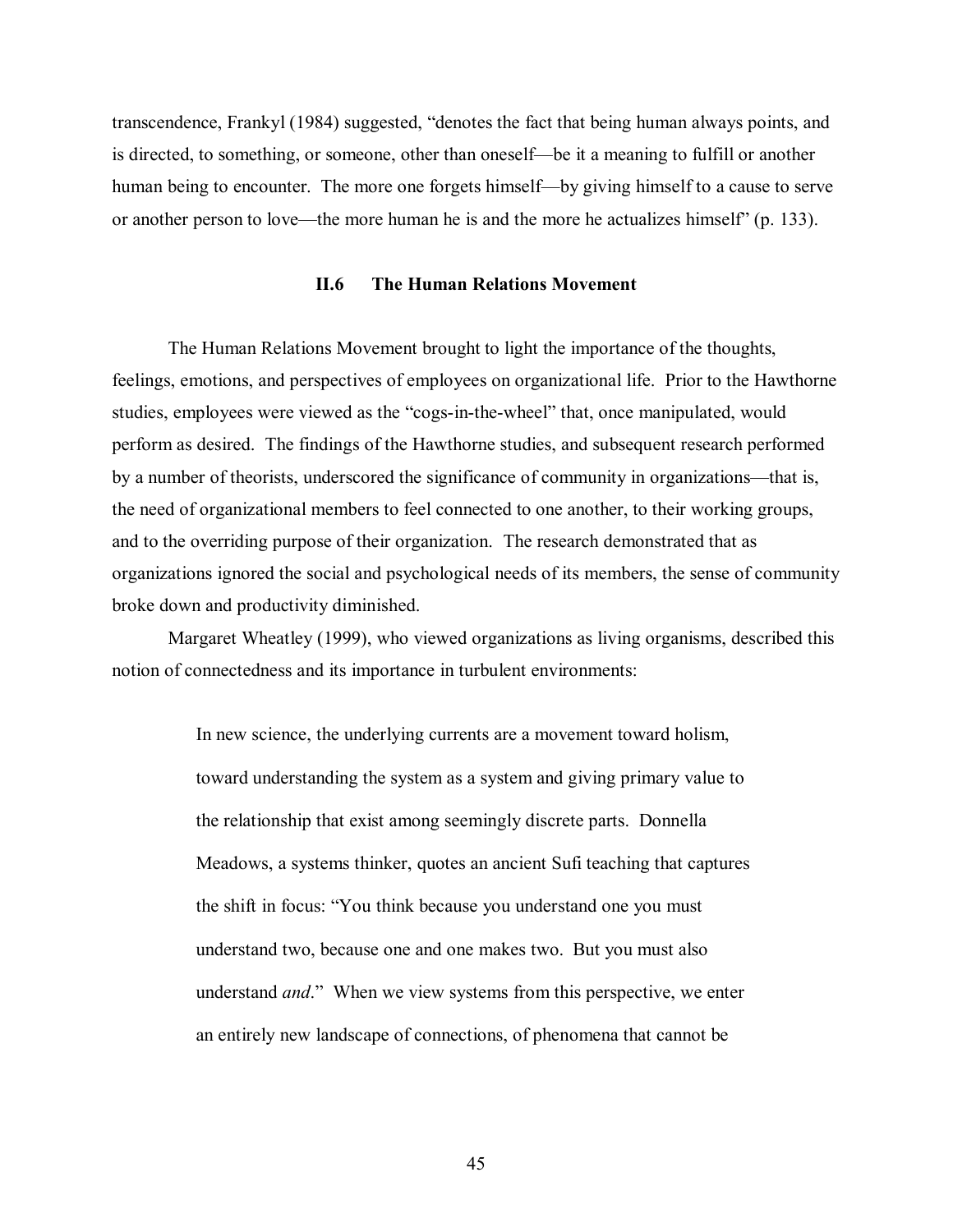reduced to simple cause and effect, and of the contact flux of dynamic processes (p. 10).

This connection with others and the external environment is a fundamental social and psychological need of human beings. "Everybody needs," philosopher and management scholar Charles Handy said, "an inner belief that you are in some sense meant to be here, that you can leave the world a little different in a small way" (Wheatley, 1999, p.133). Our greatest motivation in life, wrote Victor Frankl in his book entitled, *Man's Search for Meaning,* "is not to gain pleasure or avoid pain but to see a meaning" (Wheatley, 1999, p.133).

## *II.6.1 Elton Mayo and the Hawthorne Studies*

The Hawthorne studies, carried out over 1927–1932, launched the human relations approach to organizational management. This research, identified by many as the "single most important investigation of the human dimensions of industrial relations in the early 20th century," focused attention on the human side of organizations that had been previously ignored by the classical theories (Brannigan and Zwerman, 2001, p. 55). In essence, the results of the project showed that "human data and human tools" were necessary to solve human issues in the workplace (Jreisat, 1997, p. 94).

Elton Mayo, regarded as the founder of both the Human Relations Movement and of industrial sociology, pioneered the research at the Western Electric Company plant in Illinois. Originally, Mayo, an Industrial Research professor in the Graduate School of Business Administration at Harvard University, was brought to the plant to investigate the effects of illumination levels on workers and their productivity. While initial results showed no significant correlation between differences in lighting conditions and workers' output, Mayo believed that the "rapid development in industry had disrupted the patterns of community life that gave individual actions meaning and connection" (Briskin, 1998, p. 164). "When social order is disrupted by change," Mayo argued, "we see its effects in the individual" (Briskin, 1998, p. 164).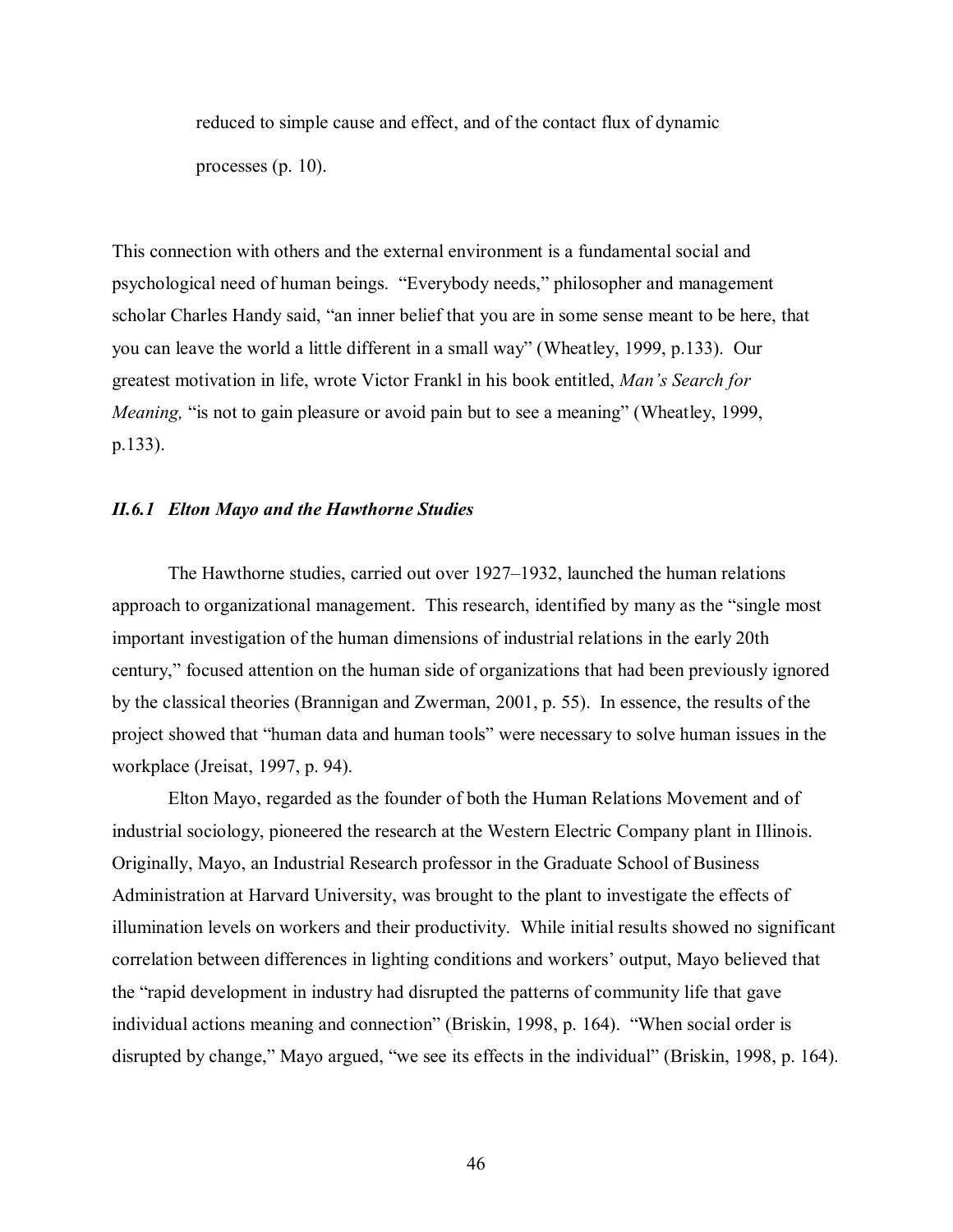Over the next several years, Mayo would use a variety of research designs to explore the effects of various work conditions on morale and productivity.

In the first phase of the research, two groups that assembled telephone relays were divided into a control group and an experimental group. Over the next five years, the two groups were gradually introduced to a variety of changes in the workplace. For instance, special group payment schemes, incentive pay programs, rest pauses, shorter hours, alterations in the weekly work schedule, and refreshments were some of the changes incorporated into the work environment. Prior to making each change, the employees and the researchers would spend time discussing the change, and the researchers remained actively engaged with employees throughout the experiment. The results showed that, regardless of whether the illumination was increased, decreased, or remained constant, both the control group and the experimental group showed an improvement in output from the baseline data. In other words, the results showed that the "emotionally based attitudes of the workers," not the difficulties of the situation, impacted productivity (Pugh and Hickson, 1997, p. 139). Thus, conflict between employee and management (or, in this case, the researcher) was "inevitable unless this difference is understood and provided for" (Pugh and Hickson, 1997, p. 140).

During the next phase—known as the non-experimental situation—the employees returned to a 48-hour, 6-day week work schedule and received no incentives, rest pauses, or refreshments. Despite these conditions, productivity increased to its highest level, prompting Mayo to state, "that the itemized changes experimentally imposed…could not be used to explain the major change—the continually increasing production" (Pugh and Hickson, 1997, p. 139). Mayo concluded that the increased rate of productivity was directly related to the employees' increased work satisfaction. This increased satisfaction, Mayo believed, resulted from the employees' perceived "greater freedom…[and] control over" their work environment and the "intensified interaction and cooperation with their work group" (Pugh and Hickson, 1997, p. 140).

From the findings, Mayo generalized that "work satisfaction depends to a large extent on the informal social patterns of the work group" (Pugh and Hickson, 1997, p. 141). The group cohesion developed as employees interacted outside their normal work environment, allowing social relationships among the members of the group to flourish. In addition to the informal practices, values, standards, expectations, and norms created by the group, communication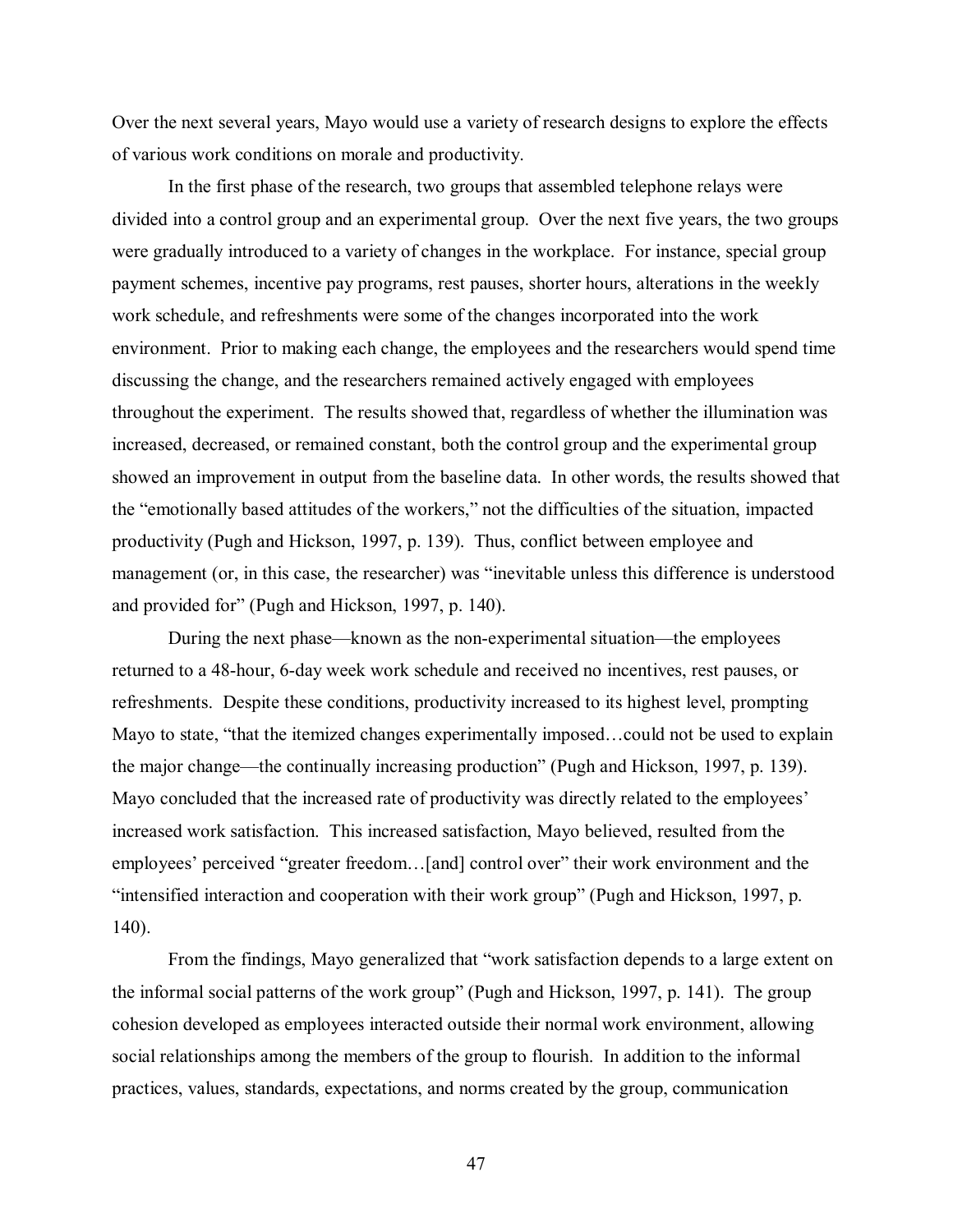appeared to play a significant role in the improved rate of productivity. For instance, communication between the researchers and the employees continued throughout the experiment, and the researchers would praise the employees for their accomplishments. In this new environment of cooperation between researcher and employee, absenteeism declined, group morale improved, and productivity increased (Brannigan and Zwerman, 2001).

After years of command-and-control management, the Hawthorne studies showed that employee attitudes and sentiments impacted performance. Employee responses about the workplace appeared dependent on the significance of the meaning attached to the events. The Hawthorne studies suggested that people were motivated to perform at an optimal level when they found meaning associated with the work. As Jreisat (1997) wrote, "In most work situations, the meaning of a change is likely to be as important, if not more important, than the change itself" (p. 95). "We desperately need meaning in our lives," wrote Peters and Waterman, "and will sacrifice a great deal to institutions that will provide meaning for us" (Briskin, 1998, p. 181). Therefore, the Hawthorne studies showed that the "employee is not an unrelated entity but is a social being and member of a group" (Pugh and Hickson, 1997, p. 141).

In concert with finding meaning in the workplace, two other factors were found to be relevant: social conditioning and values. These factors related to the "kind of satisfaction the person derives from social participation with other workers, supervisors, and work groups" (Jreisat, 1997, p. 96). The informal groups that were formed as a result of the experiments provided employees with the necessary "stable social relationships" (Pugh and Hickson, 1997, p. 142). This need for stable social relationships was amplified as the "traditional attachments to community and family disappear and as the workplace increases in importance" (Pugh and Hickson, 1997, p. 142). As a result of Mayo's work, communication, particularly from employees to management, was no longer viewed as an irrelevant aspect to the overall health of the organization. Thus, the basis of the human relations movement was to recognize the significance of the "human factor" in organizations and to create organizations that maintained a "personal and social equilibrium" (Brannigan and Zwerman, 2001, p. 56). In this light, a "production task is not simply about creating electronic widgets, but creating social integrity in an industrial system prone to ignoring it, or prone to squandering human potential by failing to understand it" (Brannigan and Zwerman, 2001, p. 58).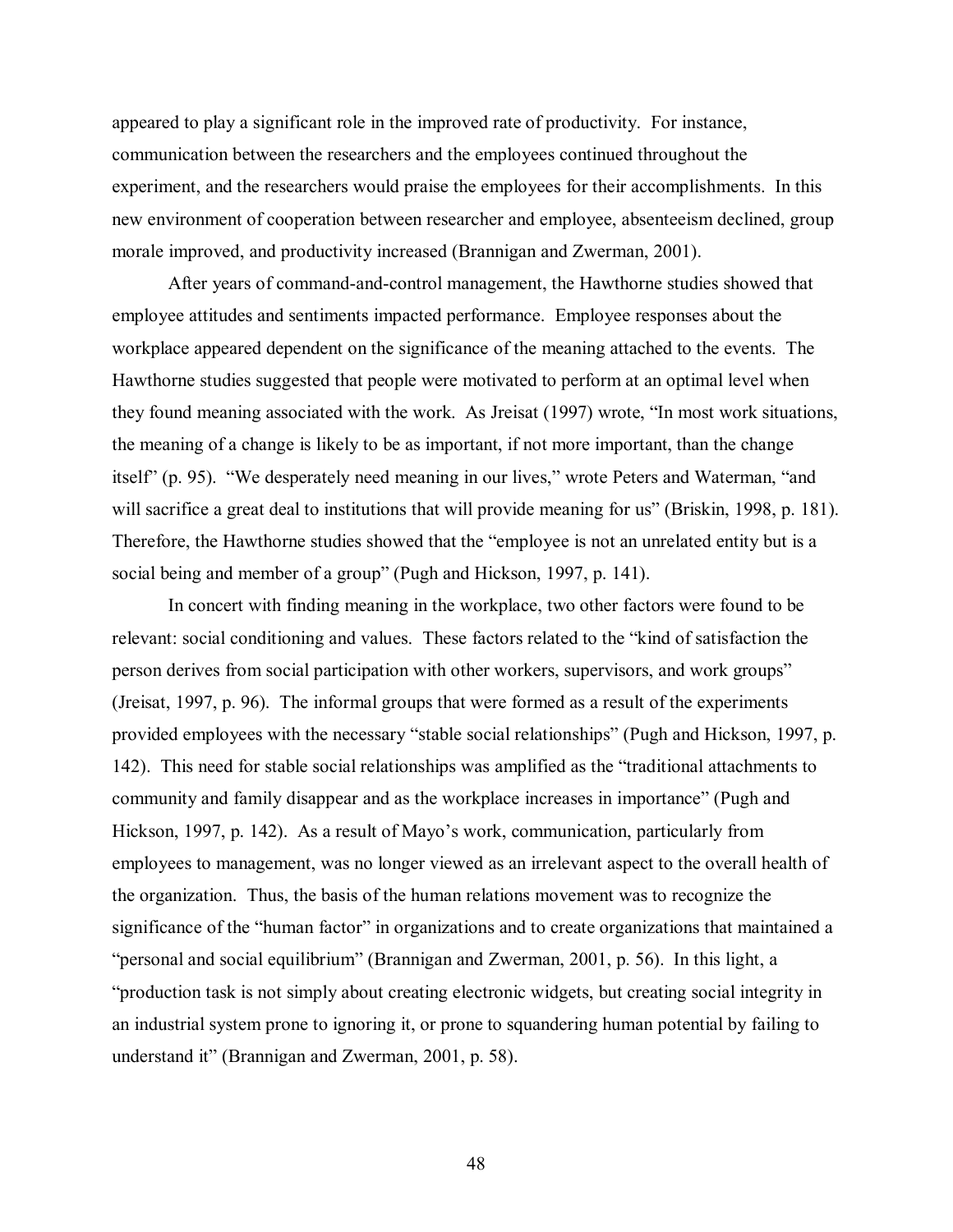Overall, the Hawthorne studies revealed that, "people have personal needs, aspirations, and values and are influenced by peers" (Jreisat, 1997, p. 96). Mayo believed that these sociological, psychological, and physiological characteristics were more fully realized and understood in the context of the informal organization (Brannigan and Zwerman, 2001). Mayo concluded that, in essence, meaning, social relationships, and values contribute to the selfactualization of individuals, and that it was the "emphasis on individualism that had undermined the capacity of individuals to move forward as a society" (Briskin, 1998, p. 181).

#### *II.6.2 Beyond the Hawthorne Studies*

Since the Hawthorne studies, numerous theorists and researchers have used Mayo's findings to continue the exploration of the human side of business. While many researchers have focused their attention on different aspects of organizational life—for instance, structure, environment, management, decision-making, and more recently, organizational change and learning—few have dedicated their research solely to understanding people in organizations. However, for researchers like Rensis Likert, Douglas McGregor, Edgar Schein, Frederick Herzberg, and Eric Trist, the main thrust of their work has centered on the "human attitudes, expectations, value systems, tensions and conflicts, and the effects these have on productivity, adaptability, cohesion, and morale" (Pugh and Hickson, 1997, p. 137). The following section focuses on the findings of the five researchers mentioned, while integrating key findings from other theorists that have significantly contributed to the field of organizational development.

In 1949, Rensis Likert established the Institute of Social Research to conduct research on human behavior in organizations. After a number of years of examining organizational life, Likert published a book entitled *New Patterns of Management*. In his book, Likert introduced, "a newer theory of organization based on the management principles and practices of the managers who are achieving the best results in American business and government" (Jreisat, 1997, p. 102). Likert's theory, unlike that of Frederick Taylor's "job-centered" approach, focused on management's ability to increase productivity by focusing on the human aspects of organizational problems and building work groups to set high achievements goals (Pugh and Hickson, 1997).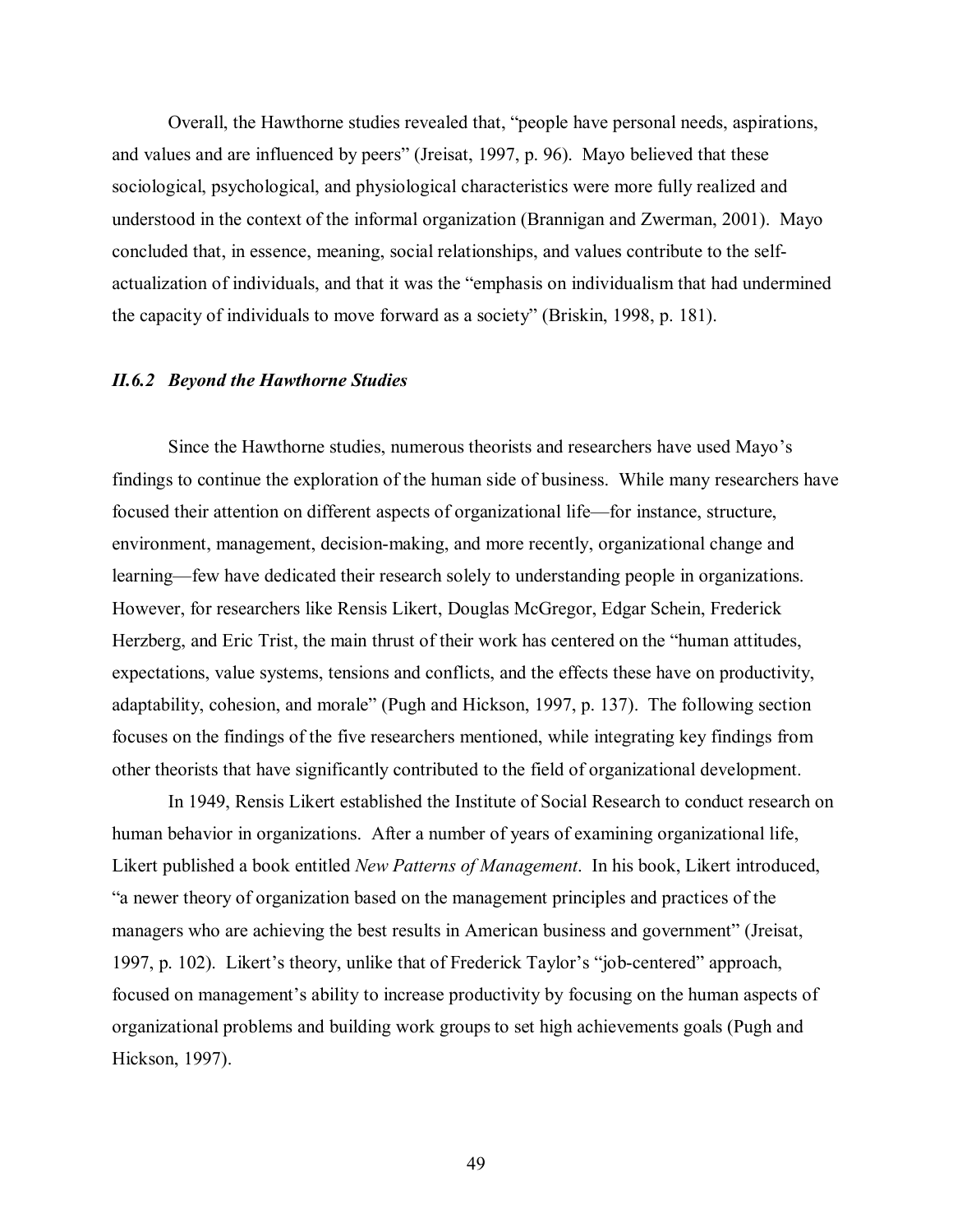Similar to Likert, Douglas McGregor was interested in understanding human behavior in organizations. McGregor used the traditional definition of management described by Henri Fayol's five elements (i.e., forecast and plan, organize, command, coordinate, and control) to create "Theory X" (Pugh and Hickson, 1997). McGregor used Theory X to show that traditional models of organizations implied certain basic assumptions about human motivation. For instance, Pugh and Hickson (1997, p. 145) outlined the major assumptions of Theory X as:

- 1. The average human being has an inherent dislike to work and will avoid it if possible. Thus, management needs to stress productivity, incentive schemes, and "a fair day's work" and to denounce "restriction of output."
- 2. Because of this human characteristic of dislike of work, most people must be coerced, controlled, directed, and threatened with punishment to get them to put forth adequate effort toward the achievement of organizational objectives.
- 3. The average human being prefers to be directed, wishes to avoid responsibility, has relatively little ambition, and wants security above all.

To counter these assumptions of human behavior, and to use the findings of social research, McGregor offered an alternative to Theory X. "Theory Y," as McGregor named it, used an underlying principle of integration rather than control. Pugh and Hickson (1997, p. 145- 146) described the assumptions of Theory Y as—

- 1. The expenditure of physical and mental effort in work is as natural as play or rest. The ordinary person does not inherently dislike work; according to the conditions, it may be a source of satisfaction or punishment.
- 2. External control is not the only means for obtaining effort. "People will exercise selfdirection and self-control in the service of objectives to which they are committed."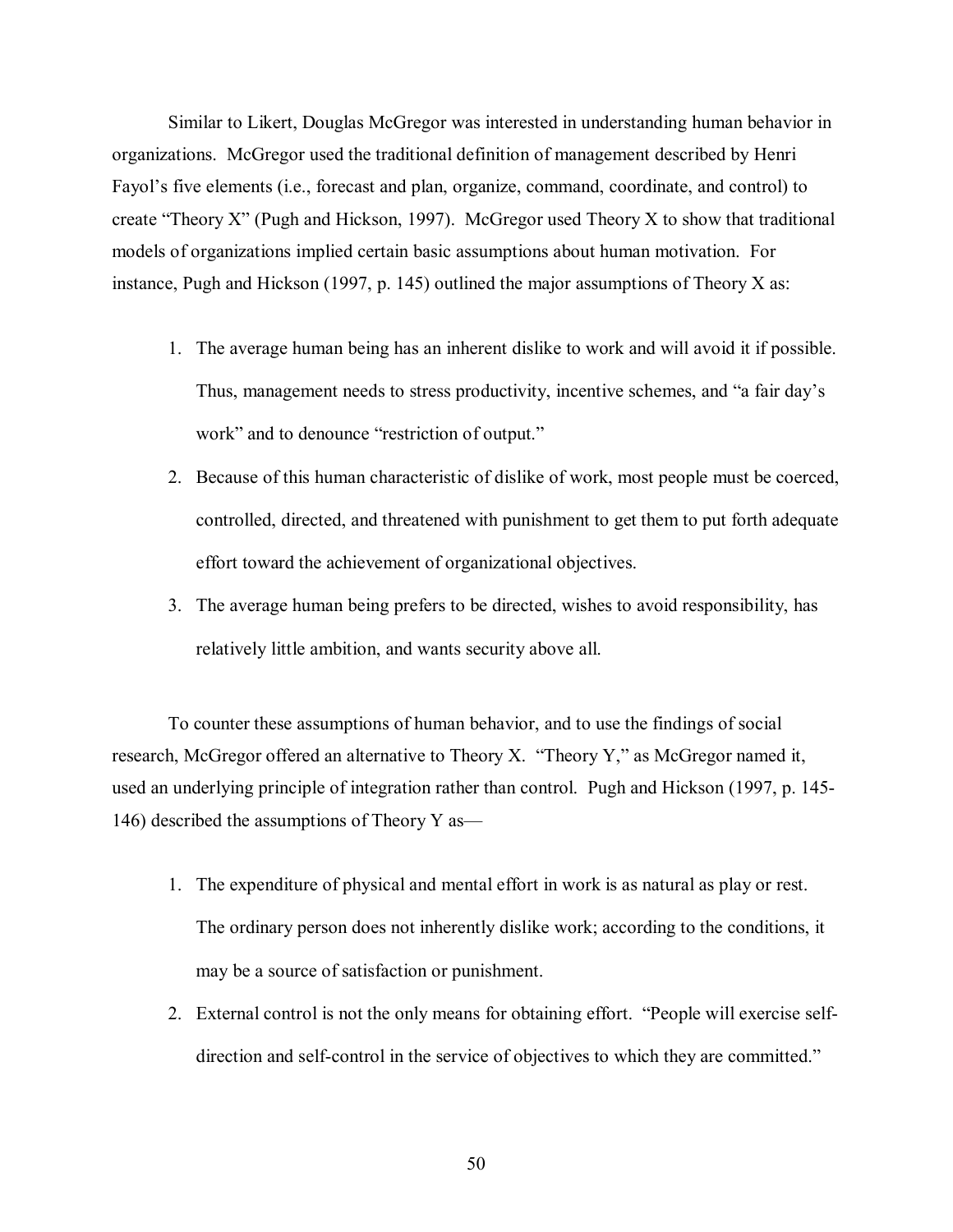- 3. The most significant reward can be offered to obtain commitment is the satisfaction of the individual's "self-actualizing needs." This can be a direct product of effort directed toward organizational objectives.
- 4. The average human being learns, under proper conditions, not only to accept but also to seek responsibility.
- 5. Many more people are able to contribute creatively to the solution of organizational problems than do so.
- 6. At present, the potentialities of the average person are not being fully used.

Edgar Schein, a social psychologist and professor at Massachusetts Institute of Technology (MIT), used McGregor's work to expand the analysis of motivation and to more fully understand the impact of a manager's assumptions on human behavior. Schein examined three sets of assumptions that had evolved through the study of human behavior in organizations. He categorized these three sets of assumptions in the order of their historical appearance, and offered a fourth based on his belief that individuals in organizations were motivated by an unwritten set of expectations that operated at all times—known as the "psychological contract" (Pugh and Hickson, 1997, p. 149).

According to Schein, because motives varied, leaders in organizations should be cognizant of individual needs and situations that might warrant a particular management technique and approach. Schein acknowledged that individuals had certain expectations of the organization, but he also emphasized that organizations, while often implicit, had expectations of employees. Thus, the closer an individual's expectations matched an organization's expectations, the more likely the individual would be motivated to perform successfully. And, because an individual's psychological contract was continuously evolving as a result of experiences, the degree of person–organization matching was likely to change. Therefore, the "career development perspective" was a "continual matching process between the individual and the organization" (Pugh and Hickson, 1997, p. 150).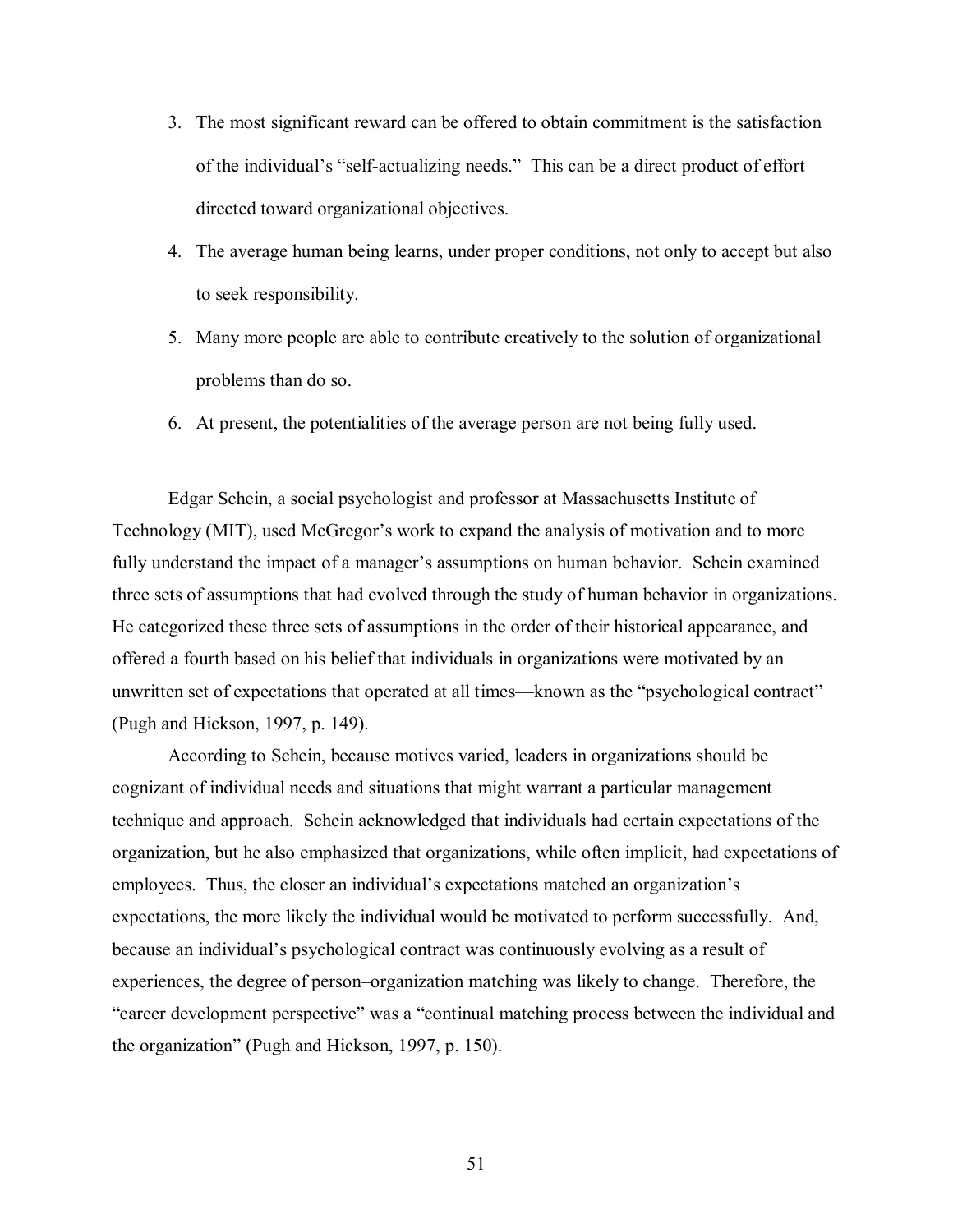Based largely on his concept of assumptions and the people–organization matching process, Schein would later develop a model of organizational culture. Organizational culture, according to Schein, existed on three levels: assumptions, values, and artifacts (Hatch, 1997). Schein's model explained assumptions as the underlying core of an organization's culture; values such as the social principles, goals, and standards held within a culture; and artifacts as the visible, tangible, and audible remains of behavior (Hatch, 1997). Socialization referred to the process by which an individual acquired the attitudes, behavior, and knowledge needed to participate as an organizational member (Cable and Parsons, 2001). The degree to which socialization occurred could affect employee turnover, organizational commitment, and the continuity of an organization's values and norms (Cable and Parson, 2001). Thus, the key to leadership, Schein believed, was managing organizational culture (Pugh and Hickson, 1997).

 Frederick Herzberg, similarly to Schein, challenged the traditional methods used for organizing work in business. Herzberg, a psychologist who researched industrial mental health, questioned whether current practices were "appropriate for people's total needs and happiness" (Pugh and Hickson, 1997, p. 154). In a survey of 200 engineers to determine factors of job satisfaction and dissatisfaction, findings revealed two different types of human needs. These two types, which Herzberg named after the biblical characters Adam and Abraham, both aimed for satisfaction in work, but based on different factors. The Adam type, as Pugh and Hickson (1997) described him, was driven by the "basic needs of food, warmth, avoidance of pain, safety, security, and belongingness," while the Abraham type was concerned with "achievement, recognition, responsibility, and advancement" (p. 154). Herzberg believed that job satisfaction and dissatisfaction were not opposites—in other words, satisfaction in one factor (e.g., advancement) did not guarantee that the lack of the particular factor would cause dissatisfaction—but rather, indicators of different aspects of human nature (Pugh and Hickson, 1997).

 The discovery of the differing aspects of human nature defined in Herzberg's "motivation-hygiene" approach suggested that "jobs [should] be enriched to include motivating factors to bring about an effective use of people and to increase job satisfaction" (Pugh and Hickson, 1997, p. 155). Psychological growth, Herzberg believed, was the key to fulfillment and job satisfaction. For instance, opportunities for achievement, responsibility, recognition, growth, and learning built into the job—known as vertical loading—resulted in higher job satisfaction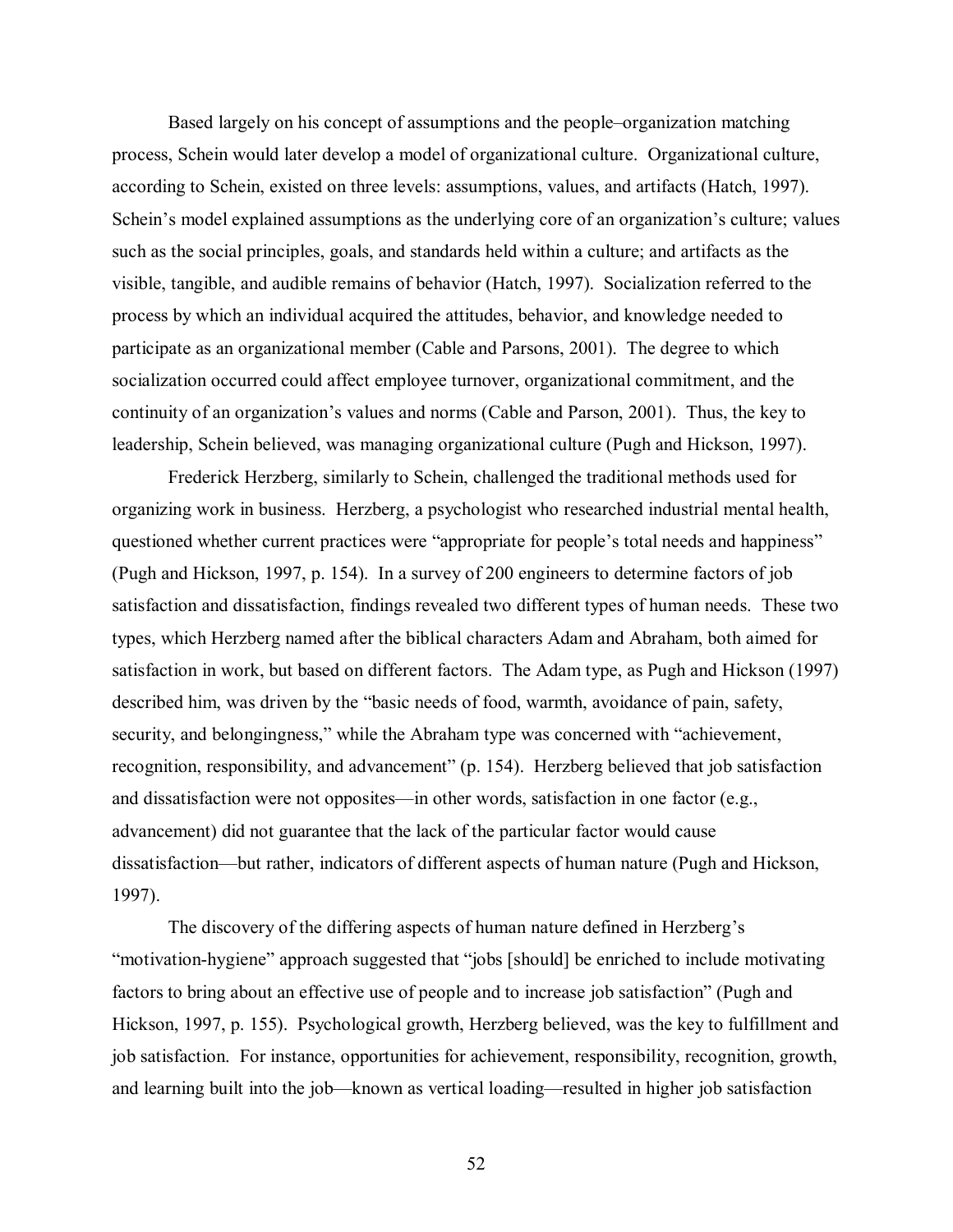than adding and switching tasks—known as horizontal loading—because individuals had more freedom with accountability and were introduced to new and challenging tasks (Pugh and Hickson, 1997). The goal of motivation-hygiene, Herzberg contended, was to find a balance between the basic human needs of security and safety, and the psychological needs of understanding and achieving (Pugh and Hickson, 1997).

 The social and psychological needs of employees also became the primary interest of social psychologist Eric Trist, a senior member of the Tavistock Institute of Human Relations in London. Trist and his colleagues used "action research" to study the effects of mechanization in British coal mining (Pugh and Hickson, 1997). Trist found that, while the new technology made it possible for more employees to work over a larger area in a mining tunnel, the new approach "disrupted the traditional high degree of job autonomy and close work relationships with a number of deleterious effects" (Pugh and Hickson, 1997, p. 158). For instance, communications between employees—which once used face-to-face contact as the primary method to complete a task—was hindered because of the spatial separation of the workforce. This lack of communication increased symptoms of social stress, including feelings of isolation, defensiveness, deceptive acts, scapegoating, and absenteeism (Pugh and Hickson, 1997). Thus, Trist concluded that the working group was an "interdependent sociotechnical system"—that is, "the work organization has social and psychological properties of its own that are independent of the technology" (Pugh and Hickson, 1997, p. 160).

This interdependent system, composed of social, technical, and economic requirements, was mutually interactive and, therefore, required the joint optimization of these requirements to attain ideal working conditions. In other words, organizations needed to recognize the constantly changing external environment—like technological advances—and respond with the appropriate strategies to satisfy the social and psychological needs of the employees. For example, in a small shipboard community that lived together in isolated conditions 24 hours a day, common mess and recreation rooms were created, deck and engine-room crews were integrated, status differences between officers and crew were reduced, and opportunities for career succession through training exercises were provided. These improvements, which required the participation of all the parties involved in the shipboard community, sustained the "macro-social" level requirements necessary to effectively function in the turbulent environment (Pugh and Hickson, 1997).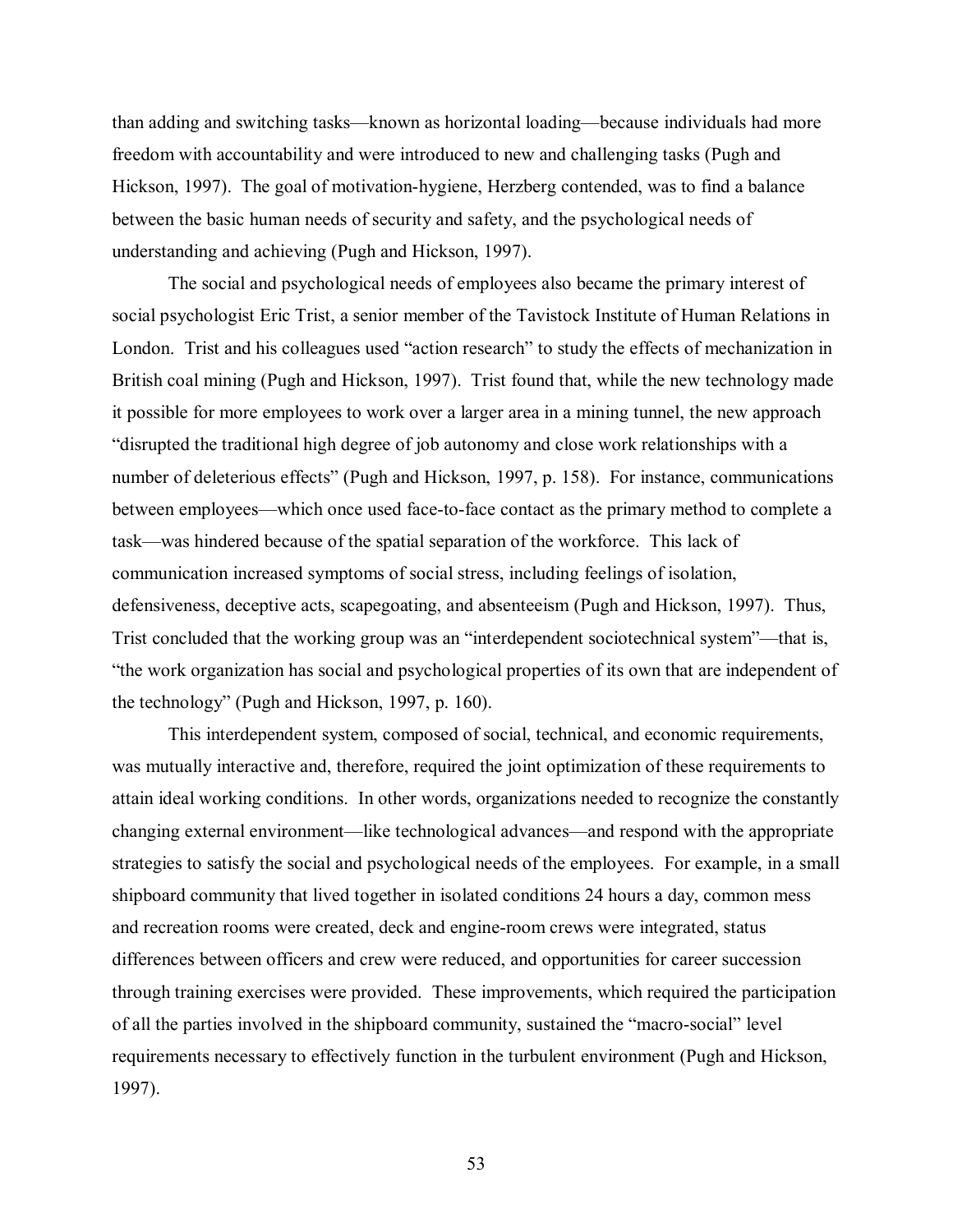The essence of Trist's theory was to move organizations from a "redundancy of parts" as seen in a traditional bureaucracy to a "redundancy of functions" to cope with turbulent and changing environments (Pugh and Hickson, 1997). In this new design approach, self-regulating employees performed tasks in autonomous working groups; collaboration rather than competition was emphasized; and, hierarchical structures was reduced. These requirements—in addition to effectively managing "boundary conditions"—were key to organizational survival and employee satisfaction during environmental changes.

## **II.7 New Evidence of the Social and Psychological Connection**

Many theorists have increasingly suggested that people seek more meaning, purpose, and sense of community within the workplace (Ashmos and Duchon, 2000). This movement could be related to several trends in society. First, it has been theorized that organizational restructuring, downsizing, and layoffs created a workplace environment where employees felt "demoralized and where there is a growing inequity in wages" (Ashmos and Duchon, 2000, p. 134). Second, the workplace was now being viewed more often as the "primary source of community for many people because of the decline of neighborhoods, churches, civic groups, and extended families as principal places for feeling connected" (Ashmos and Duchon, 2000, p. 134). For many, Ashmos and Duchon (2000) believed, the workplace provided the "only consistent link to other people and to the human needs for connection and contribution" (p. 134). A third factor could be the increased interest in eastern philosophy such as Zen Buddhism, and a growing acceptance of stress-reducing meditation techniques and the renewed importance of recognizing the human spirit (Ashmos and Duchon, 2000, 135), that was "the vital principle, the animating force traditionally believed to be within and the essential nature of every human being" (White, 2001, p. 49). Fourth, others have suggested that as the baby-boomer generation moved closer to "life's greatest uncertainty—death—there is a growing interest in contemplating life's meaning" (Ashmos and Duchon, 2000, p. 135). Finally, global competition has caused organizational leaders to refocus their attention on the human capital aspect of business (Ashmos and Duchon, 2000).

These factors, if ignored, have been predicted to impact the sustainability of the modern organization. Many researchers in the field of organizational development have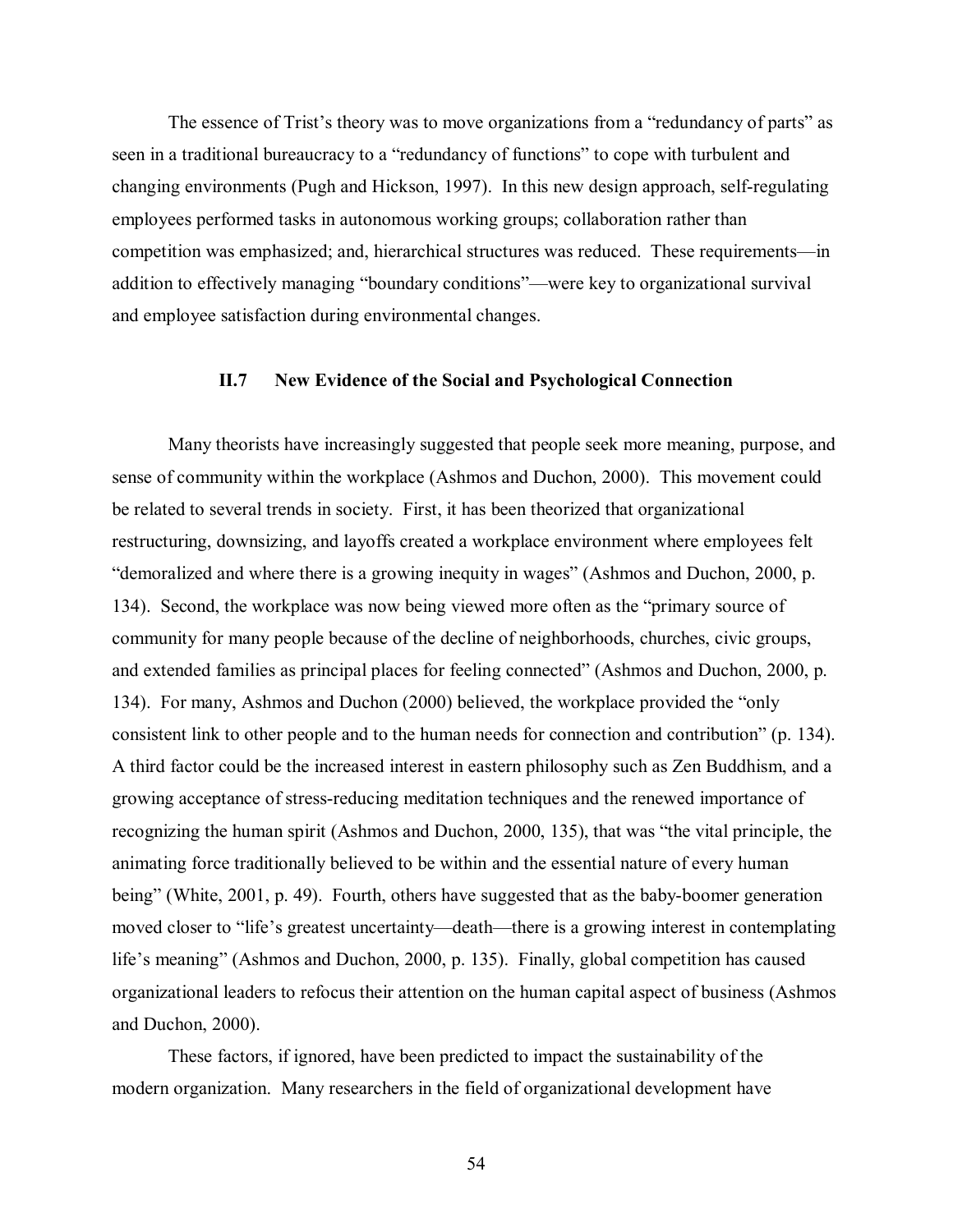forecasted that organizations will encounter higher operating costs, less accountability for quality and integrity, and generalized instability, as well as become resource constrained searching for quality and cost control (White, 2001). White (2001) believed that, "when organization cultures afford no place for the human spirit in the workplace, employee dissatisfaction manifests itself in many areas: ethics, quality, attendance, turnover, loyalty, and morale" (p. 50).

White (2001) wrote that community provided "a safe atmosphere that enables us to transcend our protective identities and learn, through increased personal responsibility, risk, and communication, to create an environment where self-discovery and shared understanding can flourish" (p.48). Connected knowing and learning through relationships appeared to be significant components of the learning process. Modeling, interpersonal support, social support, family connections, networking, friendships, and developing trust (Taylor, 1997) were found to influence the meaning attributed to experiences in adulthood. In a study about the meaning derived from personal withdrawal experiences, Cochrane (1981) found that "it is in and through the disclosure of one's self to another that meaning develops and is enhanced" (Taylor, 1997, p. 35). Additional characteristics of a transformation emerged from other studies as well, such as an increase in personal power, spirituality, a transpersonal realm of development, compassion for others, creativity, a shift in discourse, and a new connectedness with others (Taylor, 1997).

The fundamental need for meaning, purpose, and community has led to new studies in the field of adult learning centered on a transpersonal framework. Boucouvalas (1999), a researcher in of transpersonal adult development, introduced the significance of a balance between autonomy (the sense of separateness) and homonomy (the sense of connection) at an Adult Education International Conference. This balance, Boucouvalas (1999) wrote, is important "for individual and societal development" and, "...the balance is not just an external one, but one which must equally emanate from the internal development of each of us as members of the human species." In other words, as individuals who were part of a larger, "macro-social" system—as described by Trist—we needed to develop both "an independent separate self-sense" and a "meaning in life derived from being and feeling parts of greater wholes" (Boucouvalas, 1999).

The emergence of spirituality has appeared, in part, "because people want to feel connected to work that is important, and they want to feel connected to each other at work"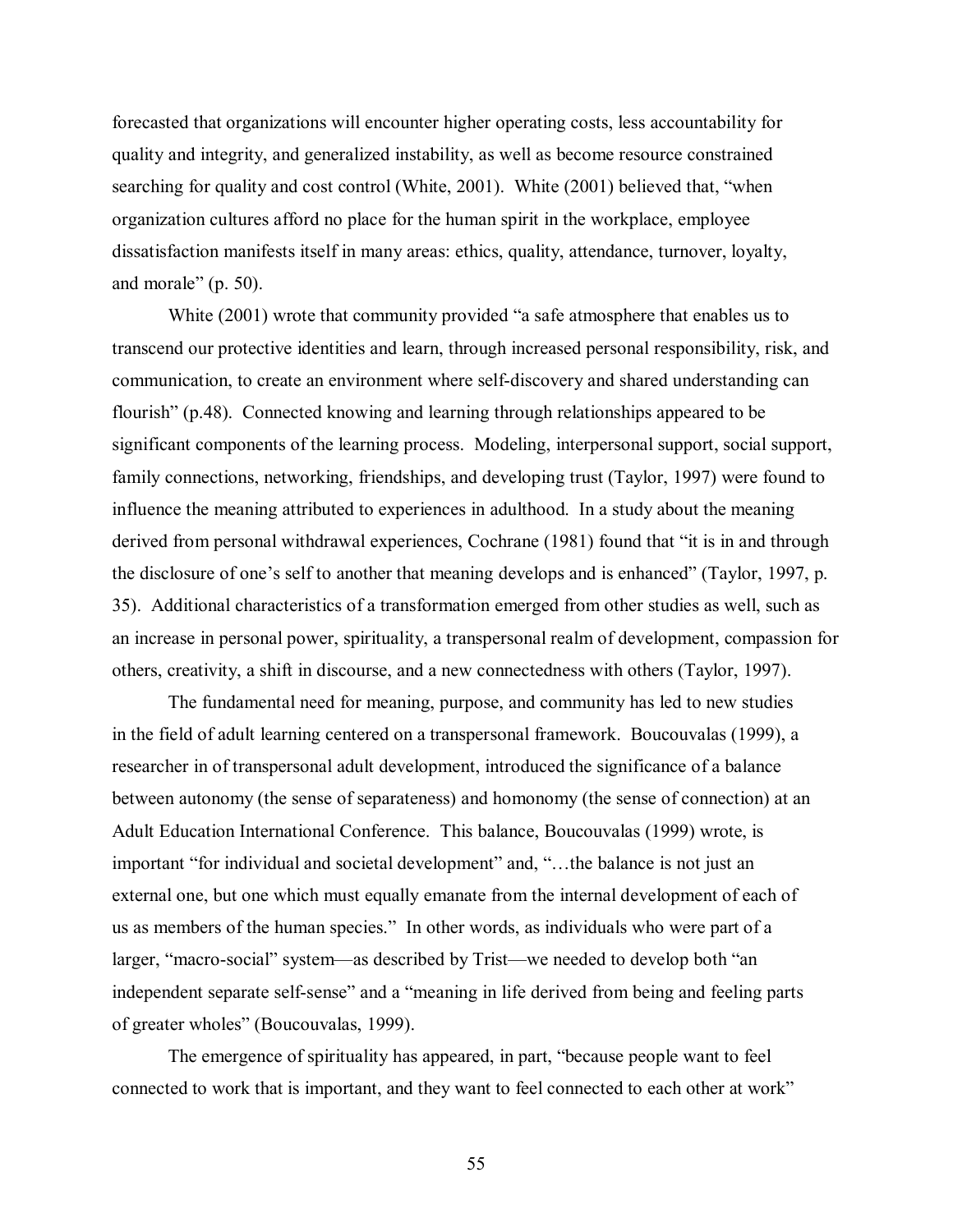(White, 2001, p. 53). The human spirit, defined by White (2001) as "the vital principle, the animating force traditionally believed to be within and the essential nature of every human being," seeks community and meaningful work (p. 54). Organizations that engaged "the whole person: mind, body, and spirit," White (2001) explained, "enable individuals to find an orientation in life and can improve organizational performance by leading individuals to experience consciousness at a deeper level" (p. 54). In turn, a more innovative organization provided "opportunity for a higher sense of service and greater personal growth and development. Thus, spiritual-based values can enhance teamwork and employee commitment to the organization" (White, 2001, p. 55).

The notion of spirituality in the workplace, although apparent elsewhere in the human experience, is a relatively new concept. "Personal transformation, self-discovery, beginning a personal journey, utopian visioning, and experiencing renewal," White (2001) wrote, were "common images in religious circles and personal interventions, but they are completely foreign to conventional organization and management theory" (p. 49). However, these images, as the research has demonstrated throughout the human relations movement, are essential to the social and psychological needs of human beings. And, as Boucouvalas (1999) expressed it, because social and psychological needs were vital to the health of an organization, the charge for researchers examining organizational life was to begin to more clearly understand the nature of work environments that honored the balance between "nurturing a sense of individual freedom and rights which is in turn, responsible to society (the larger whole), a motivation which does not deny the ego strivings, but does not support greed."

Spirituality at work appeared, according to White (2001), because people wanted to feel connected to work that was important, and they wanted to feel connected to each other at work. This emerging desire to form a community within the office culture demonstrated that teams and organizations that powerfully connected to their spirit achieved exponential gains in products and service, because they found that work was sacred. White (2001) stated that, "when an organization or culture engages the whole person: mind, body, and spirit, they enable individuals to find an orientation in life, and brings new impulses to all areas of their culture and civilization" (p. 55).

Over the last decade, organizations have seen the transformation of the modern organization with the emergence of new technologies. As organizations have adopted these new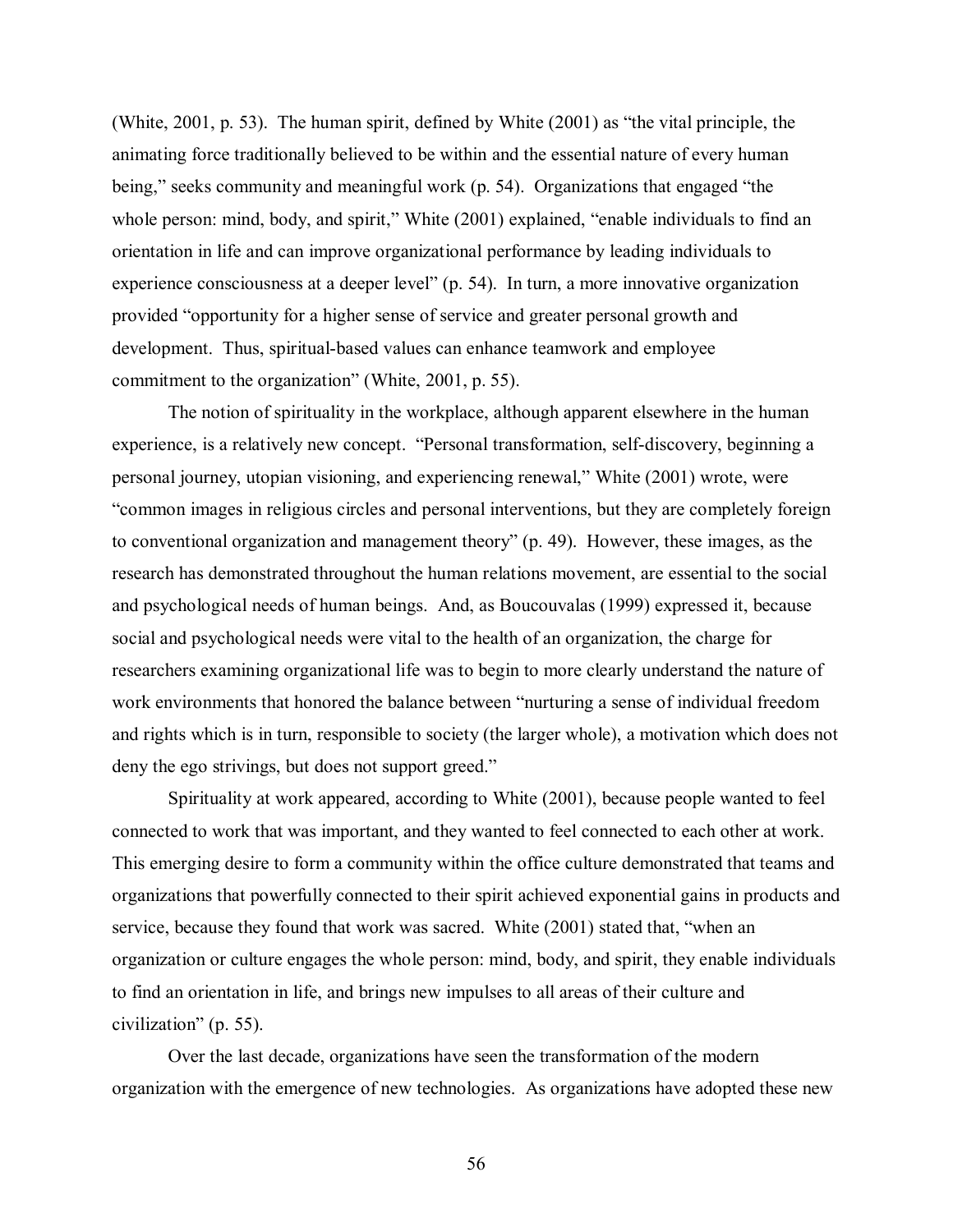technologies—similar to the findings by Trist—organizational members have been able to work more autonomously. Consequently, however, organizational members are spending less time face-to-face with work communities, and often the underpinning social and psychological needs of organizational members mentioned throughout the evolution of the human relations movement have been neglected (Briskin, 1998). The imbalance of autonomy and homonomy in the modern organization has led to "a fuse gradually and steadily burning from inside of the organization…from its people" (White, 2001, p. 56). This fuse, left ignited, could have devastating effects on the individual, the organization, and society at-large. For instance, workplace violence, employee dissatisfaction, absenteeism, and disloyalty have been found present in organizations that limit the focus on a balanced approach (White, 2001).

## **II.8 Trust's Influence on Organizational Social Capital and Psychological Safety**

 In 1999, Leana and Van Buren developed a model of organizational social capital, defining its components and consequences. They defined social capital as a "resource reflecting the character of social relations within the organization, realized through members' levels of collective goal orientation and shared trust" (Leana and Van Buren, 1999, p. 538). Associability and trust were the two primary components of organizational social capital (Leana and Van Buren, 1999). The first component, associability, was defined as the "willingness and ability of participants in an organization to subordinate individual goals and associated actions to collective goals and actions" (Leana and Van Buren, 1999, p. 541). Associability combined elements of sociability (the ability to interact socially with others) with a willingness to subordinate individual desires to group objectives. This "collectivistic culture" was characterized by cooperation among members and an emphasis on the welfare of the group (Leana and Van Buren, 1999, p. 542). The second component, trust, was an essential element in the organizational social capital model because individuals depend on the collective action of work teams to complete collaborative efforts. Specifically, "resilient trust," like acquaintanceship and shared membership, was an important aspect in sustaining community cohesion and collective action. Unlike fragile trust that was based on perceptions of the immediate likelihood of rewards, resilient trust was based on experience with others and beliefs about their moral integrity. Thus, resilient trust, embedded in organizational norms and values,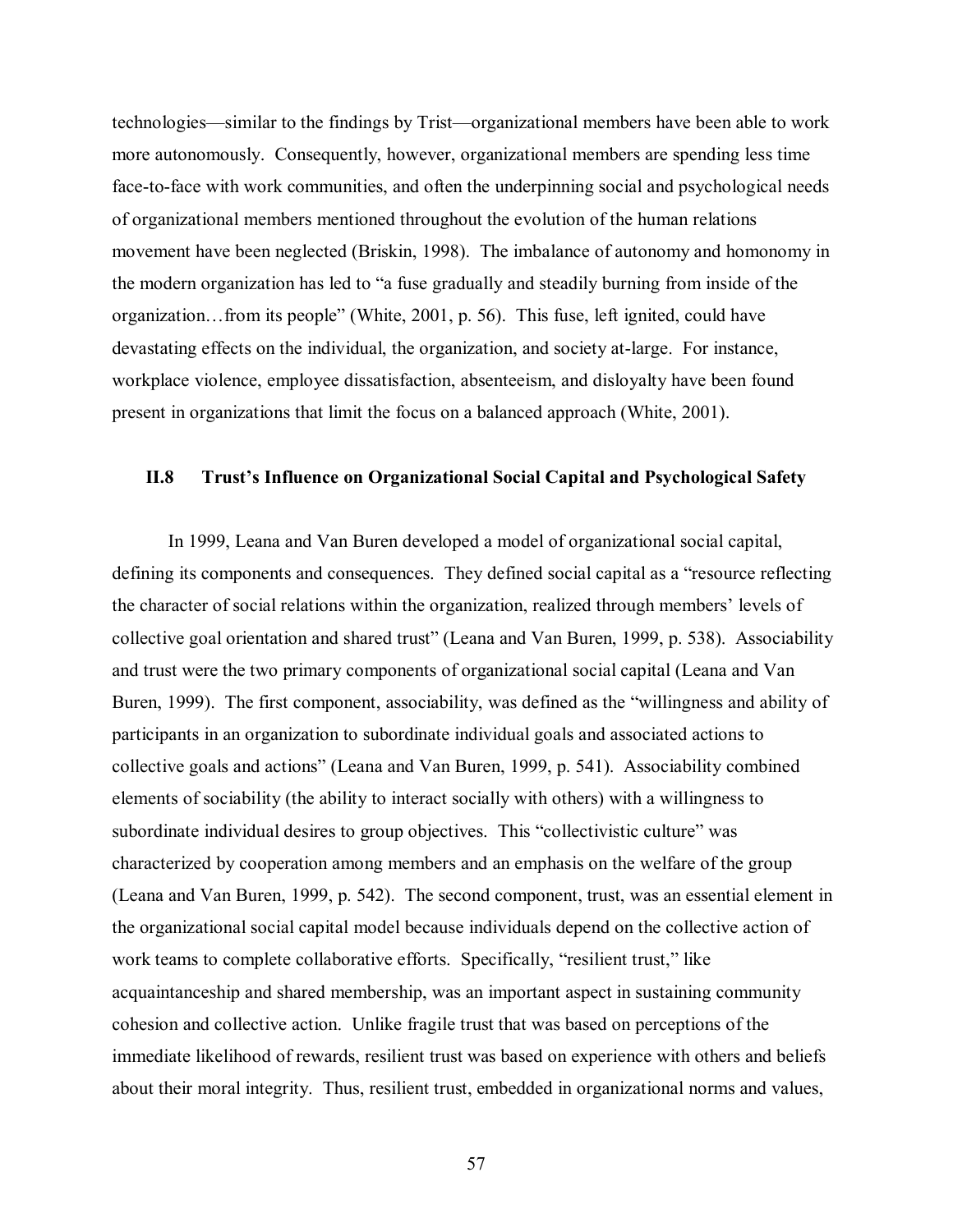created a "generalized trust" which held a social system's community together and enhanced collective action (Leana and Van Buren, 1999).

 Leana and Van Buren identified three organizational practices that support effective social capital. First, stable relationships among organizational members supported a strong social capital by building "relational contracts" (Rousseau, 1995). Investments in training, job security, collaborative work teams, and learning were organizational practices that provided opportunities for members to form meaningful relationships at work and, thus, foster social capital. According to Leana and Van Buren, human resource practices that reinforced associability and trust yielded better organizational-level results than those observed in systems that focused exclusively on individual contributions. A second practice, the reciprocity of organizational norms, built social capital through an "overarching philosophy and corresponding norms" espoused by the organization and reinforced among organizational members through socialization (Leana and Van Buren, 1999, p. 545). Organizational practices such as selecting, rewarding, and promoting organizational members that demonstrate desired attitudes, behaviors, and goals, helped build social capital. Members learn the kinds of values, behaviors, and habits that were valued by the organization. These experiences shaped perspectives and job-related behaviors that contributed to organizational social capital (Leana and Van Buren, 1999). Specified rules and procedures, the third practice, helped organizations to define a social structure that could "maintain stability in the face of instability of individuals" (Leana and Van Buren, 1999, p. 545). Highly specified and structured roles provided a degree of flexibility in organizations as qualified members moved easily into different positions (Leana and Van Buren, 1999). However, as organizational structures became less bureaucratic and predictable, this practice lost its effectiveness (Leana and Van Buren, 1999).

In 1997, Nahapiet and Ghoshal conducted a comprehensive review of previous work on social capital and developed a theoretical model of how social capital facilitated value creation in organizations. They identified three different aspects of social context: structural, relational, and cognitive. The structural dimension of social capital included social interaction. Social interaction provided "certain advantages" as people used their personal contacts to "get jobs, to obtain information, or to access specific resources" (Nahapiet and Ghoshal, 1997, p. 243). The relational dimension referred to the "assets that are rooted in these relationships, such as trust and trustworthiness" (Nahapiet and Ghoshal, 1997, p. 243). The third dimension, cognitive, was the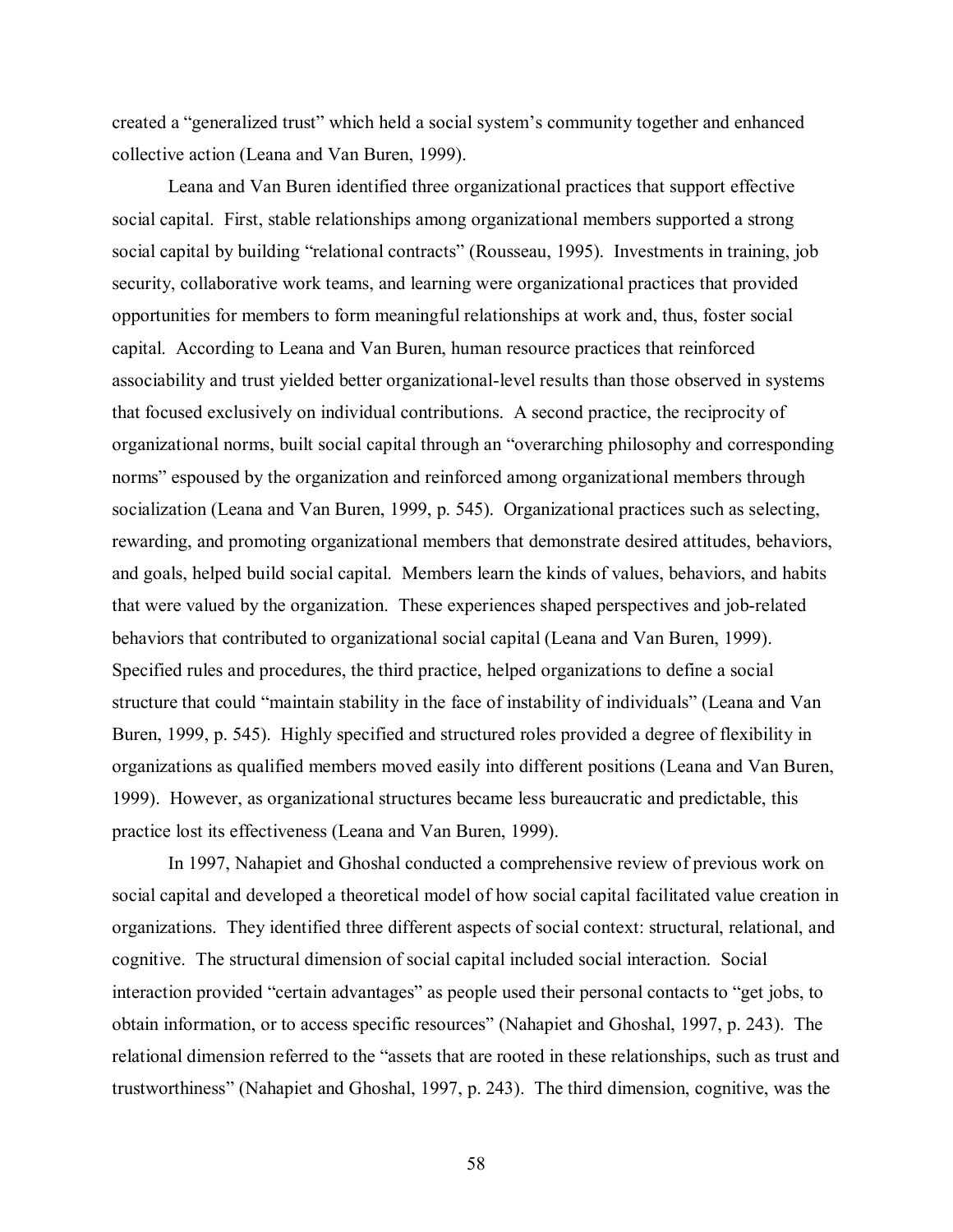"shared code or shared paradigm" that facilitated a common understanding of collective goals and proper ways of acting in a social system (Nahapiet and Ghoshal, 1997, p. 244). According to Nahapiet and Ghoshal, these dimensions facilitated the combination and exchange of resources within an organization.

 Using Nahapiet and Ghoshal's theoretical model of social capital as a foundation, Tsai and Ghoshal (1998) extended and elaborated the framework. Tsai and Ghoshal surveyed 15 business units of a large multinational electronics company to examine the association between social capital and value creation within an organization. The results revealed that social interaction, a manifestation of the structural dimension of social capital, and trust, a manifestation of the relational dimension, were significantly related to the extent of interunit resource exchange. In turn, Tsai and Ghoshal found that the relationship between social interaction and trust had a significant effect on product innovation.

 According to Morrison and Robinson (1997), the "psychological contract" between an employee and its organization was the foundation of employment relationships (p. 226). They defined the psychological contract as an "employee's beliefs about the reciprocal obligations between that employee and his or her organization" (Morrison and Robinson, 1997, p. 266). A violation of the psychological contract occurred when employees perceived that an organization was not fulfilling its obligations. This perceived incongruence, Morrison and Robinson (1997) believed, resulted in "betrayal and deeper psychological distress…anger, resentment, a sense of injustice and wrongful harm" (p. 230). The cognitive and emotional one experienced when a violation occurred could lead to attitudinal and behavioral responses that could be devastating to an organization's performance and productivity (Morrison and Robinson, 1997).

 Socialization, communication, and trust are three factors that can minimize incongruence and decrease violations to an employee's psychological contract. First, Morrison and Robinson (1997) described socialization as a process in which employees "learn the values, beliefs, and assumptions" of an organization (p. 236). Socialization provided the experiences in which individuals form their "cognitive schemata" (Morrison and Robinson, 1997, p. 237). Employment relationships, for instance, were one type of schema that individuals held. This schema, according to Morrison and Robinson, helped individuals to define what a typical employment relationship entailed, and it guided their interpretation and recollection of the promises that existed within employment relationships. As employees experienced more intense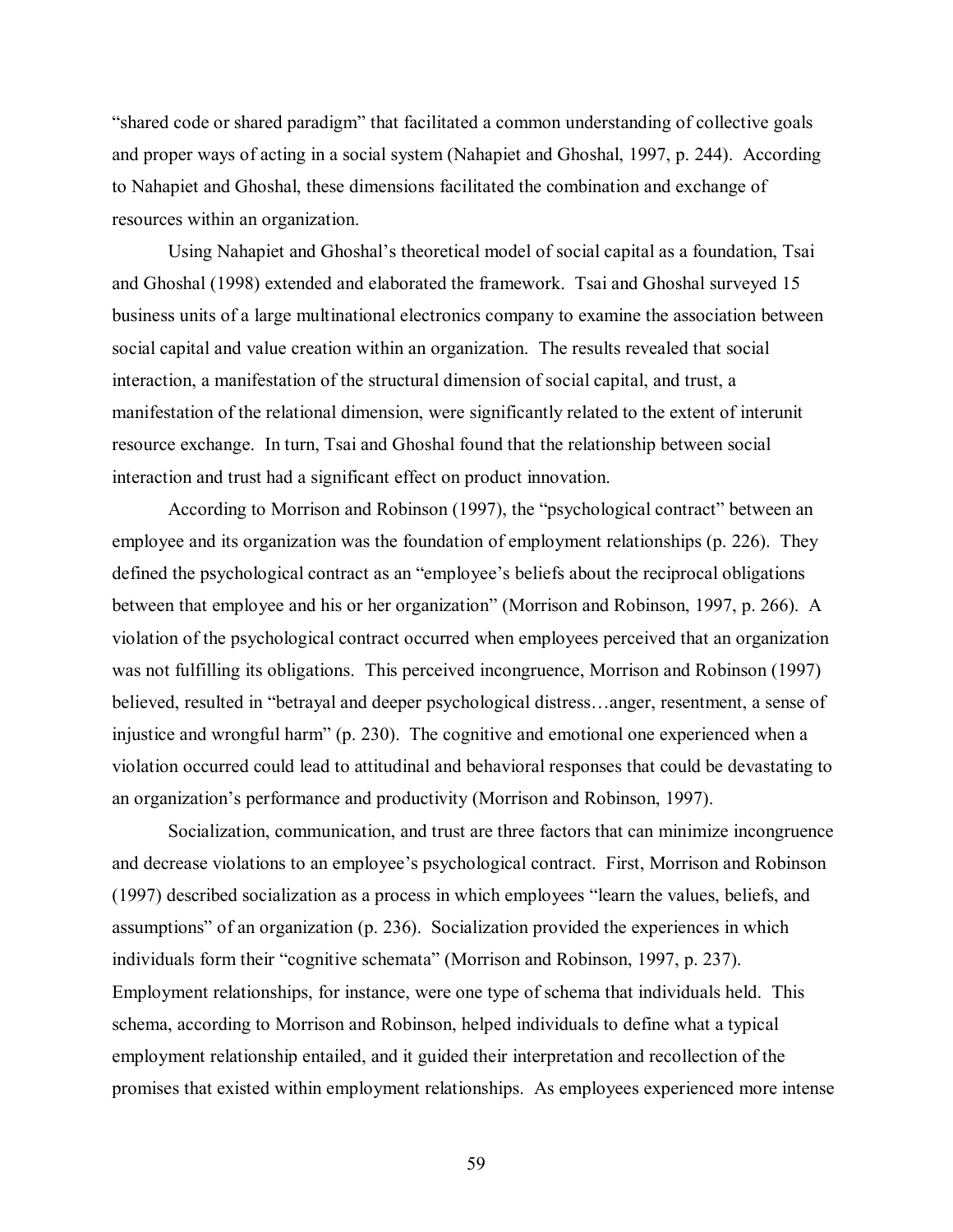socialization, Morrison and Robinson believed that there would be less divergence in their schemata about employment relationships and less potential for incongruence in the psychological contract. Second, communication was a factor that would "minimize incongruence" between an employee and the organization as obligations were defined and reinforced (Morrison and Robinson, 1997, p. 237). Morrison and Robinson believed that any factor that facilitated ongoing communications, such as high leader-member exchange or perceived similarity, would reduce the likelihood of an experienced violation. Third, trust within the employee-organization relationship was likely to decrease incongruence of the psychological contract. Employees learned to trust one another through observations and experiences. Socialization and communication offered opportunities for employees to learn trust. In turn, the amount of trust among employees increased socialization and communication in an organization. According to Morrison and Robinson, these three elements helped an organization maintain its psychological contract with its employees, and thus contributed to overall health of an organization.

 According to Andersson and Pearson (1997), workplace norms were the norms of the community of which one was a part while at work, consisting of basic moral standards and others that arose out of the tradition of that community, including those prescribed by formal and informal organizational policies, rules, and procedures. When norms concerning demeanor, consideration, and politeness were not met, perceptions of unfairness concerning personal treatment occurred (Solomon, 1998). The perceived violation of organizational norms, according to Andersson and Pearson (1997), could result in an "incivility spiral" (p. 452). Spirals in organizations were created by human actors that "lack[ed] adequate understanding" of a situation (Andersson and Pearson, 1999, p. 453). The incivility spiral began as the negative action of one party led to the negative action of the second party and counterproductive behavior increased (Andersson and Pearson, 1999). Perceptions of "interactional injustice" then created a negative effect and stimulated a desire to reciprocate the perceived unfair act (Andersson and Pearson, 1999, p. 453). Andersson and Pearson suggested that distrust and fear increased as employees became aware of the mounting incivility.

 In an examination of 51 work teams, Edmondson (1999) found that team psychological safety was associated with learning behavior. Team psychological safety, a shared belief that the team was safe for interpersonal risk taking, provided the necessary environment where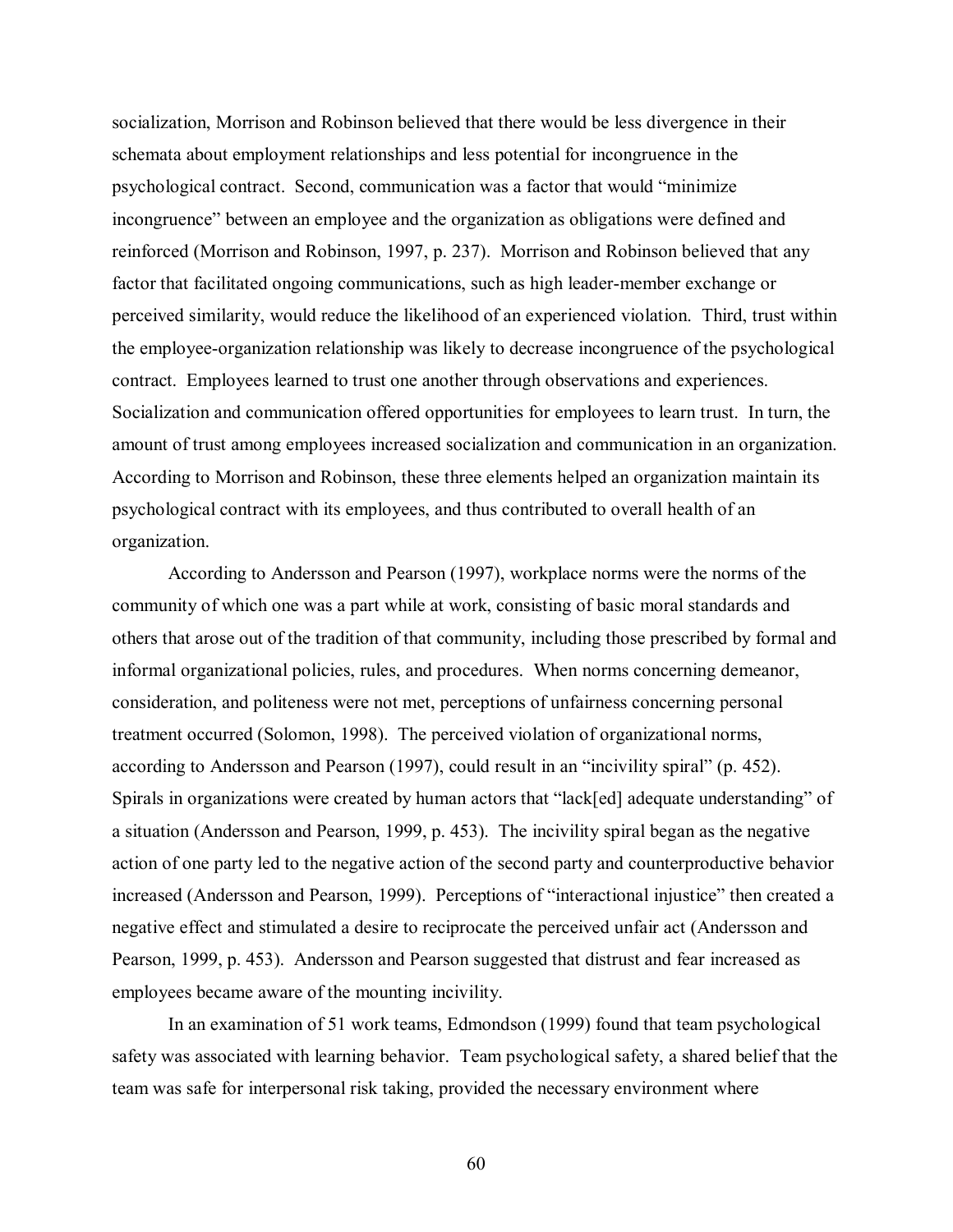individuals "feel secure and capable of changing" (Edmondson, 1999, p. 350). Interpersonal trust was a key aspect of team psychological safety, yet it extended beyond the individual to include the team climate in which members felt comfortable sharing information. According to Edmondson, team psychological safety facilitated learning behavior in work teams as it alleviated risks. Within this safe environment, team members were more likely to share information, engage in problem-solving activities, communicate opinions, and solicit feedback, thus contributing to the learning process (Edmondson, 1999).

#### **II.9 Trust, Communication, and Technology**

Communication can strengthen member identification because it provides organization members with an opportunity to create and share their subjective perceptions of the organization's defining features—its norms, values, and culture. Knowledge of these facets of the organization may create a sense of shared meaning among employees. Sproull and Kiesler (1991) concluded that communication helped create shared meaning because it provided social context cues, which led to the perception of social presence (Fulk and Boyd, 1991), and created a shared interpretive context among organization members. Shared meaning provides organization members with a clear sense of the organization's identity and may strengthen member identification.

In 1999, D. Reina and M. Reina introduced the Reina Trust and Betrayal Model. One of the types of transactional trusts highlighted was "communication trust" (p. 45). The authors defined communication trust as "the willingness to share information, tell the truth, admit mistakes, maintain confidentiality, give and receive constructive feedback, and speak with good purpose" (Reina and Reina, 1999, p. 45). They found that sharing information and involving employees in running a business, increased trust while positively affecting productivity and profitability. D. Reina and M. Reina suggested that an individual's capacity for trust might influence the degree to which information was shared. Through sharing, leadership demonstrated trust in people to manage information. In turn, people were able to focus on performing their jobs with innovation and creativity rather than expending energy trying to find information.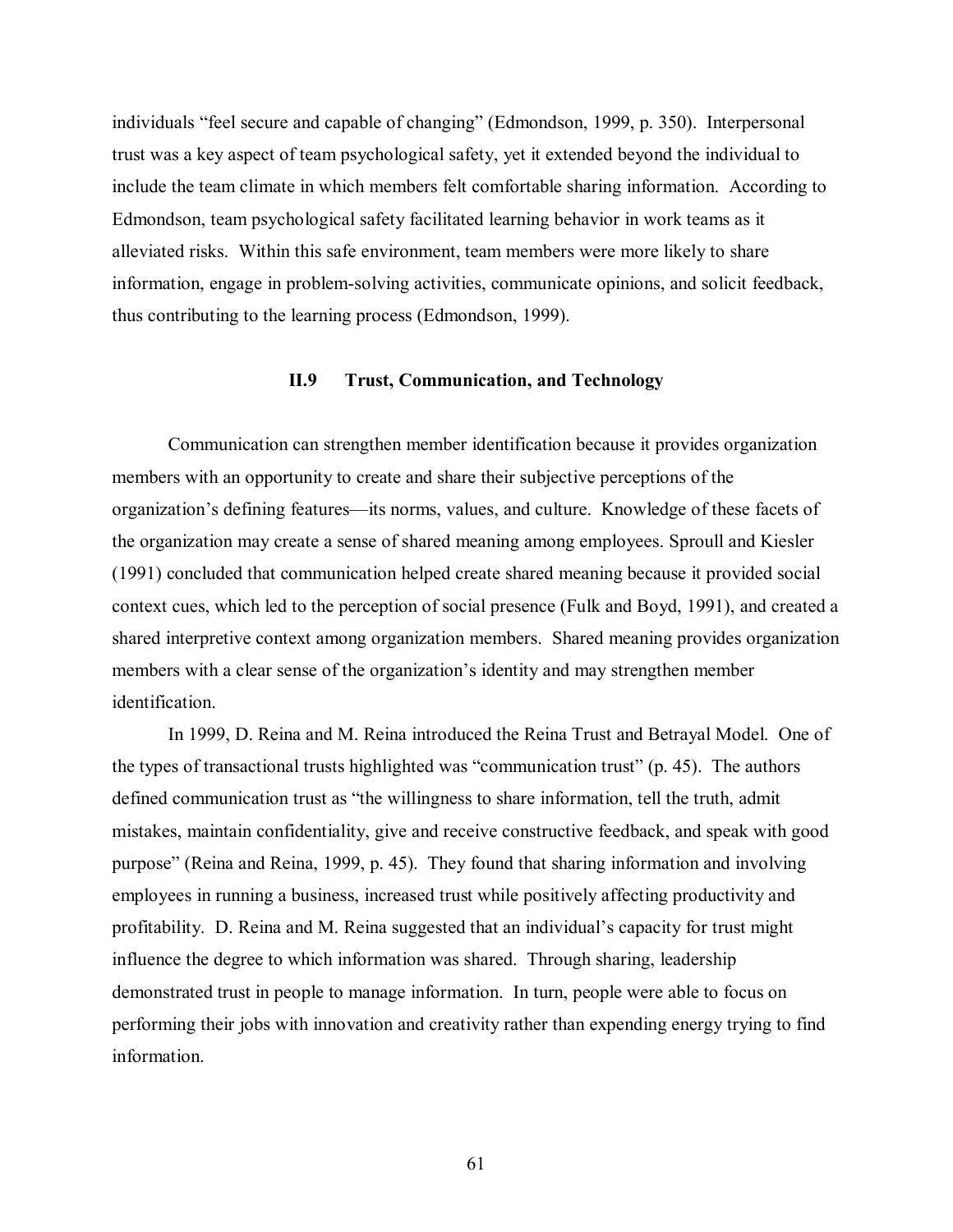This sense of creativity through sharing with and learning from others was echoed by Daloz et al. (1996):

> Professional education often encourages critical, systematic thought, but when holistic thought is also sponsored, professionals learn to work with individuals and communities with multiple issues lived out not in discrete entities but as an integrated whole. Multiple perspectives and 'out-of-thebox' thinking rather than narrow expertise or disembodied economic models are essential in the new commons where all professionals work interdependently with professions other than their own (p. 227).

Through extensive research in a variety of organizations, D. Reina and M. Reina found that when information was not shared or there was a perception that information was not shared, employees felt betrayed. A leader's behavior, the authors noted, was crucial in building trust and opening communication. Relationships developed through leaders' demonstrating a strong sense of trust in their people, and the practice of communication trust helped a leader understand people better. The leader had to be able to count on effective relationships with people and help them learn to enhance their contribution to the organization. Communication trust, D. Reina and M. Reina (1999) wrote, "contributes to the development of safe and productive work environments where an individual's capacity to trust in self and others increases and the organization's capacity to perform expands" (p. 46).

Shockley-Zalabak et al. (2000) found that because communication was viewed as "central to the behavioral trust processes," it was important to understand the factors that affected perceptions of trustworthiness and overall job satisfaction (p. 36). In a review of the literature on trust, communication, and job satisfaction, they found that "accurate information, explanations for decisions, and openness of communication…adequate explanation and timely feedback on decisions are associated with higher levels of trust" (Shockley-Zalabak et al., (2000, p. 38). Similarly, Butler (1991) found that managers who freely exchanged their ideas with their employees enhanced overall perceptions of trust.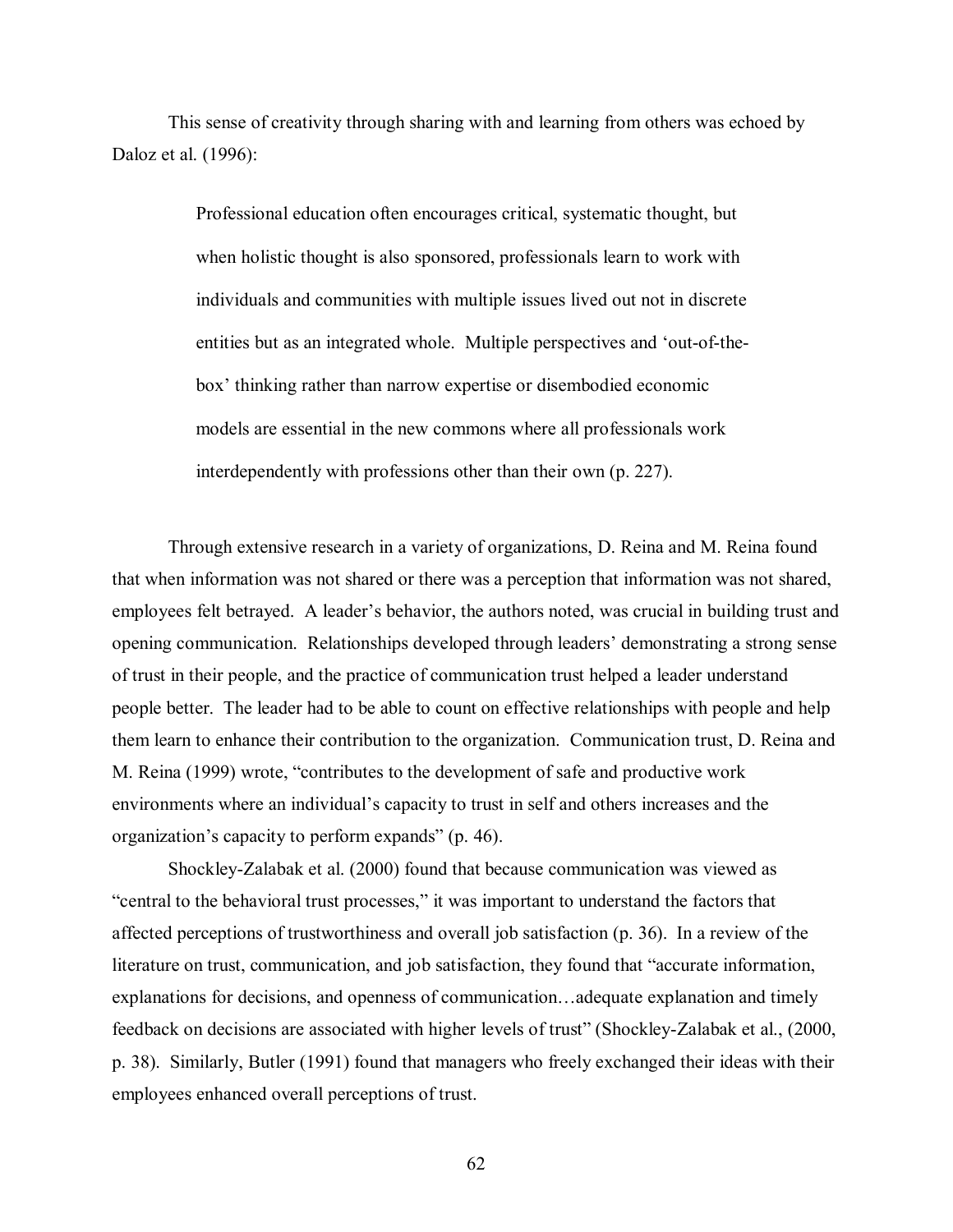The rise of the information age has increased the need for organizations to more rapidly acquire, capture, and disseminate knowledge to remain competitive in the global market. This urgency has forced many organizations to turn to information technology as one possible way to more rapidly and efficiently distribute knowledge to a dispersed workforce. Shand (1999) found, however, that organizations were learning that while the technology could enhance the interaction of existing communities, it could not create community by itself. Communities within organizations built trust and share knowledge through informal learning and communication. Information technology enabled trusted and established communities new venues for sharing knowledge.

Hallowell (1999) concluded that in the last decade or so, technological changes had reduced the need for face-to-face interaction. While computers once were tools employed to complete specific tasks, individuals now used computers to communicate with others and to work on a variety of tasks (Dryer, Eisbach, and Ark, 1999). Computers change individuals' relationships not only with devices but also with other individuals. Increasingly, information technologies are becoming communication systems. E-mail systems require that social interaction between people be mediated by a computer system. According to Carlson and Zmund (1994), as this technology became more common in the workplace, executives and managers were finding that people used the media differently and to varying extents.

 E-mail technology offers an ease of communication to organization. In many ways, the access and ease of e-mail communication has provided organizations with the ability to transmit information across dispersed communities. When people use e-mail, they can communicate even when they are not physically or temporally proximate. Thus, it is not surprising that most studies report that the use of e-mail increases organizational communication. However, some research has found that the "simple and instantaneous long-distance communication can increase the potential for misunderstanding by making the need for cultural adjustment less obvious" (Drake et al. (2000, p. 45).

 Handy (1995) provided some useful advice based on his analysis of the virtual organization. He claimed that it was essential to increase trust throughout organizations as organizations became more virtual or networked. Specifically—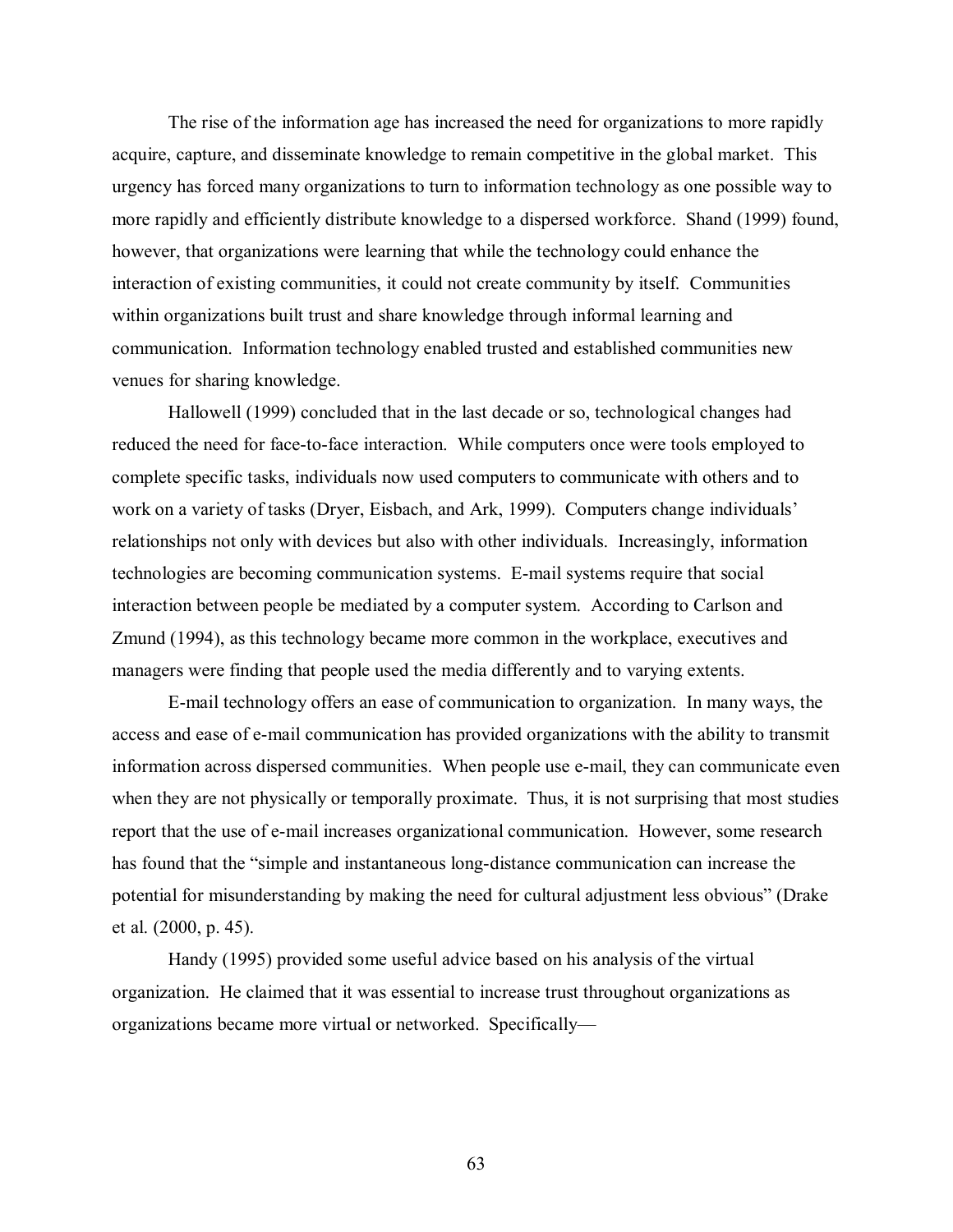Paradoxically, the more virtual an organization becomes, the more its people need to meet in person. The meetings, however, are different. They are more about process than task, more concerned that people get to know each other than that they deliver…Work and play, therefore, alternate in many of the corporate get-togethers that now fill the conference resorts out of season. These are not perks for the privileged; they are the necessary lubricants of virtuality (Handy, 1995, p. 46).

Similar to Handy, Rousseau et al. (1998) concluded that, "networks of trust hold important implications for the ability to participate in virtual networks" (p. 398).

In a multiyear trial with e-mail, Sarbaugh-Thompson and Feldman (1998) found that as email use increased, the reliance on face-to-face communication and all other media decreased, and the overall amount of communication in the organization decreased. Additional information suggested that there was also a decrease in perceptions of connectedness and community in working groups. Accordingly to minutes of the work group meetings in Sarbaugh-Thompson and Feldman's study, members said increasingly that they felt the unit was no longer as connected as it once was. Unit members said that they did not know what other people were doing.

 Based on the theories of Goffman (1963) and Giddens (1974, 1984), Sarbough-Thompson and Feldman (1998) constructed a two-by-two matrix to explore the impact of increased e-mail use on organizational communication. The authors found that there were substantial advantages to being available and face-to-face for the performance of some tasks. When people were face-to-face, they could engage in conversation simply because they were there (Festinger, Schachter, and Back, 1950). In organizations, social conventions encourage our inclination to talk if we are proximate even for short periods of time. Brief, transient, and seemingly trivial encounters are important for organizations. Unplanned, casual conversation or presence availability, Sarbough-Thompson and Feldman found, provided organizational members opportunities to expand their contact and their knowledge about other people. They also supported the formal communication channels in a number of ways. March and Sevon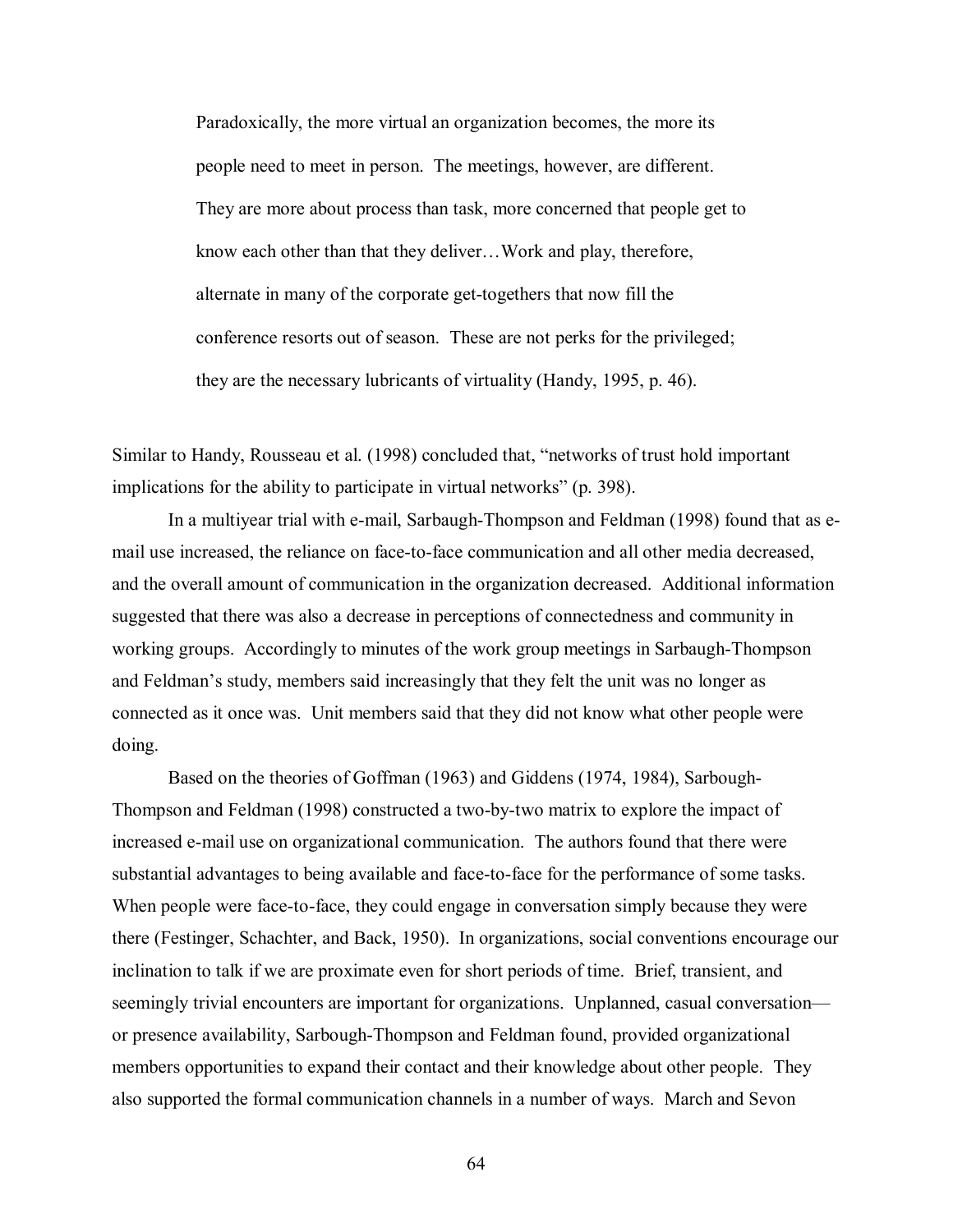(1984) pointed out the importance of gossip in keeping communication channels open so that they were available when needed for substantive purposes. Katz and Kahn (1978) suggested that grapevines and gossip could provide better and faster information than more formal communication. Hage (1974) also discussed the importance of unscheduled communication for the processes of feedback and socialization, particularly in organizations with diverse specializations. Thus, evidence of a reduction in casual conversations or in the opportunities for casual conversation should be a cause for concern. Research suggests that e-mail decreases the need for people to be co-present, and by implication, decreases opportunities for casual conversation.

"Absence unavailability" refers to the inaccessibility of people when they are not present in the same place at the same time and when they do not use communication technologies or other means to bridge this gap. Signals indicating absence unavailability tend to be ambiguous and private. For these reasons, absence unavailability does not perform the same function of establishing social trustworthiness that presence unavailability can.

Sarbough-Thompson and Feldman defined presence unavailability as the nonverbal cues indicating whether people were co-present but unavailable or not interested in establishing involvement in a face-to-face encounter. Goffman noted that when people observed accepted social conventions about signaling unavailability, they not only reinforced social norms, but they established their social reputations as trustworthy and valuable communication partners. As Goffman pointed out, when people signaled that they did not wish to engage in mutual involvement with another person, bystanders might question whether that person was worth their time and attention. When people were discrete about leaving an encounter of mutual involvement, they established themselves as trustworthy communication partners whose actions would not unduly subject others to questions about their communication worth. Interactions that take place through e-mail are different in that the observers are less evident, and people have more time to think about their interactions. Therefore, e-mail decreases the risk that an encounter may damage a person's social reputation but also decreases the opportunities to establish social credentials and build a sense of trust between people.

Giddens (1974, 1984) suggested that co-presence was an important element of social integration. He cited Goffman's work on civil inattention to support this assertion. Goffman pointed out how individuals handled being present but not available was important to the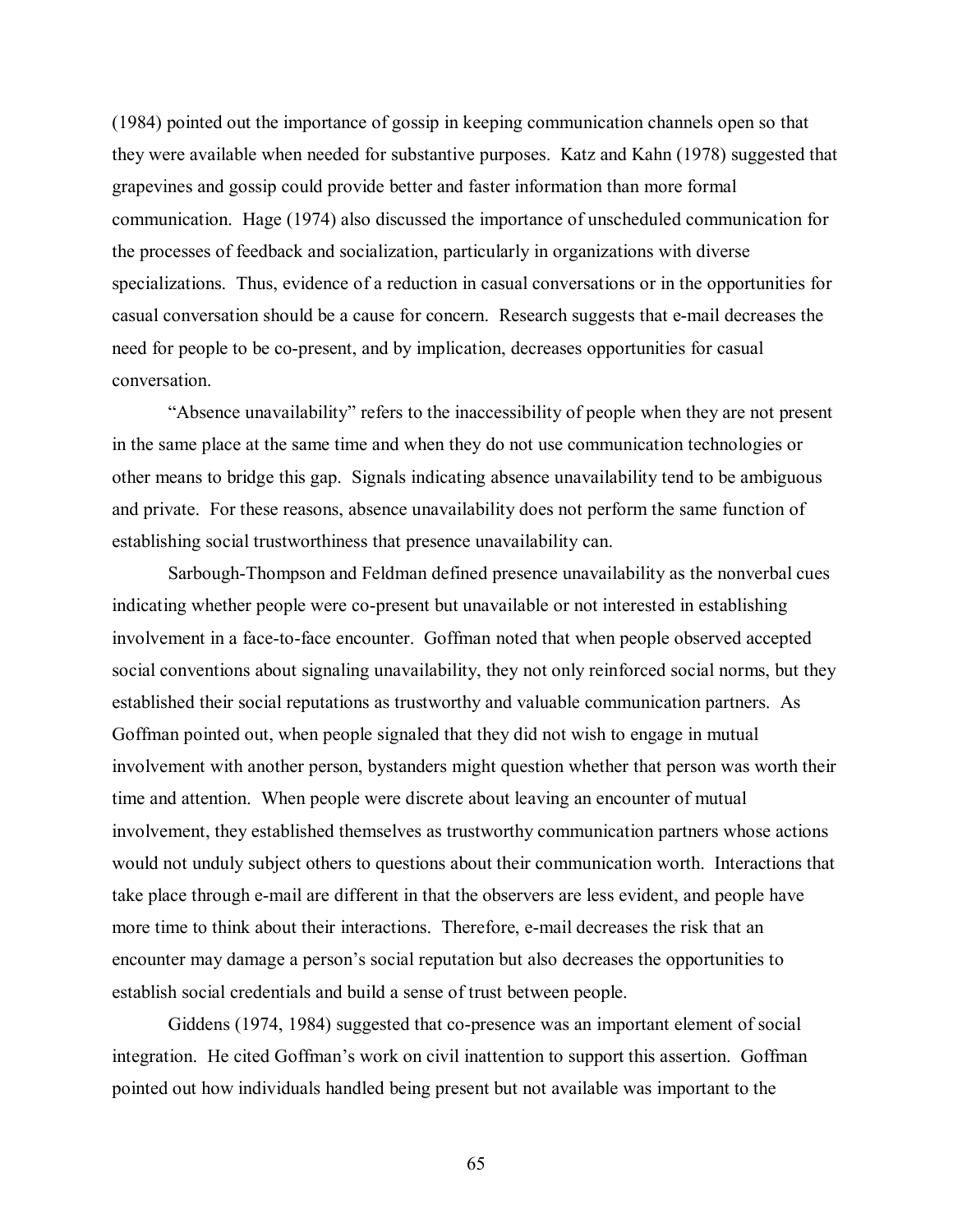development of social trust. Giddens (1979) suggested that there were two ways to maintain or reproduce social systems: social integration and system integration. Social integration required that people be simultaneously in each other's presence; system integration did not. Social integration was based on mutual observation of and response to behavior that, over time, allowed people to understand one another's behaviors and reactions. System integration, which did not require co-presence, was based on knowledge of general practices. Giddens (1984) stated that it was not knowledge about the conventional ways to signal disengagement (system integration), but expectations based on experience and observation of the ways specific people responded in particular circumstances that formed the foundation of social integration. When people shifted some of their communication from face-to-face to e-mail, co-presence was likely to decrease. Organizations in which this shift occurred had decreased opportunities for social integration. Despite the potential consequences of this, Sarbaugh-Thompson and Feldman found that little empirical work on electronic communication directly explored this issue.

Through extensive research, Sarbough-Thompson and Feldman found that people who interacted face-to-face were more likely to be positively disposed toward each other. Even groups of strangers preferred to work with one another once they interacted face-to-face. As people worked with others, they could observe many work behaviors and personalities. The way people formed positive impressions of others was to some degree dependent on the visual and vocal behavior of the targets. Face-to-face interaction, as a richer communication medium, offered more opportunities for revealing individuating information to group members (Drake et al., 2000).

Wisenfeld, Raghuram, and Garud (1999), in their study exploring the role that information technologies played in the creation and maintenance of a common identity among "decoupled" organization members, found that the virtual context complicated efforts to externally control employees. Their research suggested that virtual organizations should replace external controls with internal controls such as trust, employee motivation, and the convergence of individual and organizational goals.

According to Wiesenfeld, et al., in organizational life, communication could strengthen member identification because it provided organization members with an opportunity to create and share their subjective perceptions of the organization's defining features—its norms, values, and culture. The believed that knowledge of these facets of the organization might create a sense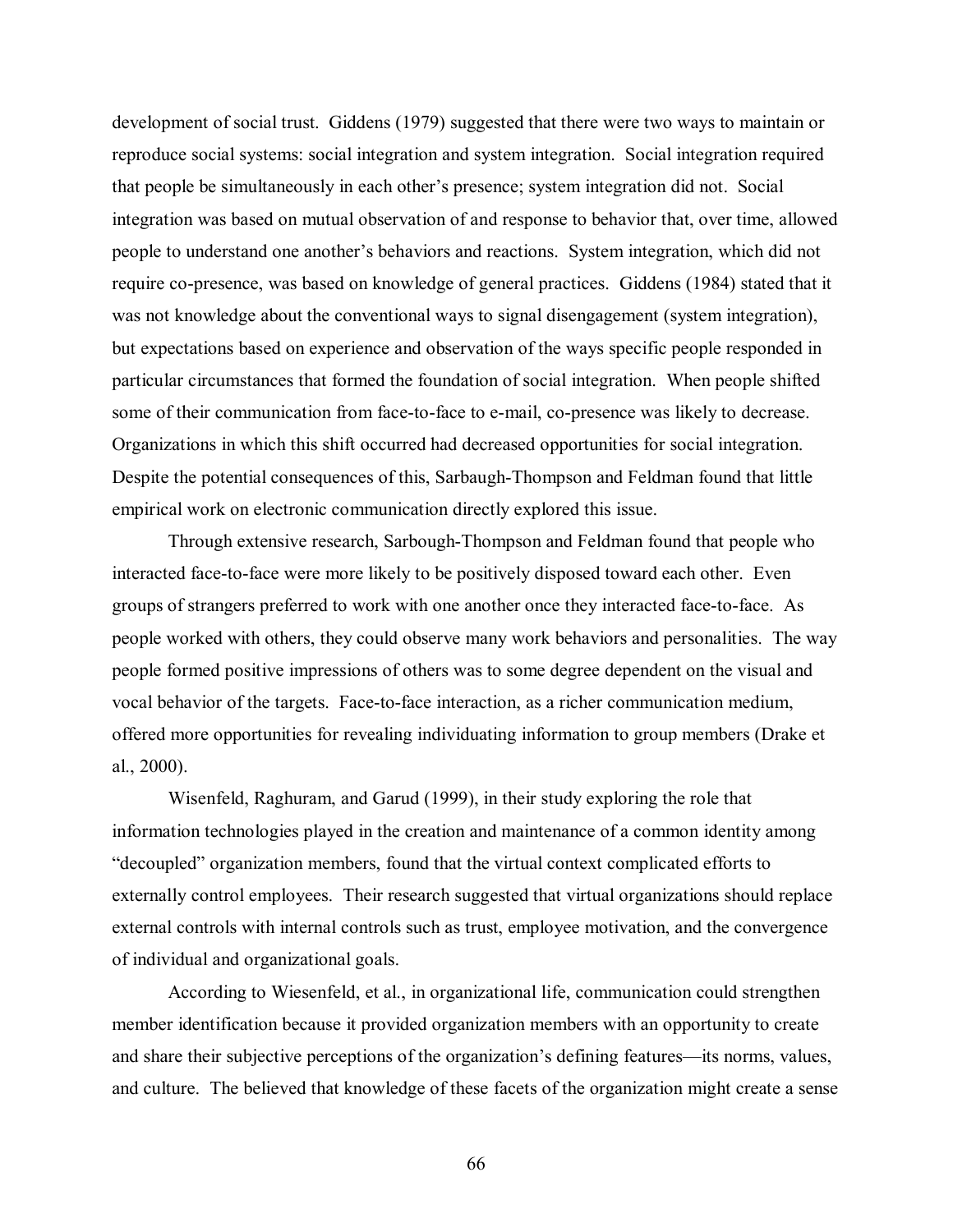of shared meaning among employees. Researchers found that communication helped create shared meaning because it provided social context cues (Sproull and Kiesler, 1991), which led to the perception of social presence (Fulk and Boyd, 1991), and created a shared interpretive context among organization members. Shared meaning provides organization members with a clear sense of the organization's identity and may strengthen member identification.

Lucas (1998) examined the direct and secondary benefits of e-mail on organizational efficiency. The findings suggested a strong concurrence between management views based on actual practice, and the academic literature: "E-mail makes organizational communications easier, faster, and more efficient" (Lucas, 1998, p. 23). However, Lucas also found that e-mail, by supporting the growth of a wide variety and growing number of low intensity and informal relationships between an organization's employees and others both inside and external to the organization, posed a "new and paradoxical management challenge" (Lucas, 1998, p. 23). Management studies have argued that informal organizational flows were essential, and they were becoming more and more critical in a complex world of global decentralization (Casson and Singh, 1993), collaboration among companies (Schrader, 1991), product development teams (Allen, 1997), and technology innovation (Rogers, 1982). Yet the character of these information flows was that, while they might, in fact, be more efficient than formal mechanisms (MacDonald, 1996), they were outside the organizational lines of authority and too numerous and varied to monitor. Lucas observed that as more and more information flowed inside and across organizational boundaries without formal sanction, ultimate responsibility for the valuing of information must, of necessity, be placed on the individual.

In his review of technology's impact on interpersonal interaction, psychiatrist Edward Hallowell (1999) argued that individuals suffered from a lack of authentic psychological encounters or "human moments" (p. 58). Hallowell described a human moment as "an authentic psychological encounter that can happen only when two people share the same physical space" (1999, p. 59). He defined two prerequisites of the human moment—people's physical presence and their emotional and intellectual attention. The positive effect of a human moment could last long after the people involved had said goodbye and walked away. Hallowell (1999) wrote, "People begin to think in new and creative ways; mental activity is stimulated" (p. 60). However, Hallowell (1999) warned that human moments were disappearing as the "tide of electronic hyperconnection rises" (p. 60).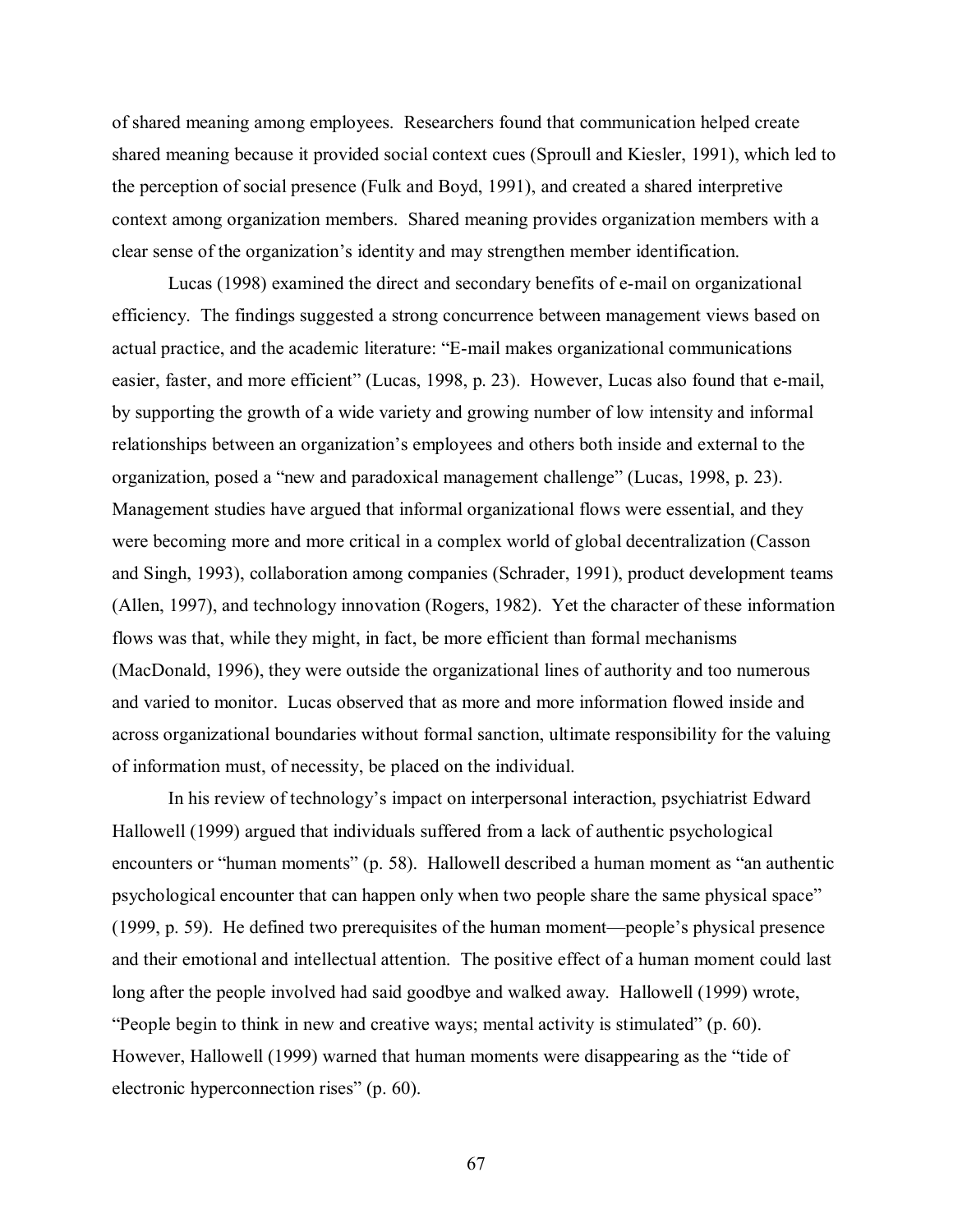As organizations rely on technologies to communicate with their workforce, the human moments fall by the wayside. Hallowell suggested this could lead to dysfunction in the organization. Oversensitivity, self-doubt, and abrasive curtness were more observable as humans engaged in less face-to-face interaction, and an organization's culture turned unfriendly and unforgiving, resulting in a workforce that was less productive. Increased turnover and levels of distrust, disrespect, and dissatisfaction have been observed in organizations with less interpersonal communication. These disturbing factors resulted in organizational life because, according to Hallowell, the human connection that, "consistently served to nourish committed people" was diminishing (Daloz et al., 1996, p. 43).

 Gainey, Kelley, and Hill, (1999) found that new employees depended on socialization and informal discussions with mentors and co-workers to learn the history of the organization and the accepted norms, values, and behaviors. They found that telecommuting, a work arrangement in which an individual worked from home, limited the ability for individuals to interact face-to-face with others in the work environment. Limiting interaction with others in this manner reduced the likelihood that these individuals would be exposed to elements that would create and reinforce corporate culture (Gainey et al., 1999). Gainey et al. believed that limiting socialization and informal interaction of individuals in the workplace could have longterm implications on a work environment.

In a review of telecommuting's impact on corporate culture and individual workers, Gainey et al. highlighted the work of Buss (1991) and Baumeister and Leary (1995). These researchers suggested that the innate, human need to associate with and identify with others was a fundamental motivation, and individuals had a "strong need to establish and maintain longterm, positive relationships with others" (Baumeister and Leary, 1995, p. 499). According to Baumeister and Leary, two distinct criteria must exist to satisfy this basic human need. First, individuals must interact frequently with the same people. Second, the interaction must occur in a relatively stable environment. Gainey et al. (1999) noted that, "failure to maintain these frequent, enduring relationships will lead to a number of negative consequences such as anxiety, depression, and even physical ailments" (p. 8).

 Gainey et al. believed the lack of visibility in a telecommuting workplace could limit individuals' opportunities for advancement. Telecommuting, they suggested, led to higher levels of employee separation from the workplace. Gainey et al. believed that this separation from the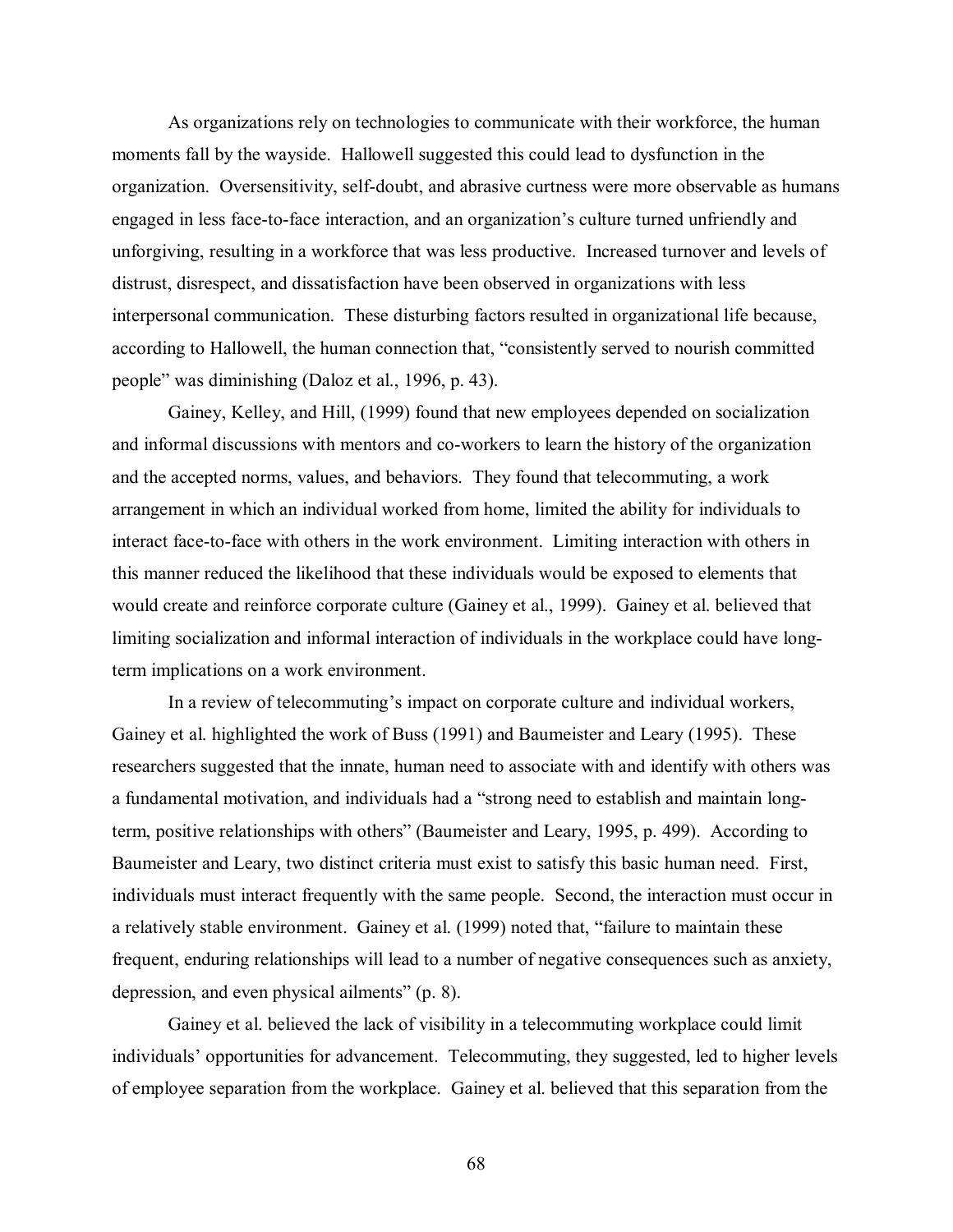work environment led to feelings of isolation among individuals within the workplace. They suggested that these feelings of isolation, combined with the absence of strong cultures to reinforce accepted norms, values, and beliefs, led to an overall negative effect on individual attitudes and behaviors. According to Gainey et al., weakened culture and unsafe feelings could contribute to less commitment to the organization, resulting in increased turnover and cost to the organization.

 Drake et al. (2000), drawing upon the theory of communicative action developed by Habermas (1984) and the literature on ethical communication, explored how technology could encourage or discourage moral dialogue. Communication, as presented in Habermas' theory of communicative action, played a central role in creating everyday understanding and social norms. As the moral claims that underlay communication were challenged, individuals resorted to a specific moral discourse to resolve disagreements (Drake et al., 2000). "Ideal speech," as Habermas (1984) believed, reflected situations that were open, fair and uncoerced, where participants sought rational consensus through discourse (Drake et al., 2000, p. 44). Drake et al. used the formal properties of moral discourse presented by Habermas and elaborated by Kettner (1993) to propose a template of five guidelines for reaching consensual understanding. Drake et al. conducted an extensive review of the literature on ethical communication among participants in moral discussions to develop five additional guidelines for sustaining relationships. Using the 10 guidelines for reaching understanding and sustaining relationships, Drake et al. examined the use of technology in the workplace and explored how technology could enhance or inhibit the achievement of each guideline.

 According to Drake et al., communication shaped social relationships by producing and reproducing the common understandings that were necessary for shared social value systems. Language, Drake et al. (2000) wrote, "provides the means by which people construct a sense of personal identity, and build close relationships, solidarity and community" (p. 45). Underlying communication were assumed ground rules of behavior that allow parties to confidentially pursue common understanding. Habermas' theory of communicative action stated that three validity claims represented the ground rules people used when engaging in everyday communication. Drake et al. summarized these validity claims as (1) truth claims about the state of affairs in the objective world; (2) legitimacy claims about truth in relation to the shared social world; and, (3) sincerity claims about truth in relation to the speaker's own subjective world.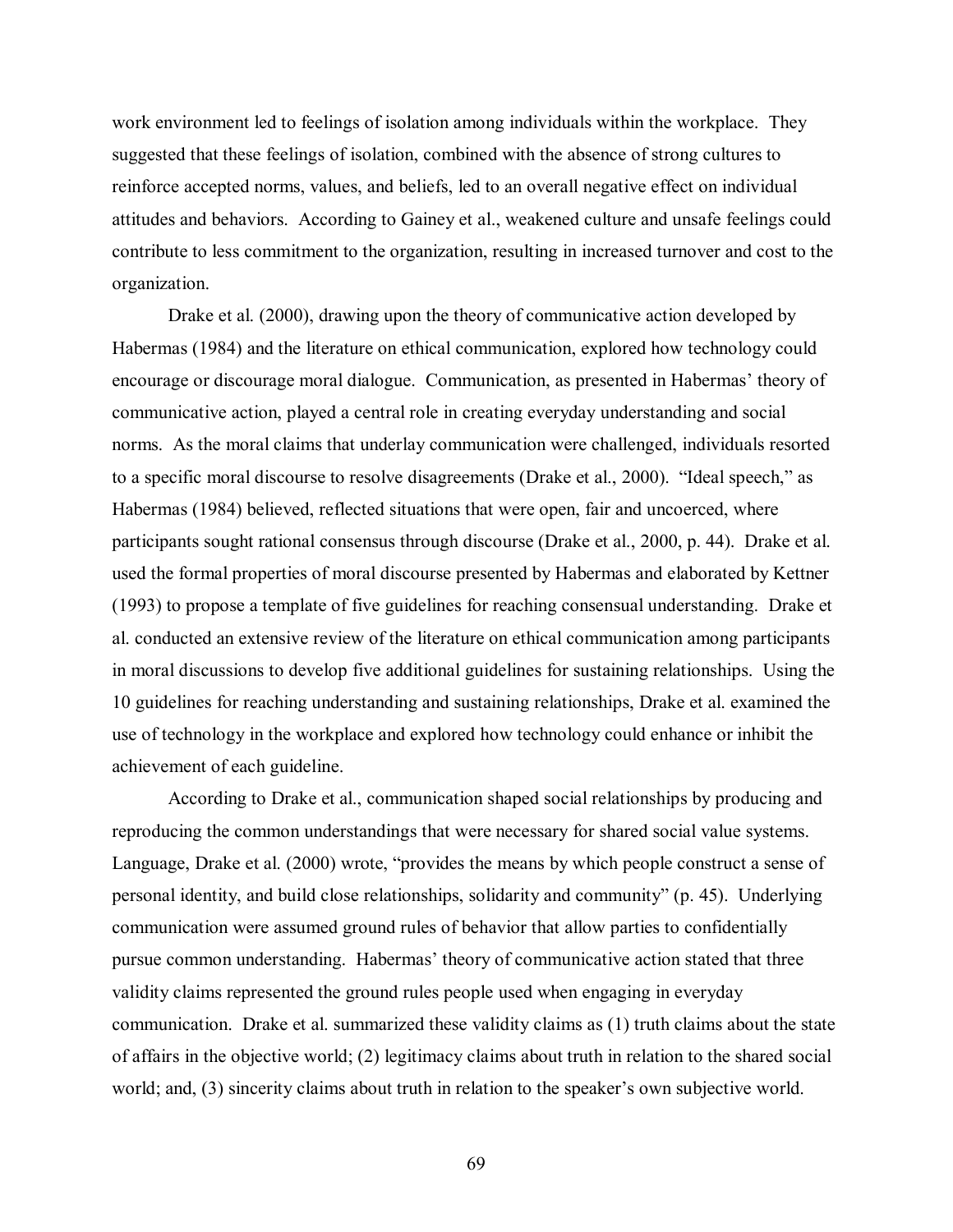Relationships were enhanced or hindered as "validity claims" were reinforced or violated through communication (Drake et al., 2000). For instance, mutual understanding was achieved as validity claims were met. Conversely, incorrect information, inappropriate moral claims, or insincerity in communication could result in a violation to validity claims. Drake et al. found that when violations to validity claims took place, individuals must restore the truth conditions for true communication to resume. They concluded that moral discourse, achieved within an ideal speech situation, was the process through which participants restored the normative validity claims about their shared social world. Habermas believed that this rational discourse process was particularly important in solving problems of moral content (Drake et al., 2000).

 In 1993, Kettner elaborated on Habermas' ideas of moral discourse to propose five conditions that must be met in order for individuals to reach a true consensual understanding of the moral standards that guided social interactions. These five conditions were: (1) power neutrality—the discussion must be free from coercion; (2) generality—the discussion should be open and accessible to all interested parties; (3) autonomous evaluation—participants must have opportunity to fully express interests; (4) role taking—participants must attempt to view the situation from others' perspectives; and, (5) transparency—participants must reveal their goals and intentions relevant to the issue. Drake et al. combined the perspectives of Habermas and Kettner to identify a set of five characteristics for reaching moral understanding. Drake et al. (2000, p. 51) defined the characteristics of rational conversation in reaching understanding as: (1) power neutrality—discussion was conducted in an unconstrained and cooperative manner; (2) access—access to discourse was open to all interested and competent parties; (3) speaking participants were allowed to freely express their interests; (4) listening—participants attempted to view the issue from others' perspectives; and, (5) agreeing—participants attempted to be honest and open in their discussion.

Drake et al. (2000) identified ways information technology could support and impair rational conversation for each of the five characteristics—power neutrality, access, speaking, listening, and agreeing (see Table 4). First, they found that information technology could help neutralize power differentials by providing a less formal forum and opportunities for autonomous participation. By reducing member status, low-status members might feel empowered to voice their opinions on issues. However, information technology could increase power differentials and hinder moral discourse if high-status members were given priority on the distribution of new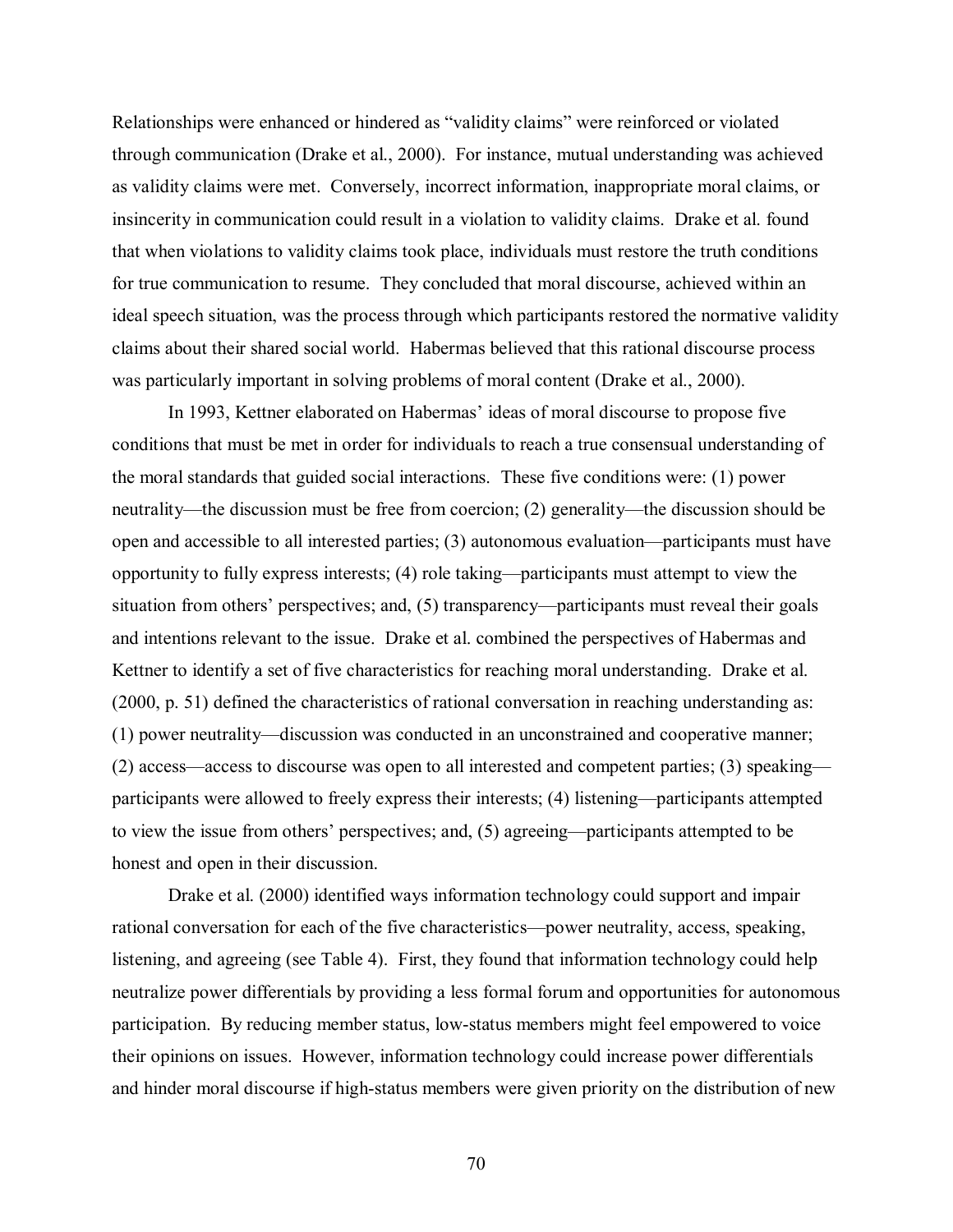resources, limiting the ability of low-status members to take advantage of conversational opportunities. The lack of allocated time, support staff, or technical training to learn complex technologies could be limited to low-status members, resulting in an increase in power differentials. Second, Drake et al. found that the access provided by information technology, including the removal of physical limitations, enabled a multitude of opportunities for geographically dispersed members to participate in ongoing discussions. Conversely, the vast amount of information available to members could hinder their ability to absorb or respond to each message. And, similar to increasing power differentials, new technologies that allowed access to information could be limited to high-status members. Third, information technology could provide more time to think about, question, and respond to statements made by others. On the other hand, Drake et al. pointed out that written correspondence was more time consuming than face-to-face communication, and members might feel uneasy about others viewing their personal positions because, through information technology, their viewpoints could become part of the public record. Fourth, information technology could enhance opportunities for organizational members to listen to alternative perspectives. However, the remoteness of the technologies would allow participants to be less fully engaged in discussions. Fifth, information technology could enhance the "authenticity of conversation" through increased accountability (Drake et al., 2000). With increased accountability, members might rely on reason, rather than power, to achieve resolution but information technology could limit the formation of personal

#### Table II-4 *Effect of Information Technology on Reaching Understanding*  **Characteristics of rational Ways IT can support**

| <b>Characteristics of rational</b><br>conversation                       | Ways IT can support<br>rational conversation                                                                                 | Ways IT can impair rational<br>conversation                                                                 |
|--------------------------------------------------------------------------|------------------------------------------------------------------------------------------------------------------------------|-------------------------------------------------------------------------------------------------------------|
| <b>Power neutrality</b>                                                  | Equalizes message status                                                                                                     | • Unequal distribution of resources                                                                         |
| Discussion is conducted in an<br>unconstrained and cooperative<br>manner | Allows for anonymity<br>$\bullet$<br>Creates distance between<br>speaker and message<br>Discussions are computer<br>mediated | • Expertise leads to unequal status<br>• Requires technological skills<br>• Requires organizational support |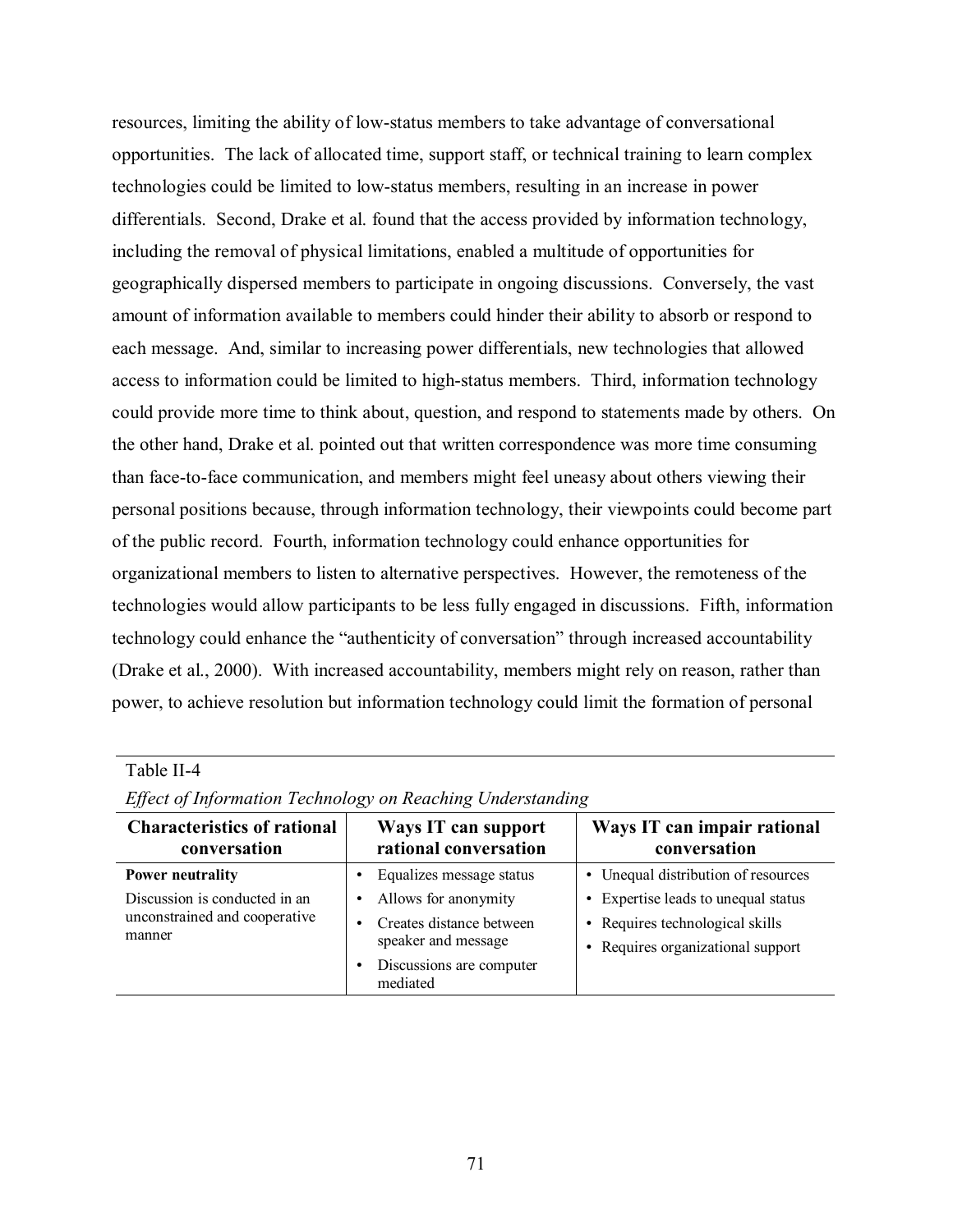# Table II-4

| <b>Characteristics of rational</b>                                                      | Ways IT can support                                                   | Ways IT can impair rational                                                 |
|-----------------------------------------------------------------------------------------|-----------------------------------------------------------------------|-----------------------------------------------------------------------------|
| conversation                                                                            | rational conversation                                                 | conversation                                                                |
| <b>Access</b>                                                                           | Removes physical barriers<br>$\bullet$                                | • Requires technical expertise                                              |
| Access to discourse is open to all                                                      | Allows larger number of<br>$\bullet$                                  | Requires access to resources                                                |
| interested and competent parties                                                        | participants                                                          | Creates information overload                                                |
|                                                                                         | Permits rapid assimilation of<br>$\bullet$<br>information             | • Is not accessible to many<br>stakeholders                                 |
|                                                                                         | Opens opportunities for<br>participation                              | • Magnifies power differentials                                             |
|                                                                                         | Provides analysis and<br>synthesis                                    |                                                                             |
|                                                                                         | Allows voting and tabulation                                          |                                                                             |
|                                                                                         | Is less chronologically<br>constrained                                |                                                                             |
|                                                                                         | Typed information scanned<br>$\bullet$<br>and more quickly absorbed   |                                                                             |
| <b>Speaking</b><br>Participants are allowed to freely<br>express their interests        | Can uncover and question<br>$\bullet$<br>motives                      | • Makes objective information<br>privileged                                 |
|                                                                                         | Does not require rhetorical<br>$\bullet$<br>skill                     | • Some expression difficult in a<br>written medium                          |
|                                                                                         | Allows more time to consider<br>responses                             | • More time consuming to access and<br>respond than speech                  |
|                                                                                         | Allows more opportunity to<br>$\bullet$<br>gather supporting evidence | • Broad distribution provides little<br>opportunity for clarification or to |
|                                                                                         | Allows questioning<br>underlying values and<br>assumptions            | question motives or values                                                  |
|                                                                                         |                                                                       | • Compresses time for discussion                                            |
|                                                                                         | Provides access to past                                               | Early closure is encouraged<br>$\bullet$                                    |
|                                                                                         | $\bullet$<br>conversations                                            | • Each utterance becomes part of the<br>public record                       |
| <b>Listening</b><br>Participants attempt to view the<br>issue from others' perspectives | Provides more opportunities<br>$\bullet$<br>to listen                 | • Medium can create further distance<br>between parties                     |
|                                                                                         | Allows time to process and<br>evaluate arguments                      | • Empathy may be more difficult to<br>establish                             |
|                                                                                         | All voices can be heard<br>$\bullet$                                  |                                                                             |
|                                                                                         | Issues and themes can be<br>$\bullet$<br>organized and highlighted    |                                                                             |
| <b>Agreeing</b>                                                                         | Increased accountability<br>$\bullet$                                 | • Strips non-verbal cues from                                               |
| Participants attempt to be honest                                                       | Deception may be more<br>$\bullet$                                    | message                                                                     |
| and open in their discussions                                                           | visible                                                               | • Reduces personal affect and<br>support                                    |

*Effect of Information Technology on Reaching Understanding* 

From "It's Only Words—Impacts of Information Technology on Moral Dialogue," by B. Drake, K. Yuthas, and J.F. Dillard, 2000, Journal of Business Ethics, 23, p. 47. Reprinted with permission.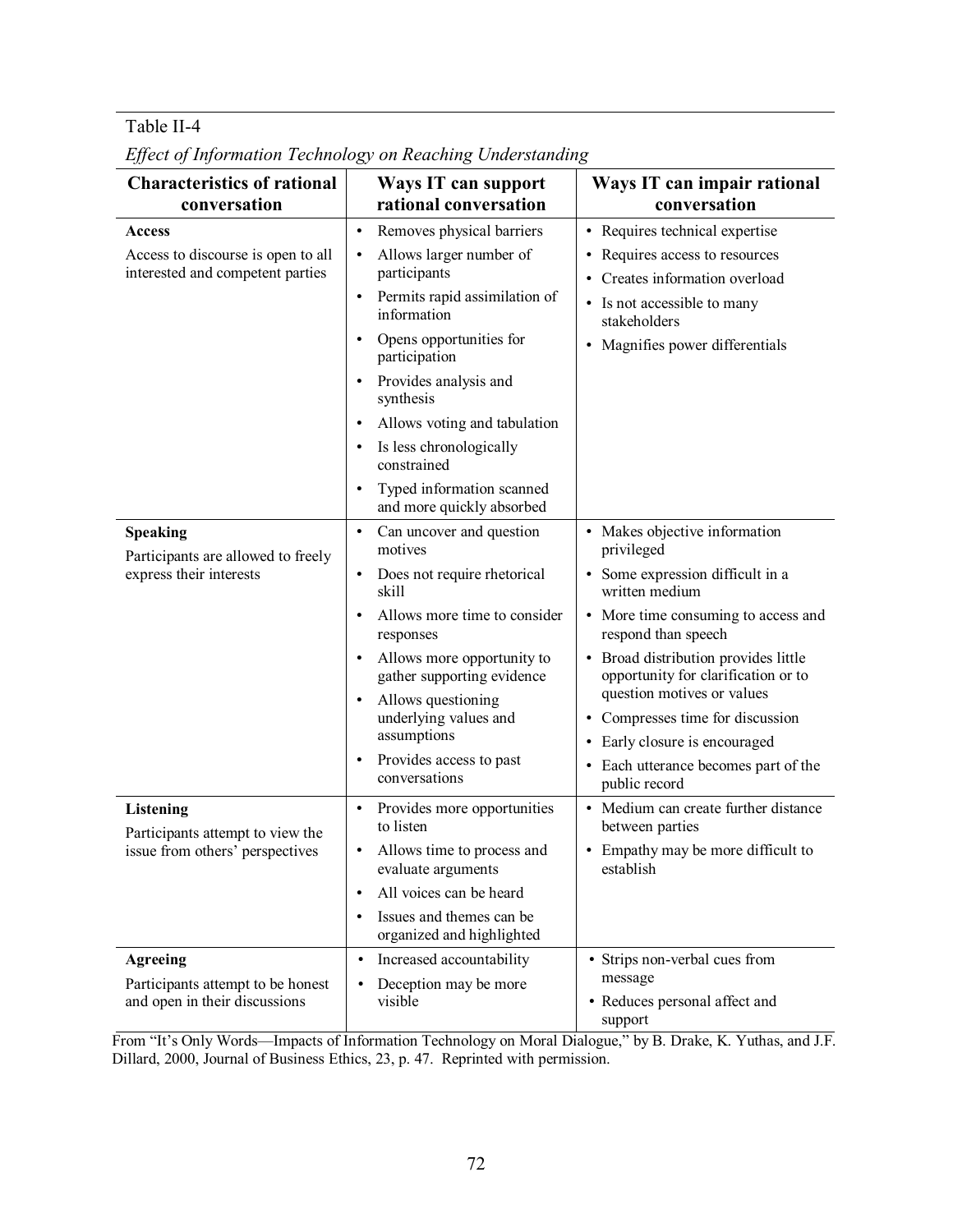relationships and receipt of nonverbal cues from conversations. Without personal interaction, Drake et al. argued, the desire for mutual consensus could be more difficult to attain.

While moral discourse could help individuals reach consensual understanding, Drake et al. acknowledged that trust, even at a minimal level, must exist for interested parties to engage in meaningful dialog. Everyday communication, according to Drake et al. (2000), helped to foster and sustain relationships by "enhancing respect, caring and trust" (p. 48). Moral discourse, within the context of ongoing conversations, provided opportunities for individuals to gain mutual understanding and helped create "negotiated social orders within families, friendships, organizations, and societies" (Drake et al., 2000, p. 48). Recognizing the importance of Habermas' contributions, Bird (1996) proposed seven conditions for sustaining ongoing working relationships: (1) good conversations were recognizable; (2) communications were rational; (3) communications were honest; (4) speakers were attentive; (5) conversations moved forward reciprocally; (6) the exchanges remained civil; and, (7) speakers kept the promises they made. Drake et al. (2000) integrated the work of Habermas and Bird to develop a set of five characteristics of relational conversations that were required for sustaining relationships between parties engaged in moral discourse: (1) attentiveness—parties attended closely to what others say; (2) reciprocity—parties took turns so that both sides of the conversation were contiguous and congruent; (3) civility—parties complied with minimum norms of polite and cooperative behavior; (4) promise keeping—parties entered into agreements and honor commitments; and, (5) confirmation—parties expressed respect and caring for others (p. 55).

 For each of the five characteristics—attentiveness, reciprocity, civility, promise keeping, and confirmation—Drake et al. (2000) identified ways in which information technology could support and impair relational conversations (see Table 5). First, information technology could enhance attentiveness by ensuring that specific messages were perceived and processed, and by allowing time for analysis and reflection. However, because electronic messages could be "postponed or totally ignored," information technology could significantly impede attentiveness (Drake et al., 2000, p. 47). Second, although information technology allowed messages to be accessed when the listener or recipient was ready to process and respond to them, there was no guarantee that the designated recipient would read or attend to the message. Also, given that email offered no verbal cues, the emotional state of the sender's message would be unknown. The lack of non-verbal cues would hinder the ability of the recipient to attend to the unstated needs of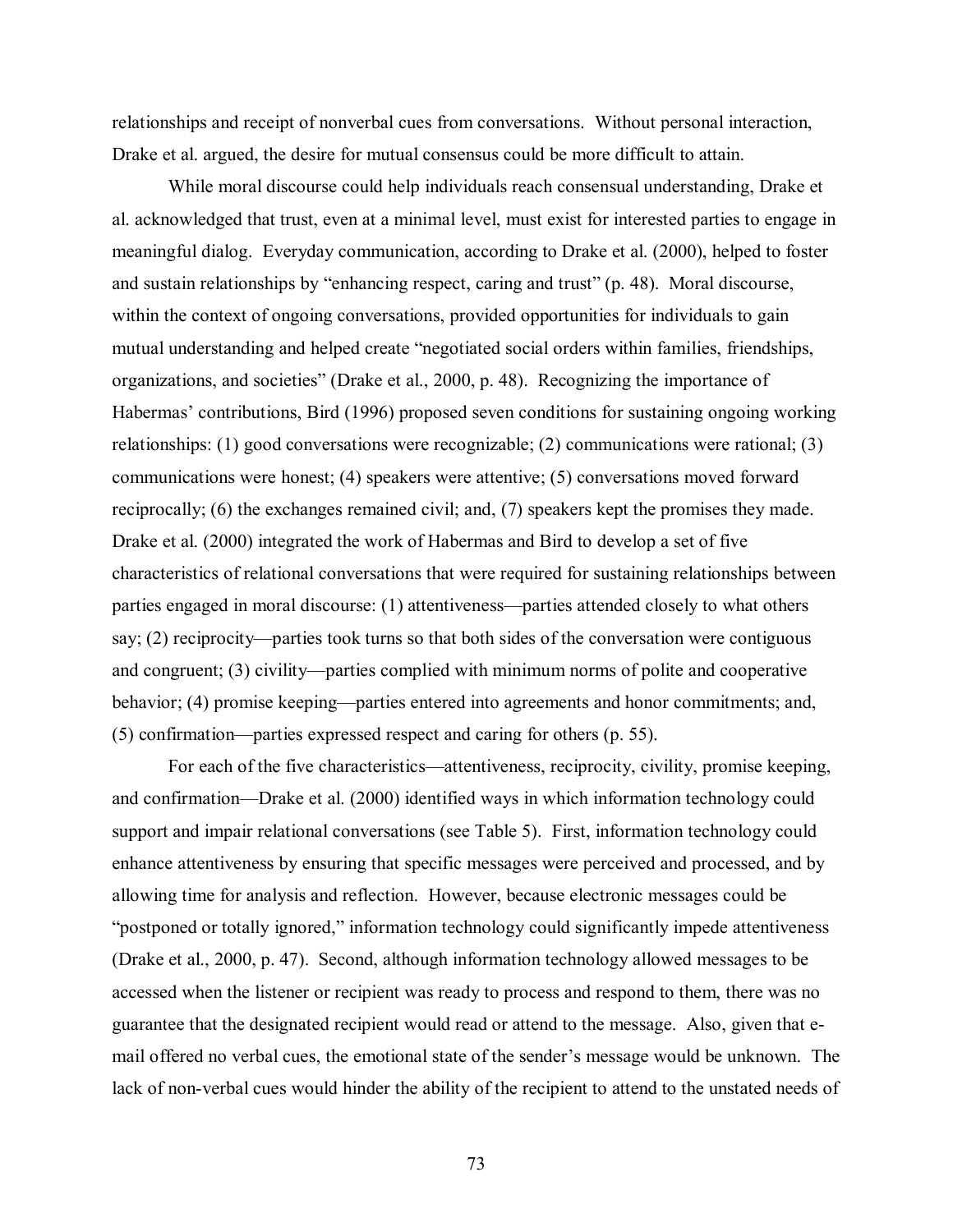the sender, inhibiting reciprocal interaction. Third, according to Drake et al. (2000), "norms of civility allow initial interactions and facilitate the subsequent development of greater trust and openness in exchanges" (p. 48). Trust and openness among members promoted a supportive climate and limited the defensive reactions that restricted communication. Technology mediated conversations, Drake et al. (2000) believed, because it could "encourage users to follow norms of civility" (p. 48). However, the absence of civility conveyed through a handshake, smile, or

# Table II-5

| <b>Characteristics of relational</b><br>conversation                                                        | Ways IT can support<br>relational conversation                                                                                                                                                                                                                                                                                                                                                                                     | Ways IT can impair relational<br>conversation                                                                                                                                                                                                                                                                                         |
|-------------------------------------------------------------------------------------------------------------|------------------------------------------------------------------------------------------------------------------------------------------------------------------------------------------------------------------------------------------------------------------------------------------------------------------------------------------------------------------------------------------------------------------------------------|---------------------------------------------------------------------------------------------------------------------------------------------------------------------------------------------------------------------------------------------------------------------------------------------------------------------------------------|
| <b>Attentiveness</b><br>Parties attend closely to what<br>others say                                        | Ensures messages are<br>$\bullet$<br>processed<br>Allows time for analysis<br>$\bullet$<br>Gives equal priority to<br>$\bullet$<br>messages                                                                                                                                                                                                                                                                                        | • Messages can be ignored<br>• Time-lagged conversations<br>lose continuity<br>• All messages are "on the<br>record"                                                                                                                                                                                                                  |
| Reciprocity<br>Parties take turns so that both<br>sides of the conversation are<br>contiguous and congruent | Allows equal "air time"<br>$\bullet$<br>Ensures points are<br>$\bullet$<br>distributed/posted<br>Allows formulation and<br>$\bullet$<br>transmission without<br>interruption<br>Increases likelihood a<br>$\bullet$<br>transmission will be read in<br>its entirety prior to a<br>response<br>Minimizes distractions<br>$\bullet$<br>during response<br>formulation<br>Permits response to small<br>$\bullet$<br>parts of messages | • Difficult to create/reciprocate<br>tone<br>• Premature problem definition<br>• Hinders synergistic formation<br>of ideas<br>• No assurance that message is<br>read<br>• Reciprocal flow can be<br>impaired due to time lags<br>• Loss of nonverbal cues<br>• Less face-to-face<br>communication may encourage<br>strategic behavior |
| <b>Civility</b><br>Parties comply with minimum<br>norms of polite and<br>cooperative behavior               | Written messages may be<br>$\bullet$<br>more carefully though<br>through<br>Holds speakers accountable<br>Media distance filters less<br>$\bullet$<br>civil cues                                                                                                                                                                                                                                                                   | • Greater personal distance<br>between participants<br>• Loss of affective content<br>• Efficiently written messages<br>may seem abrupt and/or rude<br>• Possibility of blaming                                                                                                                                                       |

*Effect of Information Technology on Sustaining Relationships*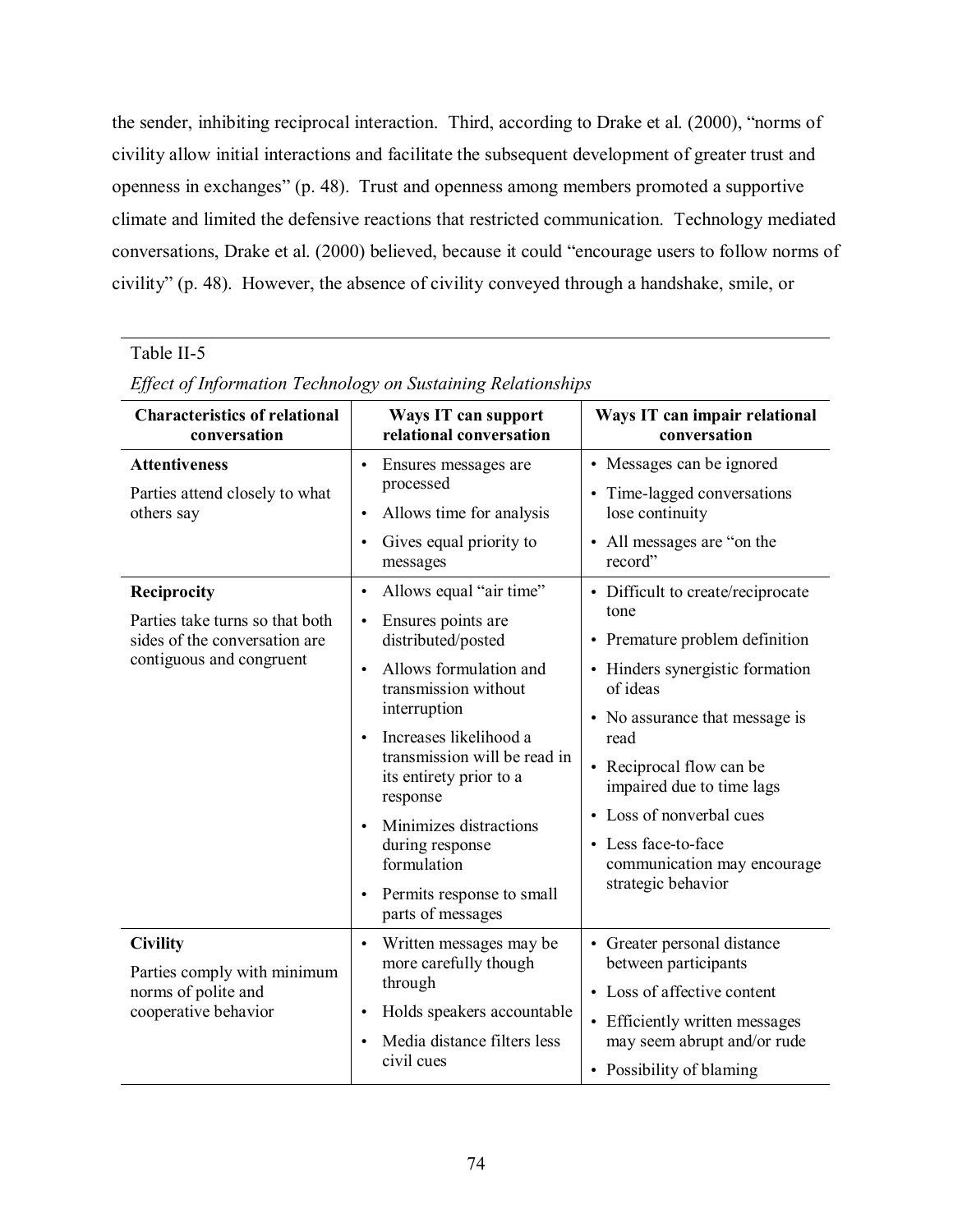## Table II-5

| <b>Characteristics of relational</b><br>conversation   | Ways IT can support<br>relational conversation                                                   | Ways IT can impair relational<br>conversation            |
|--------------------------------------------------------|--------------------------------------------------------------------------------------------------|----------------------------------------------------------|
| <b>Promise keeping</b>                                 | Holds speakers to written<br>$\bullet$                                                           | • Lack of face-to-face contact                           |
| Parties enter into agreements<br>and honor commitments | commitments                                                                                      | • Lack of privacy                                        |
|                                                        | Establishes norms by more<br>$\bullet$<br>precisely defining what is<br>meant by promise keeping | Difficult to discuss sensitive<br><i>ssues</i>           |
| <b>Confirmation</b>                                    | Exposure to more                                                                                 | • Written messages may be                                |
| Parties express respect and                            | opinions/alternatives                                                                            | overly rational                                          |
| caring for others                                      | Enlist help of numerous<br>experts                                                               | • Ranks logic and reason over<br>emotion                 |
|                                                        | Can fully attend to<br>messages                                                                  | • Reduces opportunities to<br>explore personal interests |

*Effect of Information Technology on Sustaining Relationships* 

From "It's Only Words—Impacts of Information Technology on Moral Dialogue," by B. Drake, K. Yuthas, and J.F. Dillard, 2000, Journal of Business Ethics, 23, p. 52. Reprinted with permission.

direct eye contact, might be difficult to approximate through electronic media. E-mail, for instance, provided mechanisms to forward messages to an unlimited number of recipients who were not intended to see it. "Posting or forwarding private messages can be a breech of civility," Drake et al. (2000) wrote, and future communications patterns could be irrevocable damaged (p. 48). The accessibility and autonomy of e-mail might encourage senders to "voice complaints, engage in sarcasm, or attempt to embarrass other parties" (Drake et al., 2000, p. 50). Miscommunication could be more common in e-mail because emotions could be overstated, and

recipients might negatively interpret the message. Fourth, because electronic messages could be recorded and senders held accountable, information technology could enhance trust. However, this inherent lack of privacy might impede the ability to foster a trusting environment. For instance, senders of e-mail might feel uncomfortable in communicating personal or sensitive issues because electronic correspondence might be recorded, forwarded, or misinterpreted. Fifth, Drake et al. pointed out that e-mail provided organizational members with access to volumes of data and the ability to converse with people of differing perspectives, and thus, technology could provide the means for members to learn and develop expertise more rapidly than through traditional conversations. They found that while technology provided access to a wide range of information and perspectives, it limited members from learning about personalities,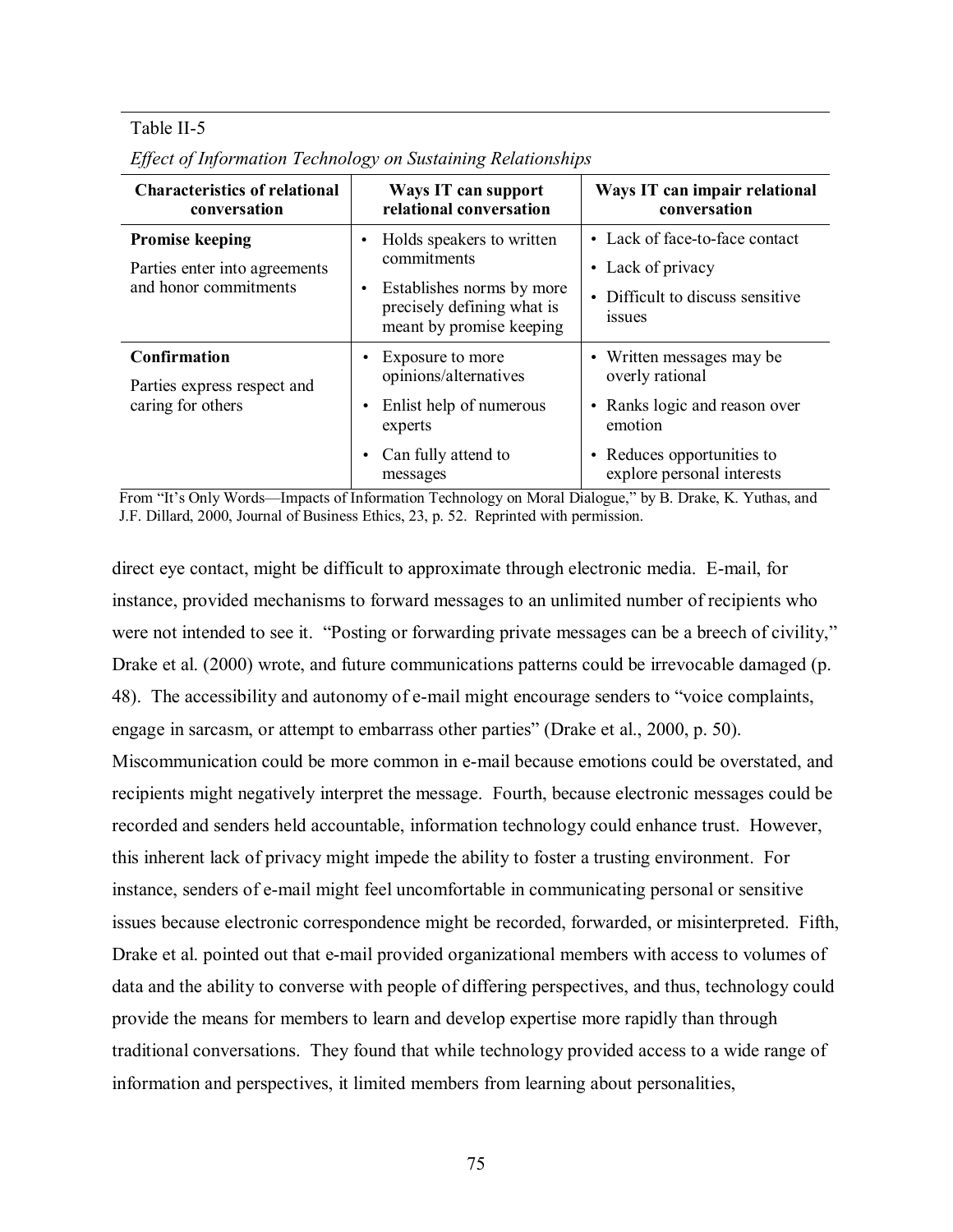temperaments, and values of participants developed through socialization. Limited socialization, according to Drake et al. (2000), reduced opportunities for individuals to "reflect upon oneself," to achieve "self-actualization," and to experiment with new behaviors (p. 51).

Weisband and Atwater (1999) conducted a research exercise to better understand how performance evaluations of self and others that were based on electronic interaction compared with evaluations that were based on face-to-face evaluation. Participants, after completing a decision task electronically or face-to-face, rated their own and other group members' contribution to the task completion and their degree of liking for group members. Weisband and Atwater (1999) found that their results indicated that (a) group members liked each other more (i.e., they were more positive toward working with one another) when communicating face-toface than electronically, (b) self-ratings were higher and more inflated in electronic interactions than in face-to-face interactions, (c) liking accounted for significant variance in rating of others in face-to-face groups but not in electronic groups, (d) actual contributions accounted for significant variance in ratings of others in electronic groups, but not in face-to-face groups, and (e) the total variance accounted for by liking and actual performance was higher in the face-toface condition than in the electronic condition (p. 635).

 As a result of their findings, Weisband and Atwater acknowledged that the use of electronic communication might be more advantageous in some contexts. For instance, the use of electronic communication in situations where liking could interfere with valid judgments, such as selection interviews or telemarketing, might make decisions less biased. However, Weisband and Atwater also noted that there were a number of contexts in which team members must interact electronically, and trust and loyalty among members was critical. In these contexts, the limited face-to-face interaction among team members could impede the development of liking and trust among team members. Weisband and Atwater suggested that face-to-face interaction, even for a short duration, could enhance group members' liking for one another and could contribute to the development of trust.

In a review of the literature related to e-mail communication, Carr (1998) indicated that the research showed that "e-mail is as much a social phenomenon as it is a technological one" (p. 12). Carr (1998) suggested that if the social implications of e-mail were "not carefully considered and managed, e-mail can turn into a destabilizing force in an organization" (p. 12). For instance, in a study of the use of e-mail at 15 universities in Australia, Israel, and the United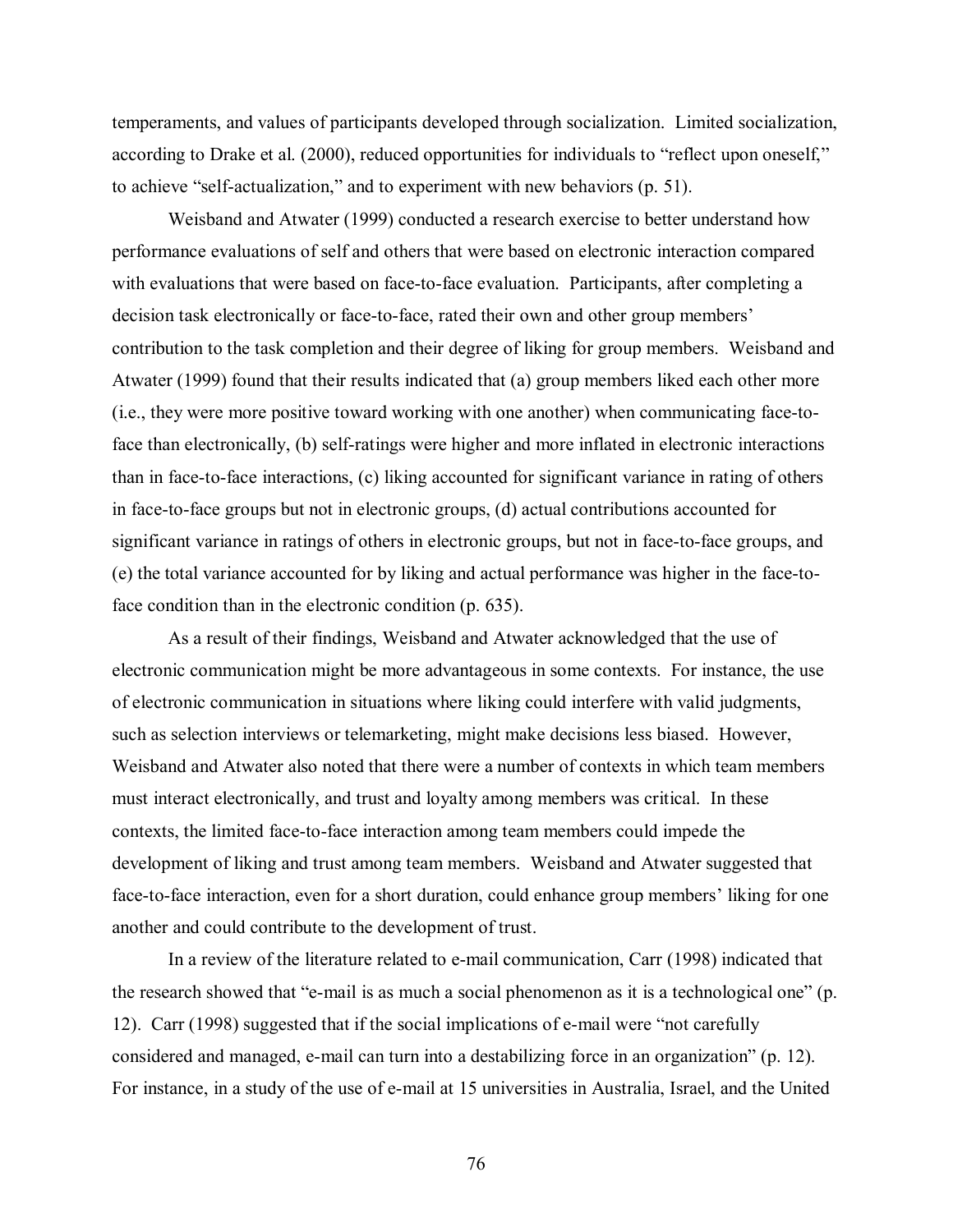States, researchers found that e-mail systems were manipulated for political ends by administrators and employees (Carr, 1998). According to one study Carr highlighted, the characteristics that made e-mail a powerful tool for collaboration—the ability to send a message to many recipients simultaneously, to modify and forward messages from others, to respond immediately and publicly to a message—made it highly suited to political manipulation and abuse.

 Handy (2000) suggested that trust was at the core of a healthy virtual organization and highlighted "seven cardinal principles" of trust that should be considered by organizations that relied on e-mail communication. These seven principles were: (1) trust was not blind, (2) trust needed boundaries, (3) trust demanded learning, (4) trust was tough, (5) trust needed bonding, (6) trust needed touch, and (7) trust required leaders. The essence of each of these principles was that (1) large organizations needed fairly constant, smaller groups; (2) teams needed a common goal and the freedom to work within boundaries; (3) groups must be flexible to change, fostering a "real learning culture"; (4) organizations must be willing to stand up for trust and release employees that exhibited untrustworthy behaviors; (5) an organization's vision and mission statements needed to be "backed up by exhortation and personal example"; (6) the more virtual the organization, the more its people needed to meet in person; and, (7) leaders were pivotal; they "select us, bond us together, build our commitment to our goal and dedication" (Handy, 2000, p. 46–47).

 According to Handy, an organization, much like a family, needed to create a sense of belonging—not simply a place—but a community. Handy (2000) concluded that, "This sense of belonging is something that humans need if they are to commit themselves to more than simple selfishness" (p. 48). Like families, organizations should be communities built on mutual trust (Handy, 2000). Handy (2000) found that the sense of belonging was particularly important in a virtual organization, which required trust to make it work given that "technology on its own is not enough" (p. 48). Handy (2000) suggested that "if organizations do not embrace the concept of an extended family and include their associated workers in their plans for their human assets, the workforce will become increasingly useless to them and to themselves" (p. 49). These organizations could be "prisons for the human soul" because "trust is not and never can be an impersonal commodity" (Handy, 2000, p. 49).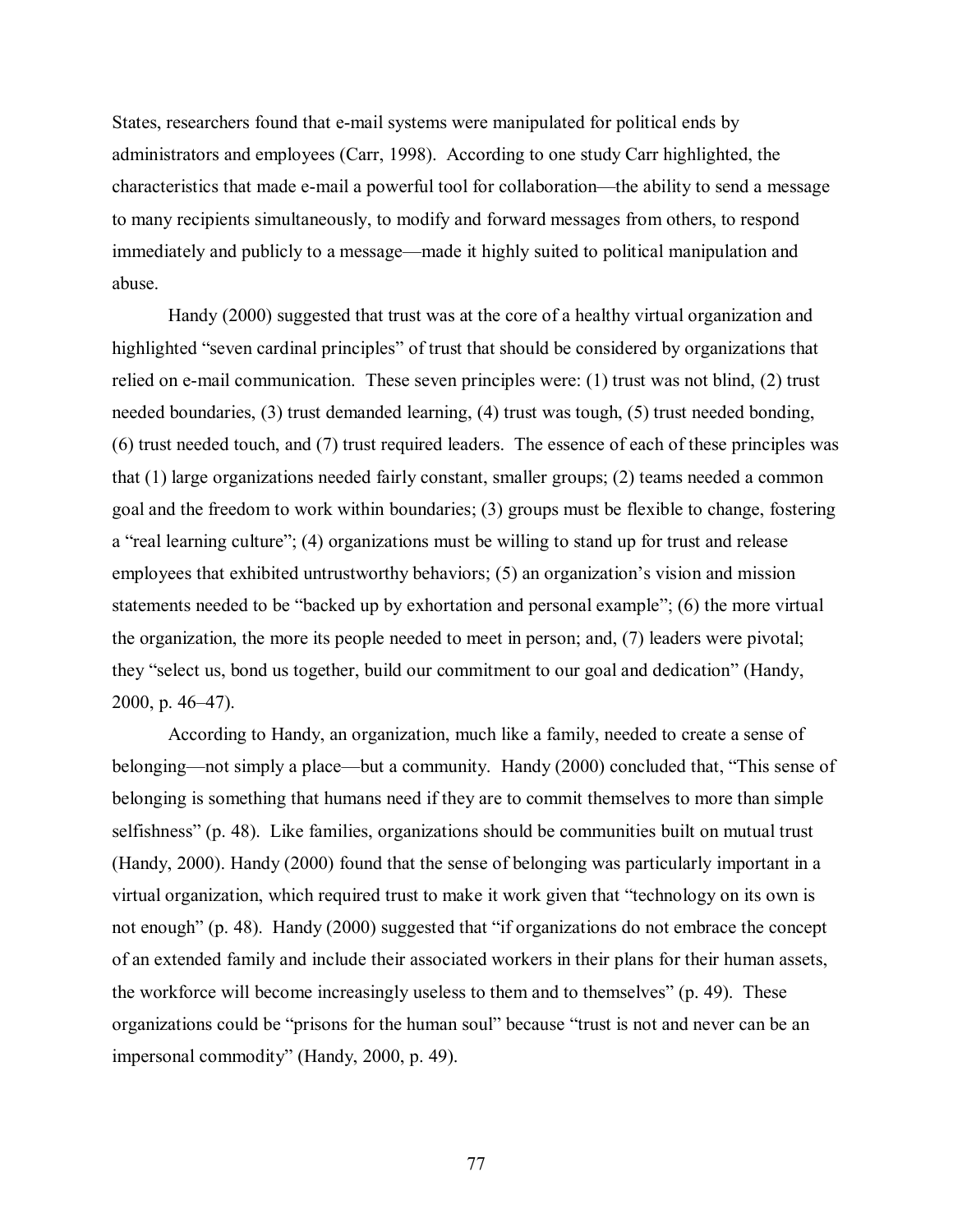As a result of an extensive examination of both the economic and sociological explanations for the emergence of trust, Jones and Bowie (1998) identified the "Virtual Corporation Paradox" (p. 273). The paradox, Jones and Bowie (1998) stated, arose in virtual corporations as long-term, stable relationships were compromised by "speed and flexibility" (p. 274). According to Jones and Bowie (1998), "the short-term, transient deal-making on which the efficiency of the virtual corporation rests greatly impedes the development of mutually trusting and cooperative relationships on which success depends" (p. 275). To be successful, Jones and Bowie argue, virtual corporations ultimately needed to depend on an "ethics-based" form of corporate culture that allowed trusting relationships to develop without the usual safeguards and social norms. According to Jones and Bowie, trust, whether sociological and psychological in origin, was linked to morality through the virtues that guided human judgments. These researchers believed that a moral commitment to trust could be derived from: (1) an evaluative process applied to the specific case (a judgment); (2) an evaluative process applied to all cases (a moral principle); or (3) habitual behavior based on past experience or learning. Moral principles, like loyalty, commitment, and willingness to be vulnerable, shaped individual trust and were essential for the development of trust within the virtual corporation (Jones and Bowie, 1998). Virtual organizations, much like human beings, developed trusting and trustworthy characters through corporate cultures (Jones and Bowie, 1998). Jones and Bowie (1998) suggested that ethics-based trust within a corporate culture "does not emerge from the structure of the exchange, but rather reflects the values, principles, and standards that partners bring to the exchange" (p. 278).

 Using the concept of "swift trust" introduced by Meyerson, Weick, and Kramer (1996), as a foundation, Jarvenpaa and Leidner (1999) explored whether and how trust existed and developed in global virtual teams composed of individuals who communicated electronically across time, space, and culture on a short-term basis without any prior common history or anticipated future. Swift trust within temporary teams, Meyerson et al. believed, was formed through a common task with a finite life span. Unlike traditional conceptualizations of trust based strongly on interpersonal relationships, swift trust was based initially on "broad categorical social structures" and later on action (Jarvenpaa and Leidner, 1999, p. 794). "Highly active, proactive, enthusiastic, generative style of action," Meyerson et al. (1996) suggested,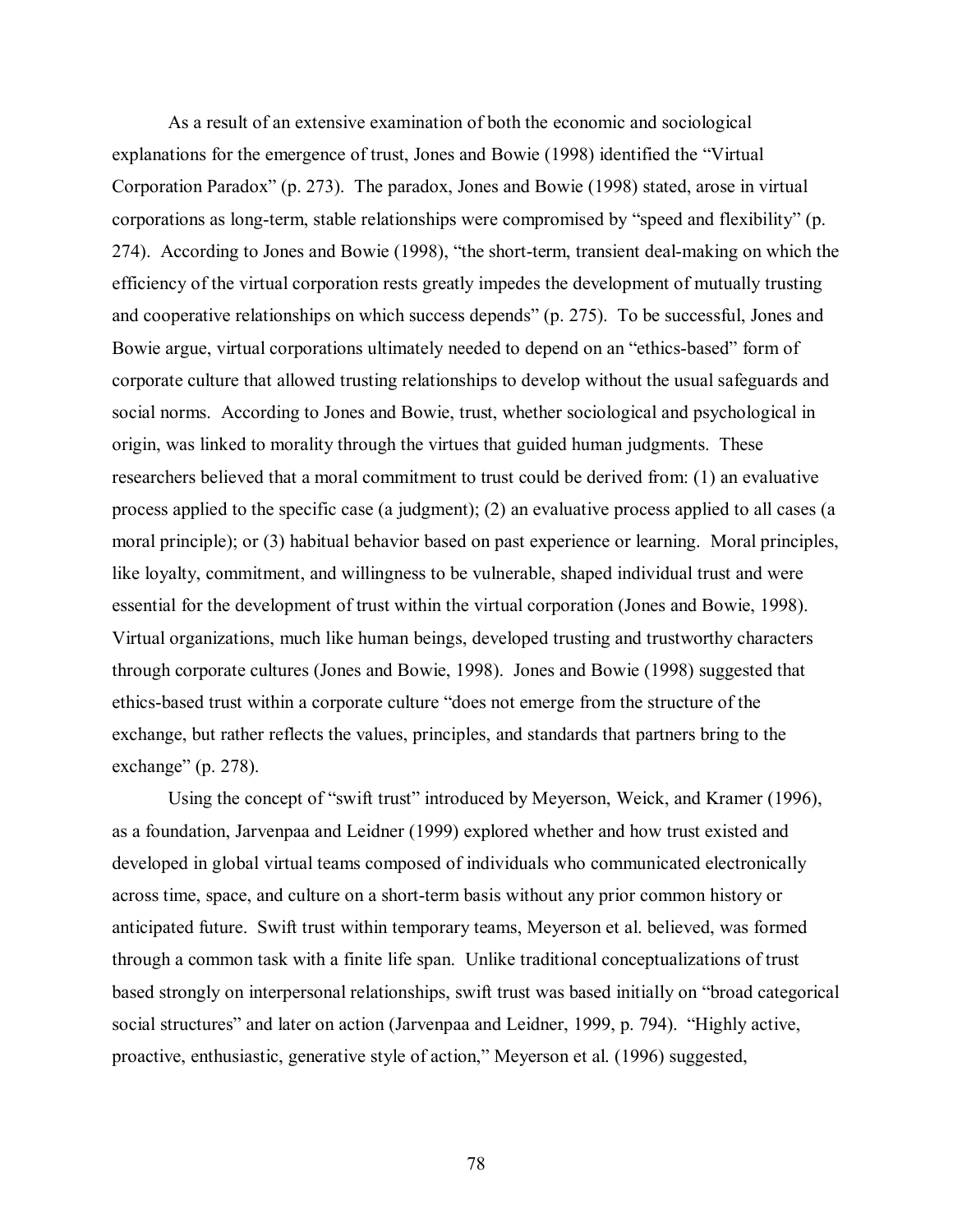strengthened trust by reinforcing confidence that the team was able to "manage uncertainty, risk, and points of vulnerability" (p. 168).

 In their review of the Meyerson et al. theory, Jarvenpaa and Leidner (1999) challenged a number of assumptions of swift trust. For instance, Jarvenpaa and Leidner pointed out that the theory of swift trust assumed clear role divisions among members with well-defined specialties. While the swift trust theory assumed that members of temporary teams were from different organizations, had periodic face-to-face meetings, and reported to a single individual, Jarvenpaa and Leidner (1999) argued that many global virtual teams remained in different locations, reported to different supervisors, and were assembled "less on the basis of members' specific roles and more on their knowledge differences" (p. 793). Meyerson et al. believed that the threat to professional reputations, team unity, and team members' perception of interdependence enhanced swift trust in temporary teams. However, Jarvenpaa and Leidner (1999) argued that these social factors in global virtual teams might be "weak because of less clearly defined and bounded professional networks and less emphasis on roles" (p. 794).

 Jarvenpaa and Leidner used a case study method to capture the social context and dynamics of global virtual teams, including the communication behaviors that appeared to facilitate trust. Global virtual teams were defined by three dimensions: (1) no common past of future, (2) culturally diverse and geographically dispersed, and (3) communicating electronically. The findings showed that teams with high levels of trust at the beginning and end of the case study were more capable of managing uncertainty, complexity, and expectations than teams that reported low levels of trust. The early development of high levels of trust enabled teams, limited to electronic communication, to solve problems and resolve conflicts. Jarvenpaa and Leidner also found that the initial tone of communication, whether positive or negative, appeared to remain the same throughout the duration of the exercise. As a result, global virtual teams could find it "particularly challenging to encourage groups to reflect upon, learn from, and redirect…their communication behaviors" (Jarvenpaa and Leidner, 1999, p. 780). While the overall results suggest that global virtual teams may experience a form of "swift" trust, such trust appears to be very fragile and temporal.

 Wiesenfeld, Raghuram, and Garud (1999) explored the role that information technologies played in the creation and maintenance of a common identity among organizational members that worked together while being spatially and temporally "decoupled" from one another. They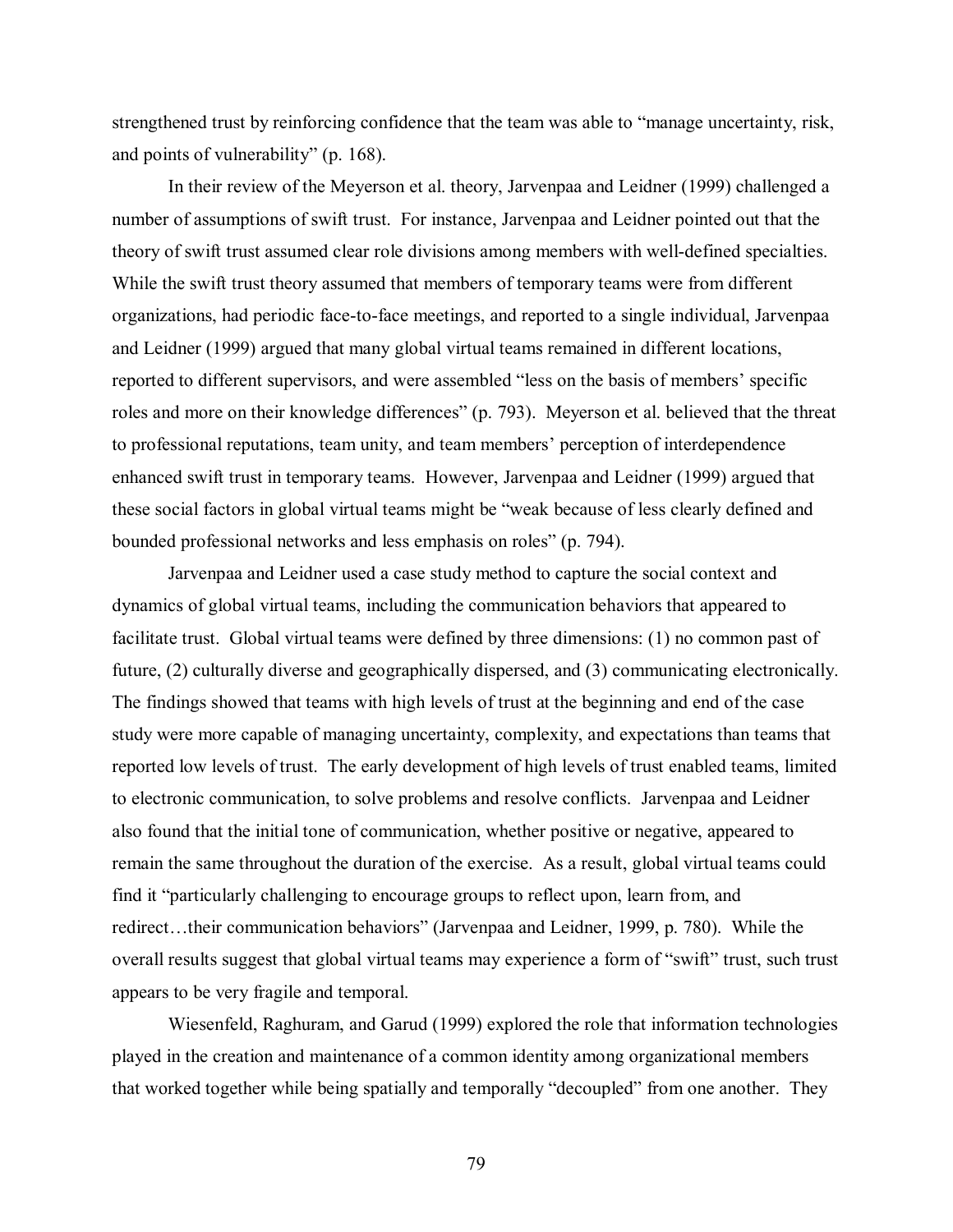found that communication helped create shared meaning because it provided social context cues that led to the perception of social presence among members. This perception created a shared interpretive identity among organization members (Wiesenfeld et al., 1999). Identification, the means by which organizational members defined the self in relation to the organization, represented the "social and psychological tie binding employees and the organization" (Wiesenfeld et al., 1999, p. 634). This psychological link motivated members to coordinate efforts to achieve organizational goals by enhancing interpersonal trust and cooperation (Wiesenfeld et al., 1999). For instance, the research of Wiesenfeld et al. suggested that members who identified strongly with the organization were more likely to (1) accept organizational goals as their own personal goals, (2) attend to superordinate goals, and (3) be loyal and obedient. By examining identification within a sales division of a large international computer company that had recently implemented a mandatory virtual work program, they found that electronic communication appeared to be a more critical means by which high virtual status workers created and sustained their organizational identification relative to less virtual employees.

Pfeffer and Sutton (1999) found that one of the main reasons that knowledge management efforts were often divorced from day-to-day activities was that "the managers, consulting firms, and information technologists who design and build the systems for collecting, storing, and retrieving knowledge have limited, often inaccurate, views of how people actually use knowledge in their jobs" (p. 84). Knowledge management, they noted, rarely reflected the fact that essential knowledge, including technical knowledge, was often transferred between people by stories, gossip, and by watching one another work. In a study of 1,000 employees in business, government, and nonprofit organizations, the Center for Workforce Development found that most workplace learning went on "unbudgeted, unplanned, and uncaptured by the organization…Up to 70 percent of workplace learning is informal….Dumping technology on a problem is rarely an effective solution" (Pfeffer and Sutton, 1999, p. 90).

McDermott (1999) found that human factors appeared to be the primary influence on whether information was shared within organizations. While McDermott acknowledged that email and the Internet had made it possible for professionals to draw on the latest thinking and link people through electronic media to leverage knowledge despite location, he argued that information technology alone could not create a knowledge management system. McDermott found that information technology usually reinforced an organization's norms about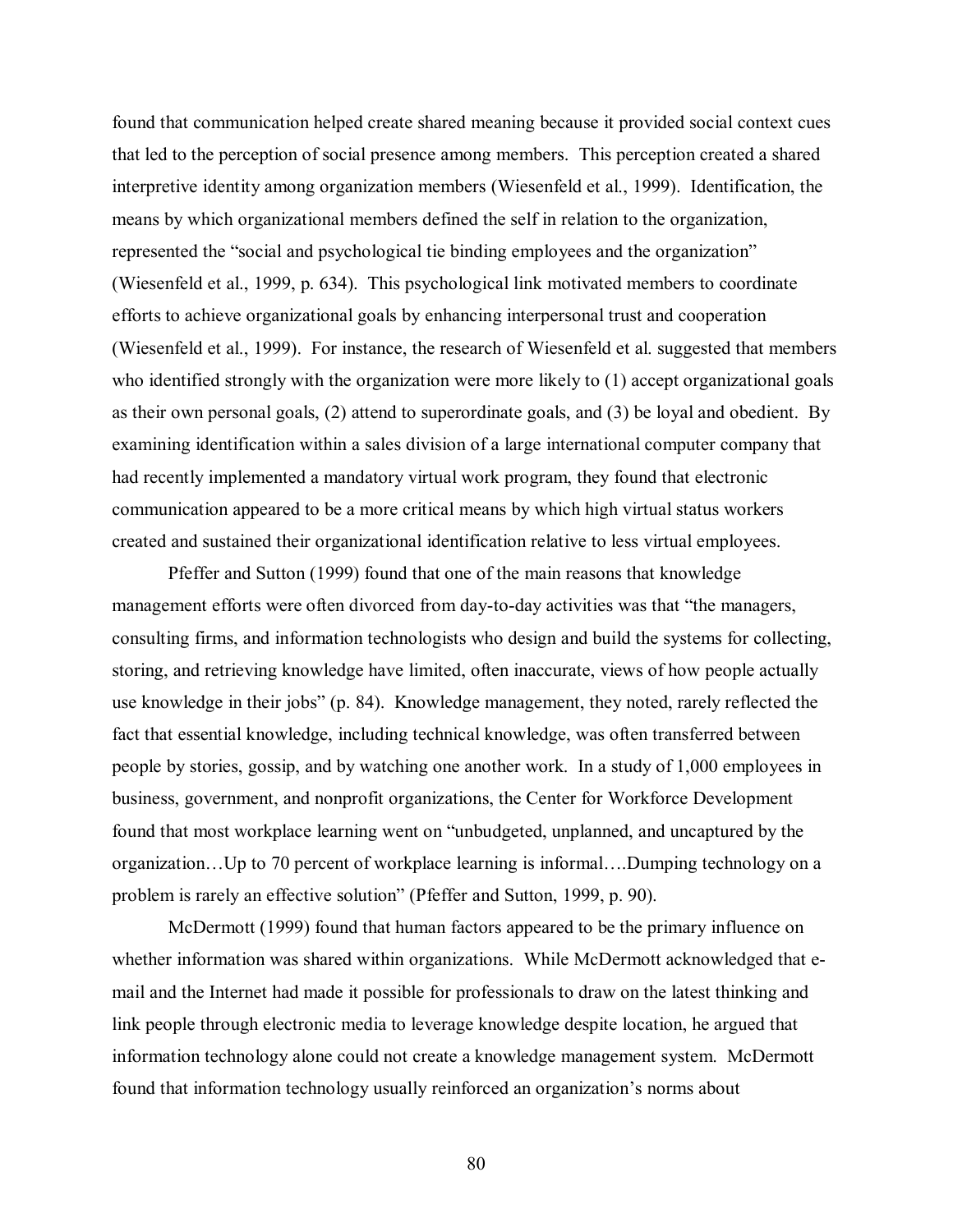documenting, sharing information, and using the ideas of others. Therefore, McDermott believed, virtual teams needed to build a relationship, often through face-to-face meetings, before they could effectively collaborate electronically. McDermott (1999) wrote, "If a group of people don't already share knowledge, don't already have plenty of contact, don't already understand what insights and information will be useful to each other, information technology is not likely to create it" (p. 107).

Leveraging knowledge involves a unique combination of human and information systems. Creating an information system without understanding what knowledge professionals need, or the form and level of detail needed, does little to leverage knowledge. To distinguish between knowledge and information, McDermott (1999) introduced six characteristics of knowledge that distinguished it from information: (1) knowledge was a human act; (2) knowledge was the residue of thinking; (3) knowledge was created in the present moment; (4) knowledge belonged to communities; (5) knowledge circulated through communities in many ways; and, (6) new knowledge was created at the boundaries of old (p. 110).

McDermott (1999) wrote that "knowing is a human act, whereas information is an object that can be filed, stored, and moved around" (p. 108). Knowledge, McDermott (1999) wrote, was the "very human ability to use information" (p. 108). Thus, knowledge involves a person who knows. Knowledge requires more than information about a topic or discipline. Knowledge is the ability to use information to solve problems and generate insights. McDermott (1999) wrote, "Thinking transforms information into insights and insights into solutions" (p. 109). Knowledge of a field of discipline resulted from the ability to think within that field's territory.

McDermott (1999) described knowledge as "the residue of thinking…that comes from experience" (p. 111). Experiences on which the individual had reflected, made sense of, and tested against others' experiences were informed by the theory, facts, and understanding to think through problems and situations. Knowledge, therefore, was a kind of "sticky residue of insight about using information and experience to think" (McDermott, 1999, p. 111). Knowledge was a product of thinking, created in the present moment, whereas information was fully made and could sit in storage.

The residue of knowledge gained through past experience is used to solve present problems. This recreation of knowledge and application to the present situation creates the opportunity for the exchange of knowledge. McDermott (1999) suggested that sharing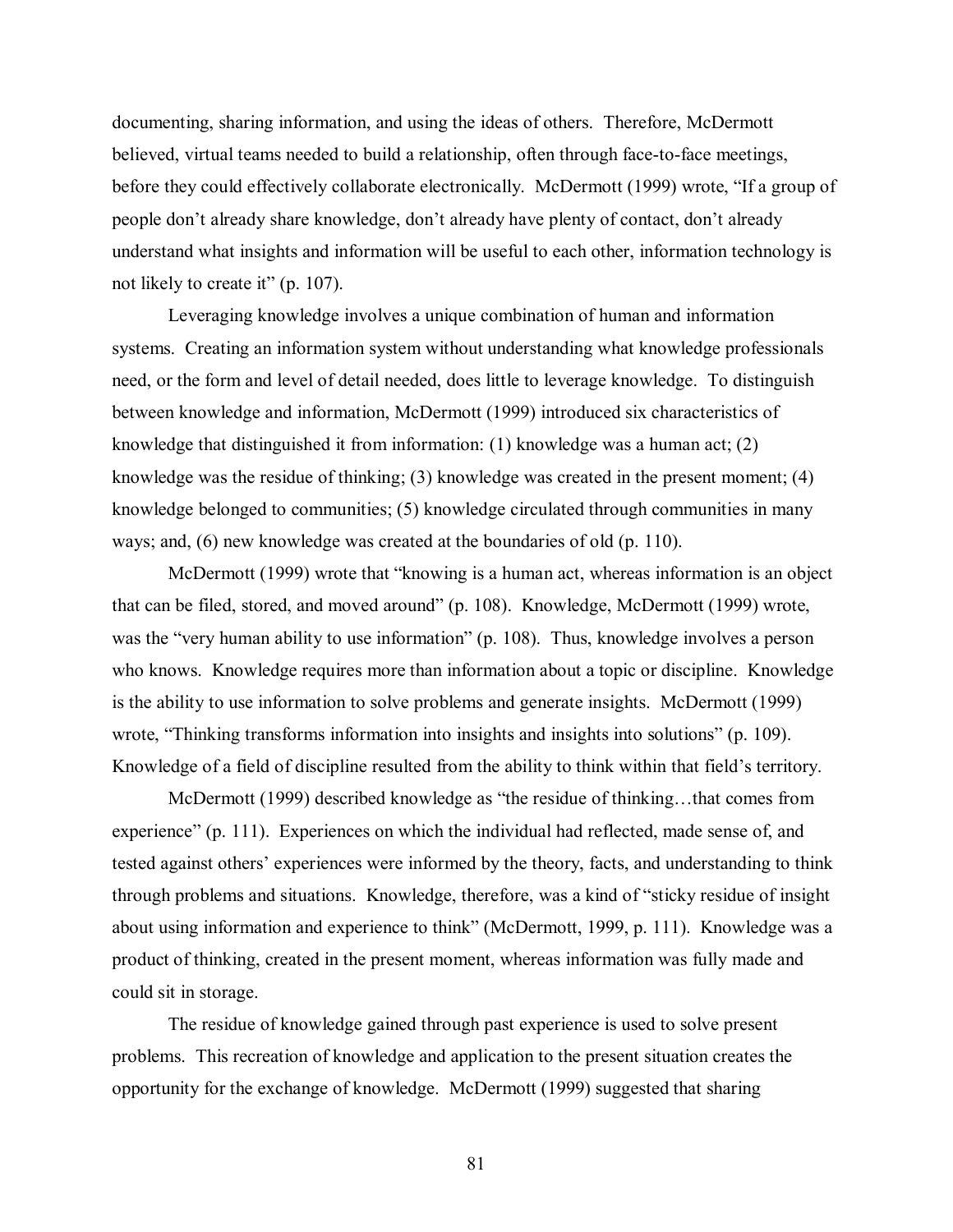knowledge with others involved "guiding someone through our thinking or using our insights to help them see their own situation better" (p. 113). According to McDermott, in order to share knowledge with one another, personal relationships needed to be created to determine the problem, the level of detail required to solve the problem, and the style of individual thinking. In short, personal relationships provided a "picture of the user—their needs and competencies—that determines that level of detail, tone and focus of the insights we share" (McDermott, 1999, p. 115). As Maurice Merleau-Ponty observed, "We arrive at the universal, not by abandoning our individuality, but by turning it into a way of reaching out to others" (McDermott, 1999, p. 115).

Knowledge exchange relies heavily on the relationships between people and communities. Humans learn by participating in communities and adopting the ideas, perspectives, prejudices, language, and practices of that community. Learning occurs as one enters a new territory already occupied by others. Humans learn a new way of thinking by observing the differences in other communities and assuming new norms. Norms are created, and the new knowledge is passed from one generation to the next.

McDermott (1999) described a number of channels used by communities to circulate knowledge. McDermott wrote, "Unwritten work routines, tools, work products, machinery, the layout of a work space or tools on a tray, stories, specialized language, and common wisdom about cause-effect relationships contain a community's knowledge" (p. 115). A small percentage of knowledge is written. The majority of knowledge in communities is shared through informal, undocumented practices and artifacts. Even though not intended, communities use contacts and relationships to share knowledge. As Wallace Stevens wrote, "Thought is an infection, some thoughts are an epidemic" (McDermott, 1999, p. 116). For instance, in an intensive study of an effort to make a Hewlett-Packard manufacturing unit more effective, Pfeffer and Sutton found that communication among the 13 stakeholders from various departments across the firm was poor, thus limiting the degree to which employees learned from each other.

While management tends to view informal discussions as opportunities for employees to create chaos, there is evidence in the literature that suggests informal meetings are an effective way to decrease anxiety in organizations. For instance, in an effort to analyze the effects of informal networks in communities, Kleiner and Roth (1998) developed and tested a tool called the learning history. The researchers were attempting to understand how and why individuals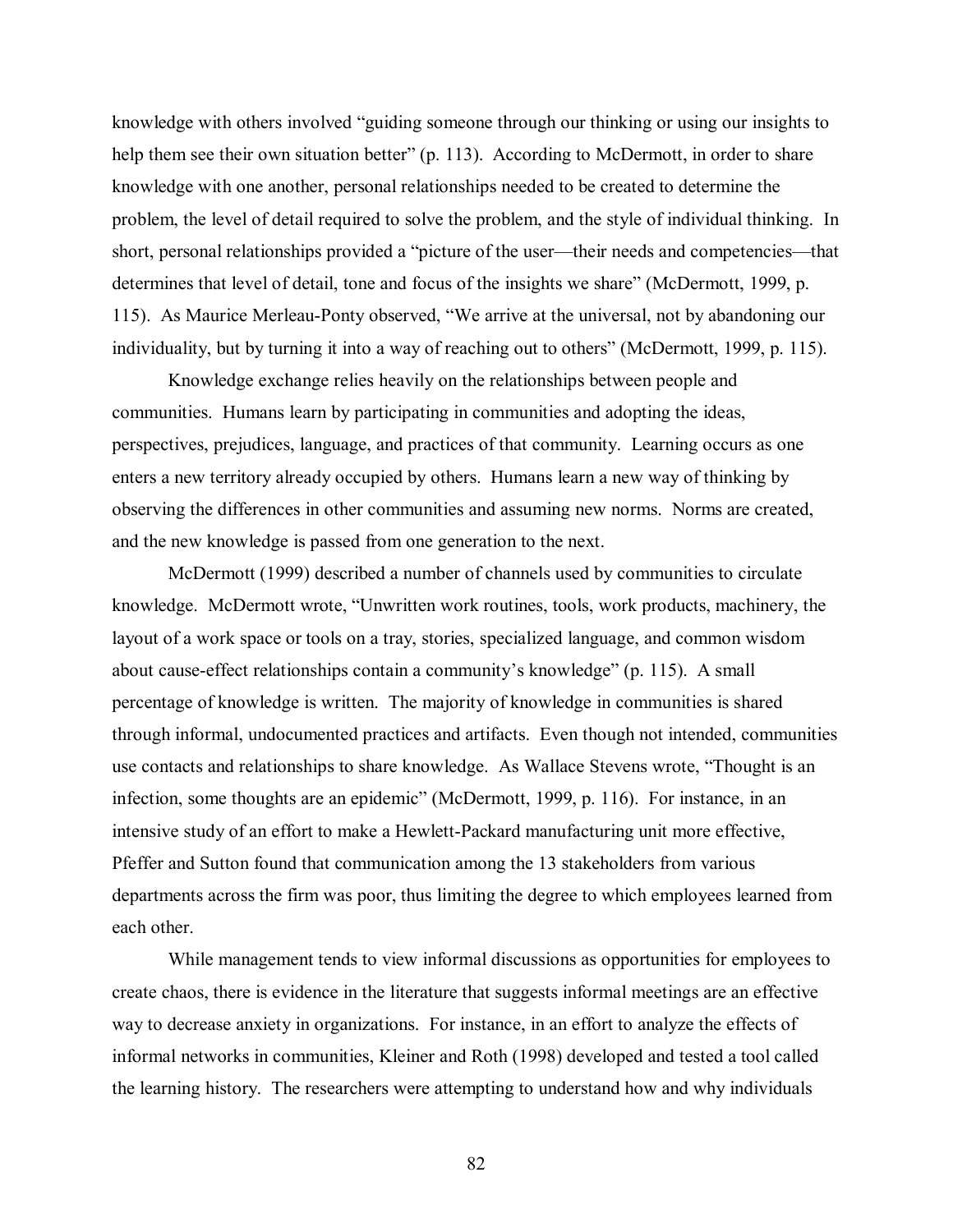used the ancient practice of community storytelling to transfer and make meaning out of "undiscussable" issues in the workplace. Kleiner and Roth found several positive effects to learning histories. First, as opinions were shared and validated, trust was built. Second, members of the community began to identify themselves as part of the organization and similar to their peers in their desires for a better work environment. Finally, the learning history created a higher level of confidence in one another as individual concerns, fears, and assumptions were shared.

New knowledge is created as it filters through stored knowledge of experiences and new perceptions are formed. Old knowledge is used to examine the new knowledge and make meaning of the inputs. For instance, the U.S. Army was the first large organization to implement after action reviews (AAR). Cross and Baird (2000) found that in the Army and in some Fortune 100 organizations, the AAR proved to be an effective, structured way to get people to capture new knowledge by reflecting on newly completed assignments and projects. Employees used old knowledge as a baseline to compare new learning and create new understanding of situations and events.

Similar to McDermott, Cross and Baird described the importance of organizational memory on business performance. In a study of 22 projects in professional services, financial services, and manufacturing organizations, they learned that organizations remembered lessons from the past in a variety of ways. First, an organization's memory resided in the minds of its employees and in the relationships that employees tapped on an ongoing basis to accomplish work. Second, memory was stored in technological repositories. Third, memory was embedded in work processes and in product or service offerings that had evolved over time and reflected lessons learned from an organization's past experiences.

Cross and Baird, like McDermott, emphasized the importance of personal relationships on sharing knowledge. Cross and Baird (2000) found that "…people usually rely upon a network of relationships for information and advice. Rather than turning to databases or policy and procedure manuals, they seek information from trusted and capable colleagues" (p. 43). Cross and Baird found that employee relationships often developed after working in a project team or with a department liaison. The time spent interacting on work tasks established a sense of reciprocity and trust among colleagues. This social capital encouraged employees to turn to colleagues to get useful assistance of advice about future initiatives. Close relationships helped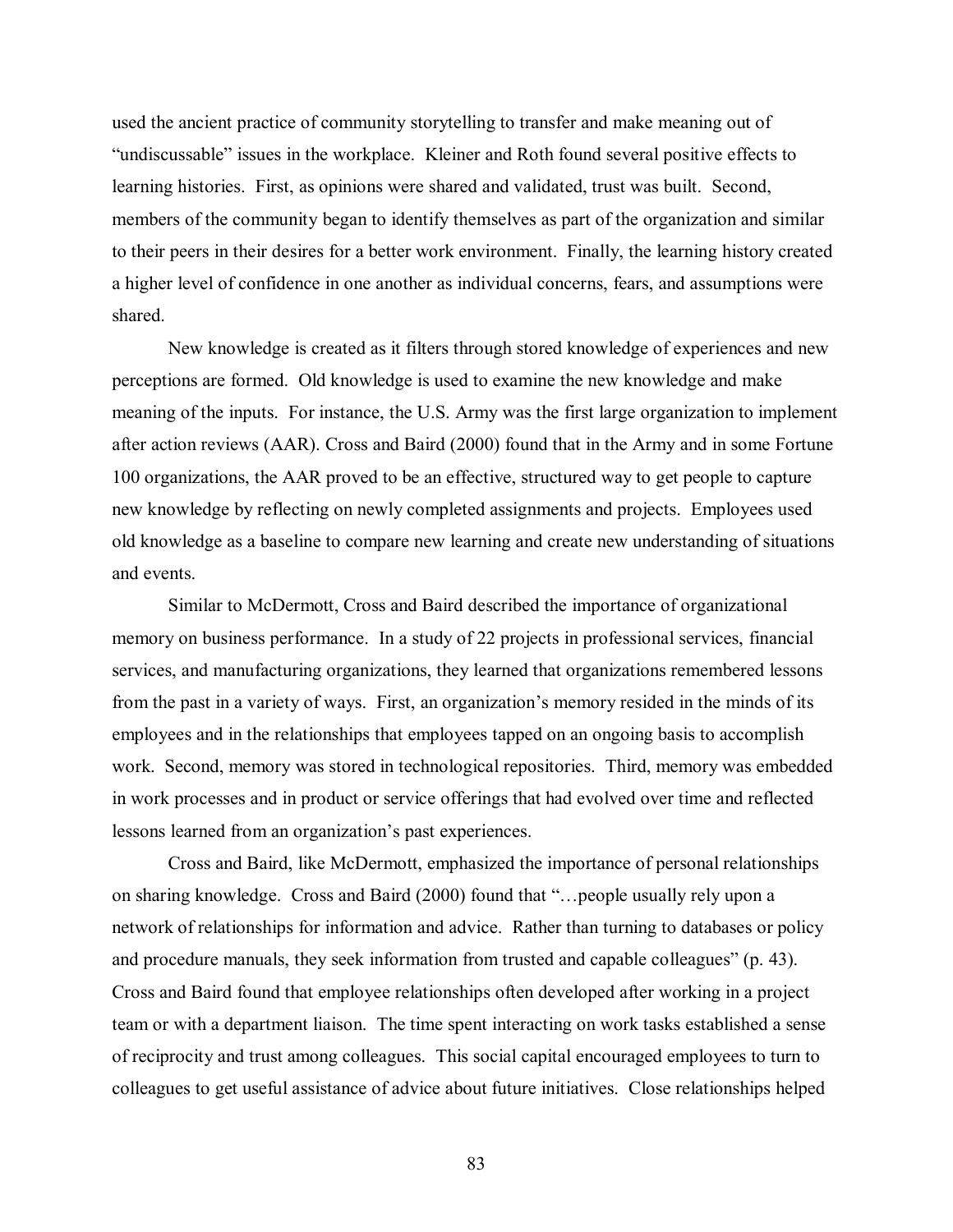colleagues build an understanding of each person's particular knowledge and skills. This understanding allowed employees to seek out the right peers for information in the future.

One of the most difficult aspects of building a successful knowledge management system is creating a culture that cultivates trust and encourages open sharing of information. In a comprehensive study of 31 knowledge management projects in 24 companies, Davenport, De Long, and Beers (1998) found that a "knowledge-friendly" culture was one of the most important factors in successfully implementing a knowledge management strategy. Davenport et al. (1998) identified three components that should exist in an organizational culture with regard to knowledge: (1) people had a positive orientation to knowledge—employees were bright, intellectually curious, willing and free to explore, and executives encouraged their knowledge creation and use; (2) people were not inhibited in sharing knowledge—they were not alienated or resentful of the company and did not fear that sharing knowledge would cost them their jobs; and, (3) the knowledge management project fit with the existing culture (p. 44). Davenport et al. (1998) believed that "a culture with a positive orientation to knowledge is one that highly values learning on and off the job and one in which experience, expertise, and rapid innovation supersede hierarchy" (p. 45).

McDermott agreed that leveraging knowledge in organizations required identifying the community that cared about a topic and enhancing their ability to think together, rather than focusing on the tools and databases that stored information. By addressing knowledge management from the perspective of the community that owned, used, and shared the knowledge, natural learning occurred. McDermott identified eight implications for leveraging knowledge. These implications were: (1) to leverage knowledge, develop communities; (2) focus on knowledge important to both the business and the people; (3) create forums for thinking as well as systems for sharing information; (4) let the community decide what to share and how to share it; (5) create a community support structure; (6) use the community's terms for organizing knowledge; (7) integrate sharing knowledge into the natural flow of work; and, (8) treat culture change as a community issue (McDermott, 1999, 105).

Because the vast majority of knowledge in organizations resides in the employees, the ability to foster partnerships with each other becomes critical. Allee (2000) found that information sharing happened in an environment of "trust and appreciation." Core values such as integrity, honesty, responsibility, inclusion, and respect contributed to creating an

84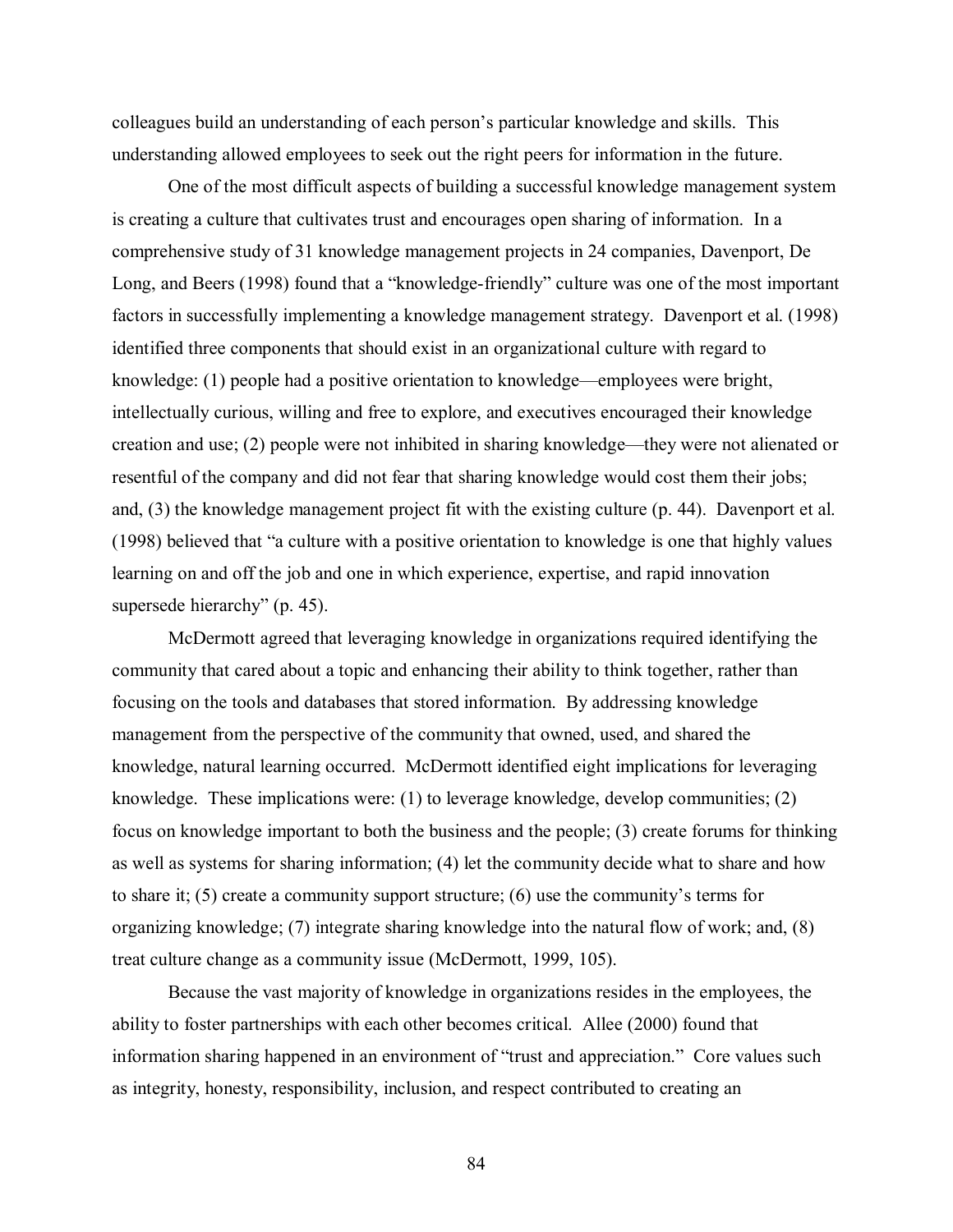environment that fostered the open exchange of knowledge (Allee, 2000, p. 9). Allee (2000) suggested that cultivating relationships required "new management principles and a new ethic for knowledge sharing, that is build on fairness and openness" (p. 9). Quality relationships and trust, Allee found, lay at the core of a value network. In a related article, Allee (2000) wrote that "Real success lies in managing intangible assets, such as our business relationships, the knowledge and skills of our people, and the internal structures and ways of working that help us deliver value" (p. 6).

Approaching organizational activity from a life science perspective, Wheatley (1999) described information as a "unique resource because it can generate itself…As long as communication occurs in a shared context, fertility abounds" (p.107). Wheatley viewed the need for organizations to trust in its need for free movement of communication and to create freer access to information. Employees, Wheatley noted, needed to be more attuned to the emergence of new knowledge. Wheatley (1999) wrote, "If a system has the capacity to process information, to notice and respond, then that system possesses the quality of intelligence" (p.97). Knowledge, Wheatley (1999) wrote, "grows inside relationships, from ongoing circles of exchange where information is not just accumulated by individuals, but is willingly shared" (p.104).

Von Krogh (1998) wrote that the "company's overall performance depends on the extent to which managers can mobilize all of the knowledge resources held by individuals and teams and turn these resources into value-creating activities" (p. 135). Success with managing knowledge, von Krogh (1998) believed, would "ultimately depend on a manager's sensitivity to people issues" (p. 135). Approaching knowledge management from a constructionist perspective, von Krogh (1998) wrote that the first step in knowledge creation, "sharing tacit knowledge" and "creating concepts", hinged on individuals' ability to share their personal true beliefs about a situation with other team members (p. 138).

Von Krogh found that the value of care in organizational relationships was one key enabling knowledge creation. Constructive and helpful relations sped up the communication process and enabled organization members to share their personal knowledge and to discuss their ideas and concerns readily. Von Krogh believed that the concept of care in organizations gave rise to five dimensions of behavior crucial to behavior in relationships. These five dimensions were: mutual trust, active empathy, access to help, lenience in judgment, and courage. According to von Krogh, in an ideal environment that fostered a high degree of care, team

85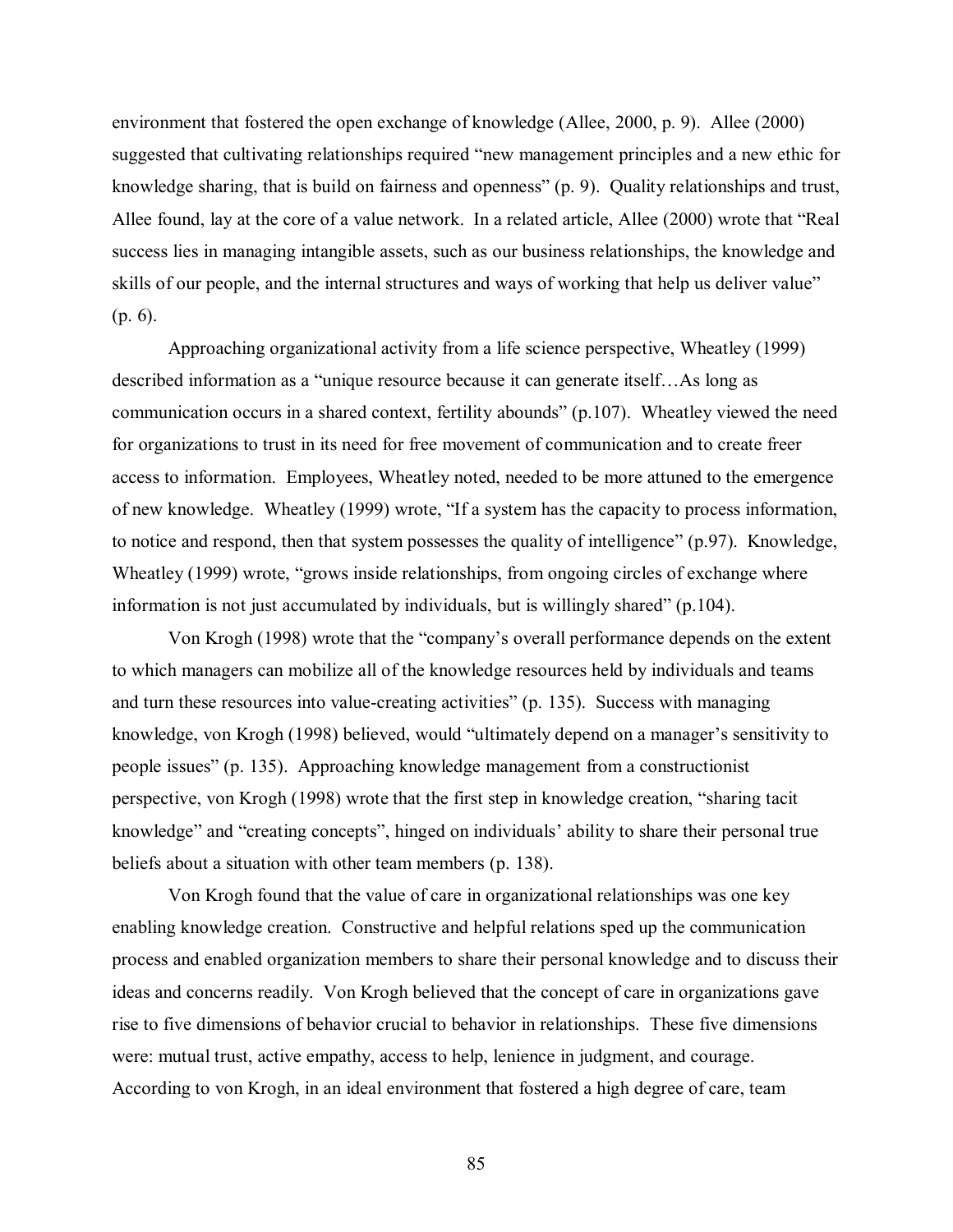members extended help to each other in finding new means of conveying and sharing personal beliefs, and the behavior modes of lenient judgment and courage accompany the knowledge creation process.

Similar to von Krogh, Davenport and Prusak (2000) identified lack of trust and different cultures as several factors that hampered the transfer of knowledge in organizations. Davenport and Prusak described seven inhibitors that slowed or prevented the transfer of knowledge in organizations. These inhibitors were: (1) lack of trust; (2) different culture, vocabularies, frames of reference; (3) lack of time and meeting places; narrow idea of productive work; (4) status and rewards go to knowledge owners; (5) lack of absorptive capacity in recipients; (6) belief that knowledge is prerogative of particular groups, not-invented-here syndrome; and, (7) intolerance for mistakes or need for help (Davenport and Prusak, 2000).

Davenport and Prusak, like many of the previous authors, believed that too much emphasis had been placed on the tools that stored and transmitted information rather than the knowledge within communities and among community members. "People who share the same work culture can communicate better and transfer knowledge more effectively than people who do not," Davenport and Prusak (2000) wrote. The goal of knowledge transfer is to improve an organization's ability to get things done. However, transmission and absorption of knowledge are irrelevant unless the transfer of knowledge results in a behavior change. Respecting and trusting the knowledge source is an important factor in an organization adopting the knowledge as a norm of operation.

Since trust is essential to communication, and ultimately the survival of the organization, several authors have offered suggestions for building communities that cultivate knowledge. Von Krogh (1998) suggested six initiatives that management could explore that could increase care and enhance the open exchange of knowledge: (1) an incentive system with particular focus on access to help and other behavior that built up care in organizational relationships; (2) mentoring programs that gave senior members of the organization a clear responsibility for helping junior members to grow and actualize their full potential in the organization; (3) trust, openness, and courage as explicitly stated values by top management and as formulated expectations for the behavior of organization members; (4), training programs in care-based behavior that show organization members care in practice and how to encourage care in relationships; (5) project debriefings and other forms of learning-oriented conversations that

86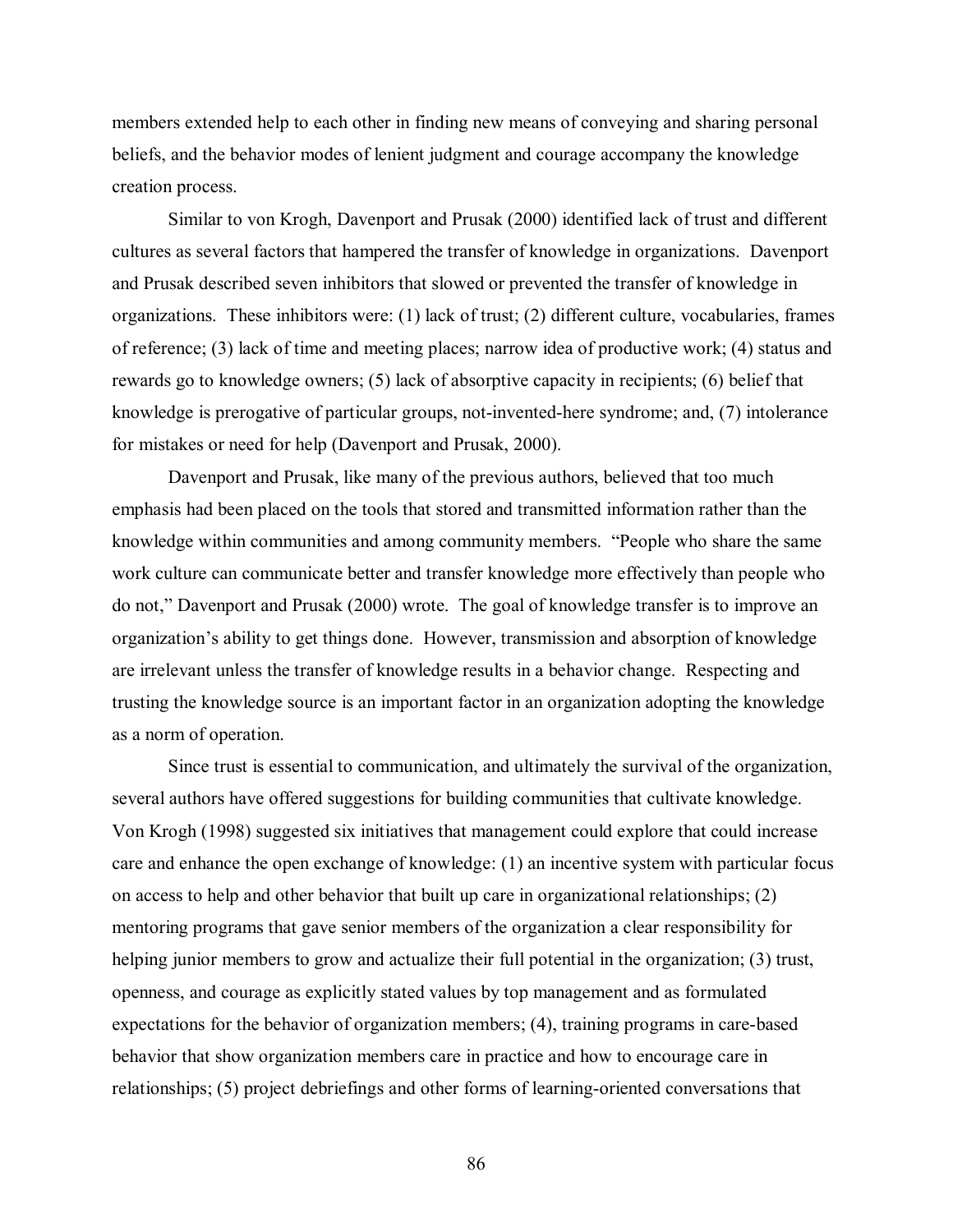provided a forum for project participants to share experiences and to enhance the personal learning of each individual as the chief goals; and (6) social events that allowed difficult personal issues to be discussed and resolved with colleagues, as well as time to explore the interests of fellow organization members (p. 143).

Pfeffer and Sutton (1999) found that increasing an organization's ability to leverage knowledge typically involved finding, nurturing, and supporting the communities that already shared knowledge about key topics. The key to nurturing communities was to tap their natural energy to share knowledge, build on the processes and systems already in use, and enhance the role of natural leaders (McDermott, 1999). McDermott offered eight implications for leveraging knowledge: (1) to leverage knowledge, develop communities; (2) focus on knowledge important to both the business and the people; (3) create forums for thinking as well as systems for sharing information; (4) let the community decide what to share and how to share it;  $(5)$  create a community support structure; (6) use the community's terms for organizing knowledge; (7) integrate sharing knowledge into the natural flow of work; and, (8) treat culture change as a community issue (p. 106).

McDermott identified four key challenges in building these communities: technical, social, management, and personal challenges. The technical challenge was to design human and information systems that not only made information available, but to help community members think together. The social challenge was to develop communities that share knowledge and still maintain enough diversity of thought to encourage thinking rather than sophisticated copying. The management challenge was to create an environment that truly values sharing knowledge. The personal challenge was to be open to the ideas of others, willing to share ideas, and maintain a thirst for new knowledge.

## **II.10 Chapter Summary**

Technology in organizations is a vital tool to share information. However, the literature supplies ample evidence that trust is the foundation for creating an environment where the open sharing of information and knowledge exchange will occur. While technology in organizations provides the means to collect, store, disseminate data, and communicate with organizational members, it is ultimately the communities within the organization that hold and share the wealth